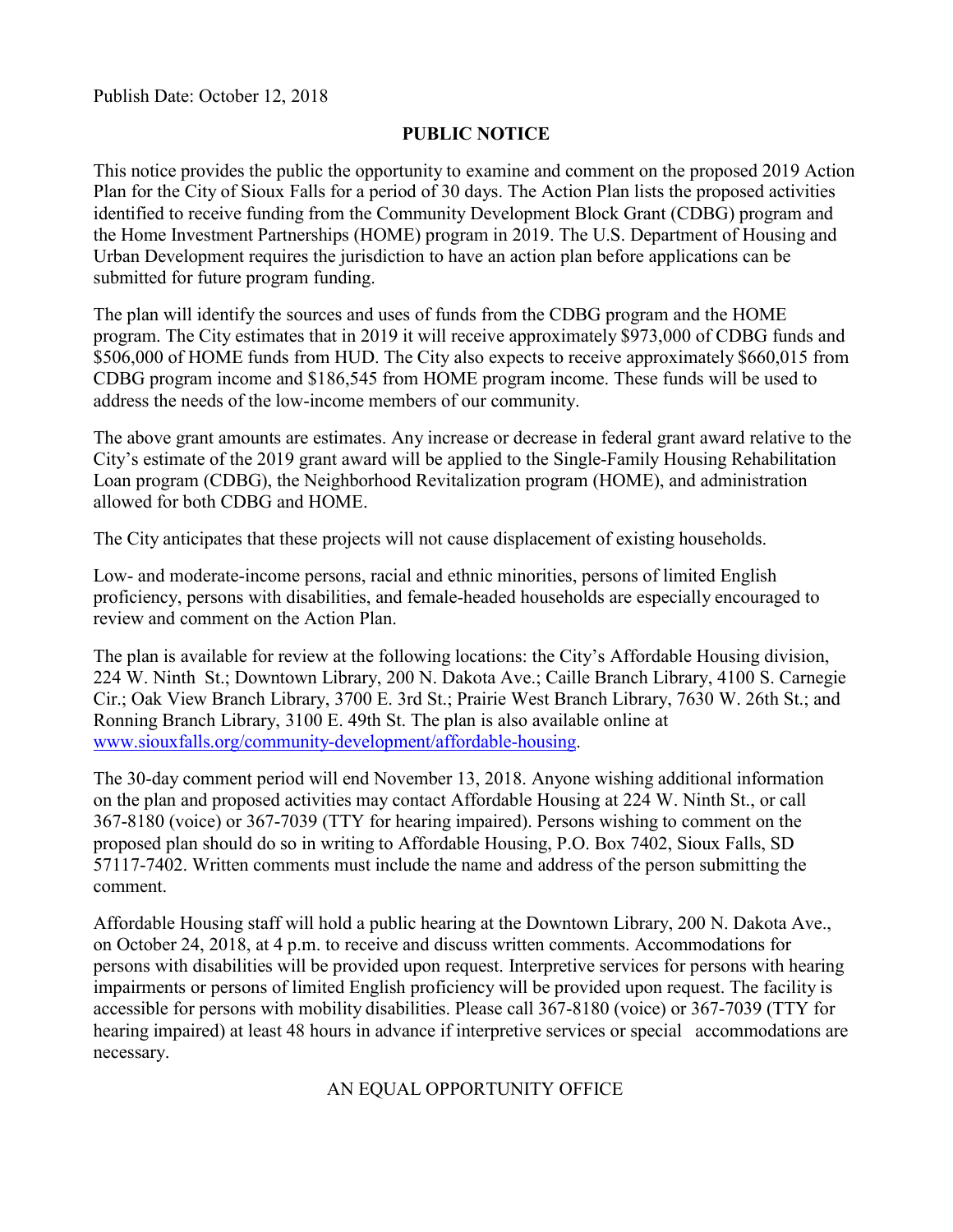# **2019**

# **Annual Action Plan**



Draft for Public Review and Comment

October 12, 2018 (May be Recycled After November 13, 2018)

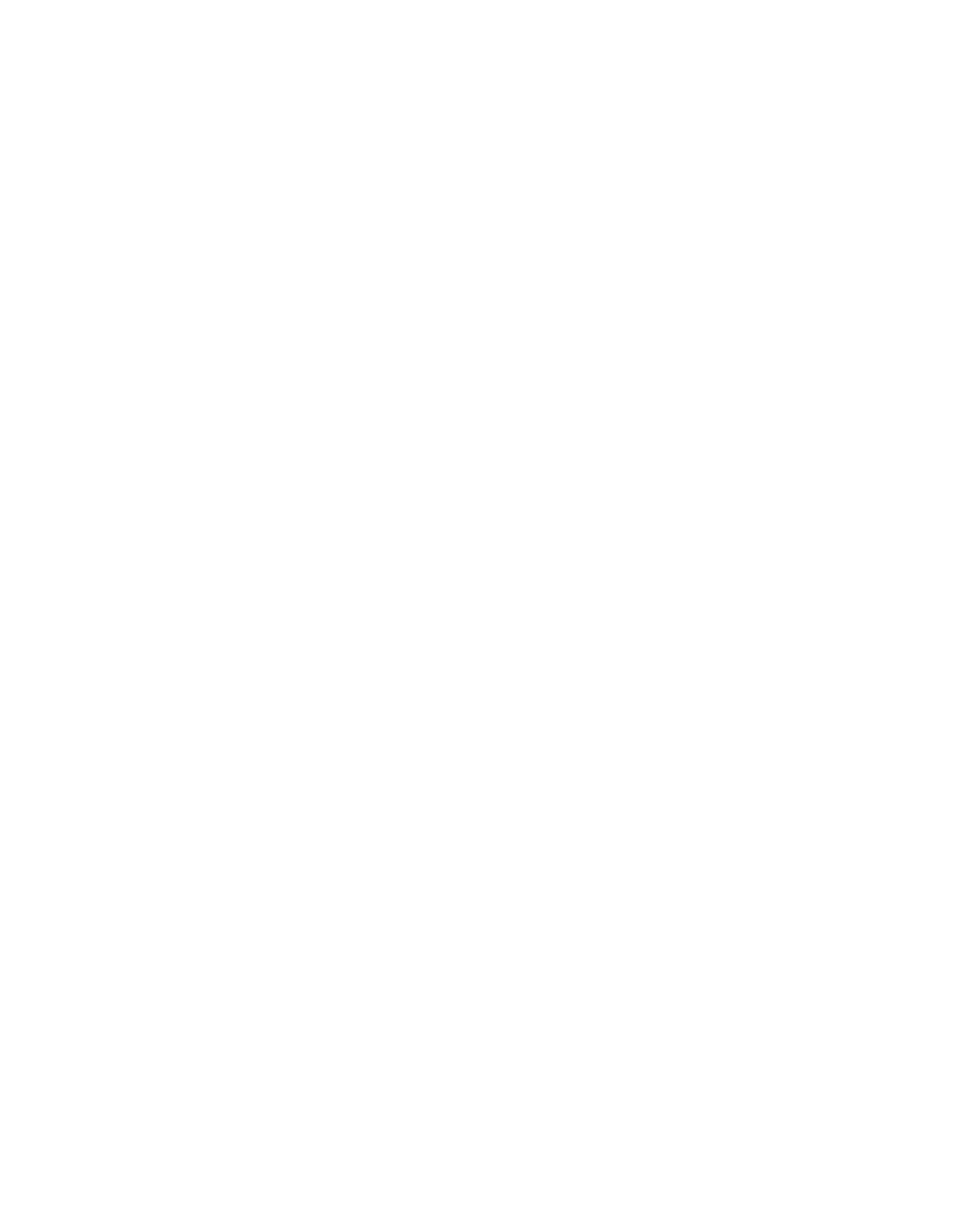# **Executive Summary**

# **AP-05 Executive Summary - 24 CFR 91.200(c), 91.220(b)**

#### **1. Introduction**

The Consolidated Plan is a five-year strategic plan required by the U. S. Department of Housing and Urban Development (HUD) for the Community Development Block Grant (CDBG) program and Home Investment Partnership (HOME) program and the proposed use of funds provided by those grant programs. The plan facilitates the City's coordinated effort to review and create strategies to develop affordable housing and support services needs within the community.

The strategic plan is a specific course of action. It builds on local assets and coordinates a response to the needs of the community. It integrates economic, physical, environmental, community and human development in a comprehensive and coordinated fashion so that families and communities can work together and thrive. A strategic plan also sets forth program goals, specific objectives, annual goals, and benchmarks for measuring progress.

The five-year strategy covers the period from January 1, 2015 to December 31, 2019. This one-year Annual Action Plan will explain how the City of Sioux Falls intends to use its CDBG and HOME allocations in 2019, and how the funded programs, projects and activities will address the priorities identified in the Consolidated Plan.

#### **2. Summarize the objectives and outcomes identified in the Plan**

This could be a restatement of items or a table listed elsewhere in the plan or a reference to another location. It may also contain any essential items from the housing and homeless needs assessment, the housing market analysis or the strategic plan.

The 2015-19 Consolidated Plan effort resulted in the following high priority needs:

- Core neighborhood redevelopment—expanding and maintaining housing choices in core neighborhoods
- Neighborhood revitalization—rehabilitating vacant and dilapidated single family homes in core areas of the city
- Affordable housing—providing financial support to developments and activities that help the city's lowest income residents obtain and maintain stable, affordable housing
- Homeownership assistance—assisting qualified lower income households attain homeownership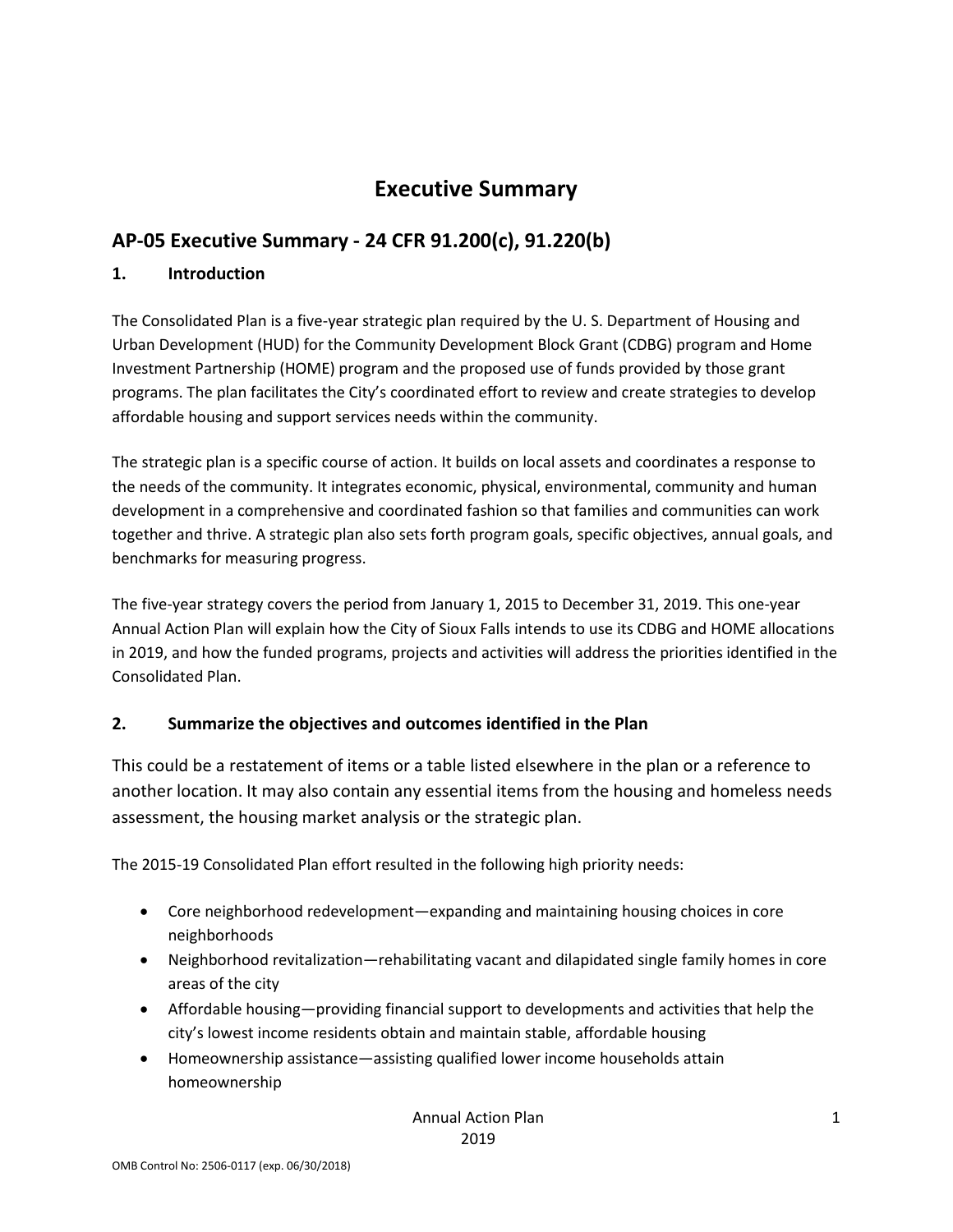- Increase self-sufficiency—providing support to organizations that assist low income and special needs households with economic growth
- Fair housing education and outreach—funding activities and programs that raise awareness and knowledge of fair housing rights
- Accessibility modifications—providing financial assistance to elderly and disabled households with mobility impairments to make accessibility modifications to their housing

#### **3. Evaluation of past performance**

This is an evaluation of past performance that helped lead the grantee to choose its goals or projects.

The City of Sioux Falls has worked diligently in an attempt to address needs of the low-income members of the community with funding available through the federal government (CDBG and HOME) and the City of Sioux Falls (General Funds). Efforts prior to 2015 have included the broader, more loosely defined "community development" needs. During the current five-year planning cycle, including 2019, it is anticipated that we will focus a vast majority of the available resources strictly on affordable housing, but without neglecting other pressing community development needs.

#### **4. Summary of Citizen Participation Process and consultation process**

Summary from citizen participation section of plan.

The Annual Action Plan is designed to be a collaborative process whereby a community establishes a unified vision for community development actions. The process offers local jurisdictions the opportunity to shape their housing and community development strategies. The plan is developed with input from housing and service providers, a list of which is appended to this plan.

The community was notified on the needs assessment hearings as follows:

- Emails or letters were sent to approximately 106 local housing and service providers on April 24, 2018.
- Two Public Notices were published in the Sioux Falls Argus Leader on April 27 and May 3, 2018.
- A news release was issued on May 10, 2018. The news release was also published online at www.siouxfalls.org.

These mailings and notices invited the agencies and the public to two public hearings for a discussion and assessment of community needs. These two hearings were held in the Downtown Library, located at 200 North Dakota Avenue, on May 16, 2018, at 2:30 p.m. and 5:30 p.m. The meetings were held at an accessible meeting place and it was advertised that special accommodations would be made available upon request. The meetings allowed groups and individuals the opportunity to identify community housing and non-housing needs. Community Development obtained the views of citizens, public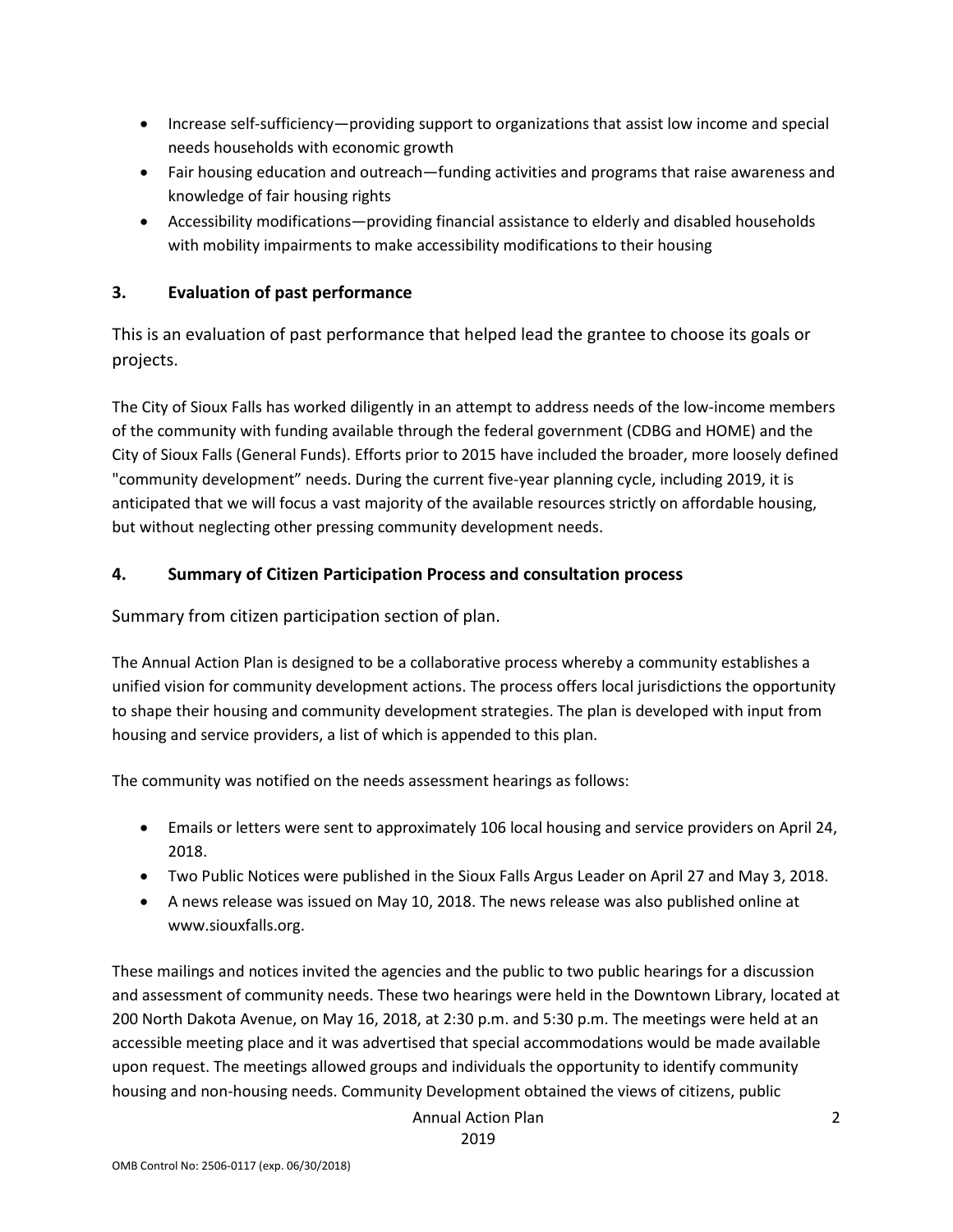agencies, and other interested parties for the development of the City's priorities for the 2019 Annual Action Plan. A total of 14 individuals representing many different agencies attended these two meetings.

The City has adopted and follows a citizen participation plan that encourages all citizens to participate in the planning process. Accommodations are made for non-English speaking persons and persons with mobility, visual, or hearing impairments.

A public notice was published in the Sioux Falls Argus Leader on October 12, 2018, advising the public that the draft 2019 Annual Action Plan was completed and available for review at the following locations. A public notice was also published at www.siouxfalls.org.

- City of Sioux Falls Affordable Housing Division, City Hall, 224 West Ninth Street
- Downtown Library, 200 North Dakota Avenue
- Caille Branch Library, 4100 Carnegie Circle
- Oak View Branch Library, 3700 East 3rd Street
- Prairie West Library, 7630 West 26th Street
- Ronning Branch Library, 3100 East 49th Street

The public was invited to submit written comments on the plan. The 30-day comment period ended on November 13, 2018. Affordable Housing held a public hearing at the Downtown Library, 200 North Dakota Avenue, at 4:00 p.m. on October 24, 2018, to receive and discuss written comments. No comments were submitted.

#### **5. Summary of public comments**

This could be a brief narrative summary or reference an attached document from the Citizen Participation section of the Con Plan.

Comments may be submitted by November 13, 2018 by 5 p.m.

#### **6. Summary of comments or views not accepted and the reasons for not accepting them**

Comments may be submitted by November 13, 2018 by 5 p.m.

#### **7. Summary**

The City of Sioux Falls looks forward to what can be achieved in 2019. We will strive to address the needs, priorities, and goals identified in its Consolidated Plan with the resources made available to us.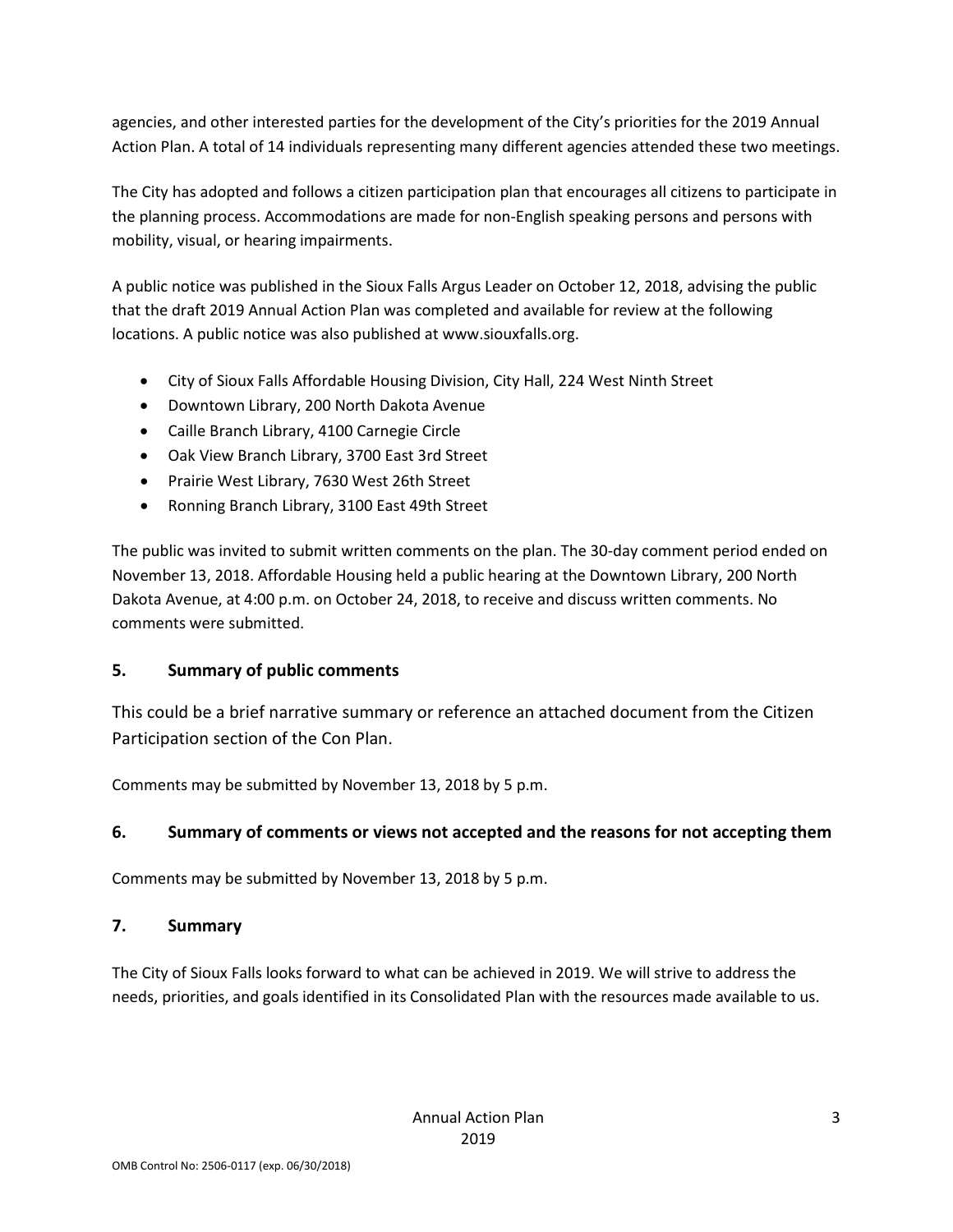# **PR-05 Lead & Responsible Agencies – 91.200(b)**

#### **1. Agency/entity responsible for preparing/administering the Consolidated Plan**

Describe the agency/entity responsible for preparing the Consolidated Plan and those responsible for administration of each grant program and funding source.

| <b>Agency Role</b>        | <b>Name</b> | <b>Department/Agency</b>     |  |
|---------------------------|-------------|------------------------------|--|
|                           |             |                              |  |
| <b>CDBG Administrator</b> | SIOUX FALLS | <b>Community Development</b> |  |
| <b>HOME Administrator</b> | SIOUX FALLS | <b>Community Development</b> |  |

**Table 1 – Responsible Agencies**

#### **Narrative (optional)**

The City of Sioux Falls receives Community Development Block Grant (CDBG) funds and Home Investment Partnerships Program (HOME) funds from the U. S. Department of Housing and Urban Development (HUD). The CDBG and HOME funds are administered by the City under Community Development's Affordable Housing Division. The City is not a recipient of Emergency Solutions Grant (ESG), or Housing Opportunities for Persons with AIDS (HOPWA) grant funds.

However, the State of South Dakota is a recipient of ESG and HOPWA, and developers, non-profits and faith-based organizations in Sioux Falls may apply for Homeless Prevention and Rapid Re-Housing Program (HPRP), ESG and HOPWA funds through the State program offerings.

Sioux Falls Housing and Redevelopment Commission receives HOPWA funds through a partnership with the States of Montana, North Dakota and South Dakota. This program is tenant-based and is for persons or families with HIV/AIDS diagnosis. It allows qualified individuals/families under 80 percent of the area median income to receive rental assistance in the unit of their choice. Preference is given to those with HIV/AIDS diagnosis who are homeless and whose income is under 50 percent of the median income guidelines. In addition to rental assistance, housing case management services and supportive and referral services are provided.

4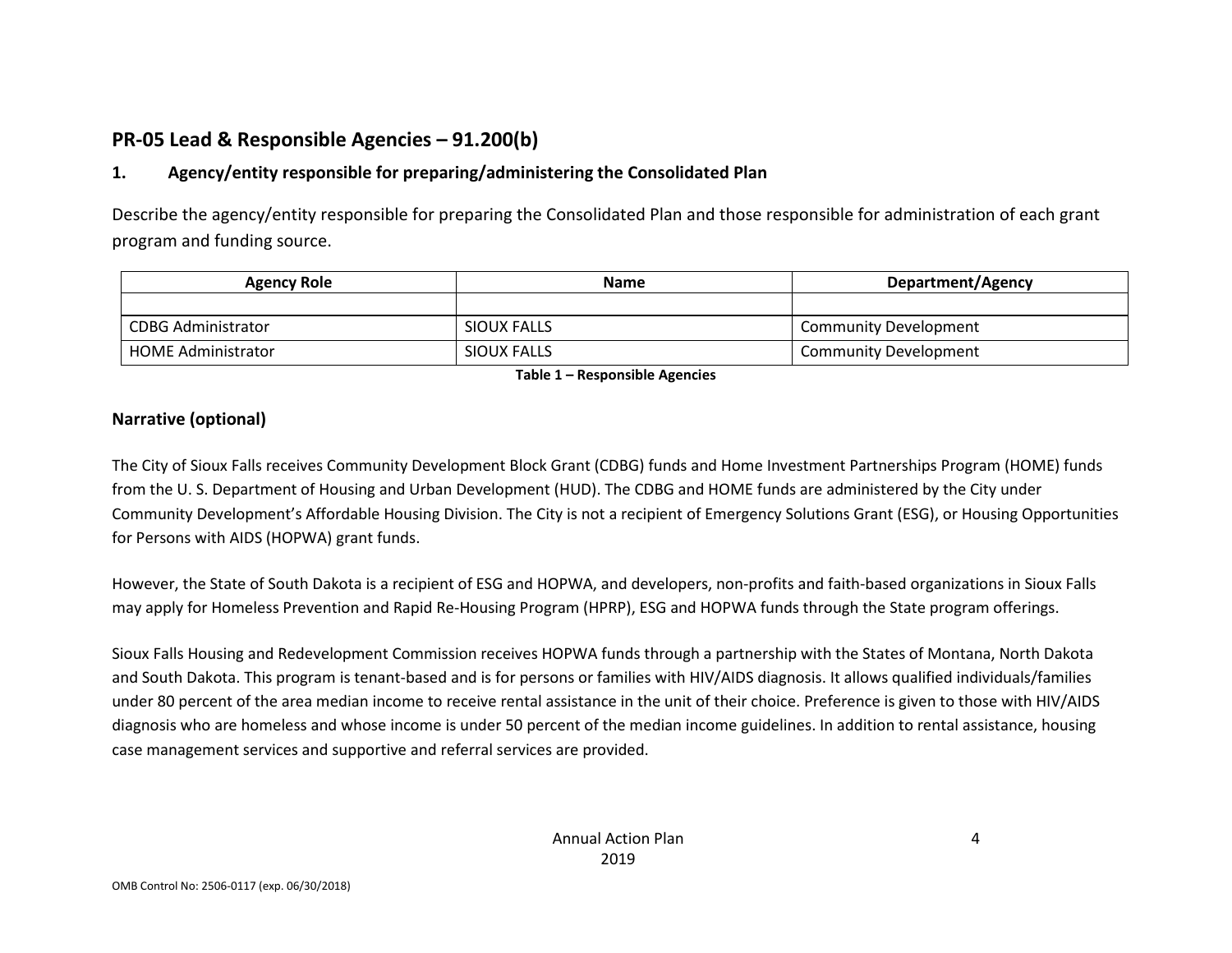Sioux Falls engaged the services of BBC Research & Consulting to help write portions of the Consolidated Plan. For more than 20 years BBC has conducted housing and human services studies for cities, states, and private and non-profit organizations. Their studies range from HUDmandated Consolidated Plans to targeted market studies for residential developments. BBC has broad experience conducting housing and human services research. BBC understands the influence of demographics, housing affordability and public perceptions on housing and human services policies.

#### **Consolidated Plan Public Contact Information**

Les Kinstad, Affordable Housing Manger, City of Sioux Falls, manages the CDBG and HOME programs, and administered the Consolidated and Annual Action Plan processes. His contact information is (605) 367-8177, lkinstad@siouxfalls.org, PO Box 7402, 224 West 9th Street, Sioux Falls, 57117-7402.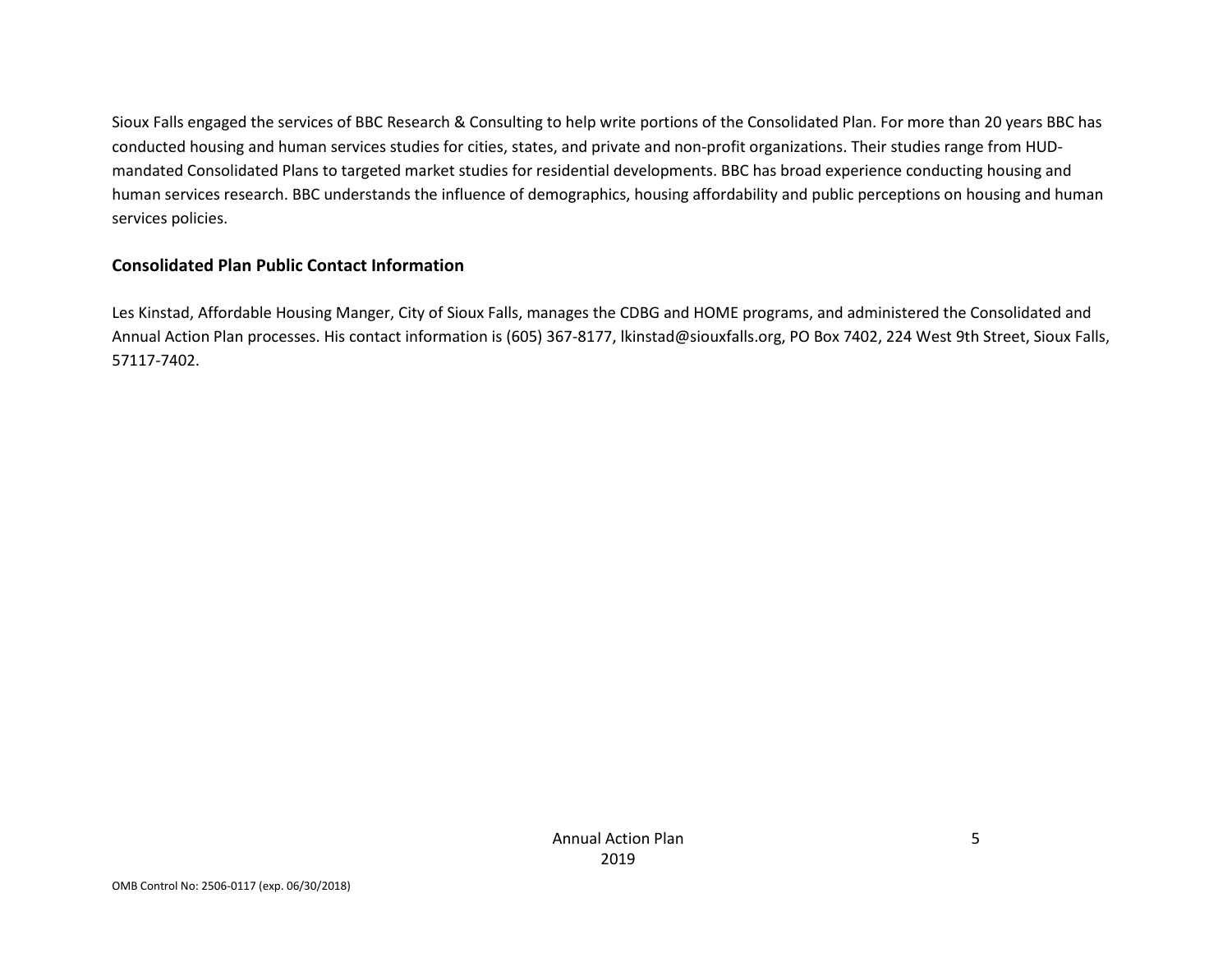# **AP-10 Consultation – 91.100, 91.200(b), 91.215(l)**

#### **1. Introduction**

Please see information below.

# **Provide a concise summary of the jurisdiction's activities to enhance coordination between public and assisted housing providers and private and governmental health, mental health and service agencies (91.215(l))**

The Annual Action Plan is designed to be a collaborative process whereby a community establishes a unified vision for community development actions. The process offers local jurisdictions the opportunity to shape their housing and community development strategies. The plan is developed with input from housing and service providers, a list of which is appended to this plan.

On April 24, 2018 letters were mailed to 106 local housing and service providers soliciting their input, suggestions, priorities, goals and objectives for the 2019 Annual Action Plan, as well as notifying them that applications for funding were being accepted for the 2019 program year. Two Public Notices were published in the Sioux Falls Argus Leader on April 27 and May 3, 2018 advising the same. A notice was also posted at the City's website, www.siouxfalls.org. A news release was issued on May 10, 2018. These mailings and notices also included invitations to two public hearings on needs assessments of the community. These two hearings were held at the Downtown Library meeting room on May 16, 2018 at 2:30 p.m. and 5:30 p.m. The meetings were held at an accessible meeting place and it was advertised that special accommodations would be made available upon request.

The meetings allowed groups and individuals the opportunity to identify community housing and nonhousing community development needs. Community Development obtained the views of citizens, public agencies, and other interested parties for the development of the City's priorities for the 2019 Annual Action Plan. A total of 14 individuals representing many different agencies attended these two meetings.

The City has adopted and follows a citizen participation plan that encourages all citizens to participate in the planning process. Accommodations are made for non-English speaking persons and persons with mobility, visual, or hearing impairments.

A public notice was published in the Sioux Falls Argus Leader on October 5, 2018, advising the public that the draft 2019 Annual Action Plan was completed and available for review at the following locations. A public notice was also published at www.siouxfalls.org.

The public was invited to submit written comments on the plan. The first 30-day comment period ended on November 6, 2018. Community Development held a public hearing at the Downtown Library, 200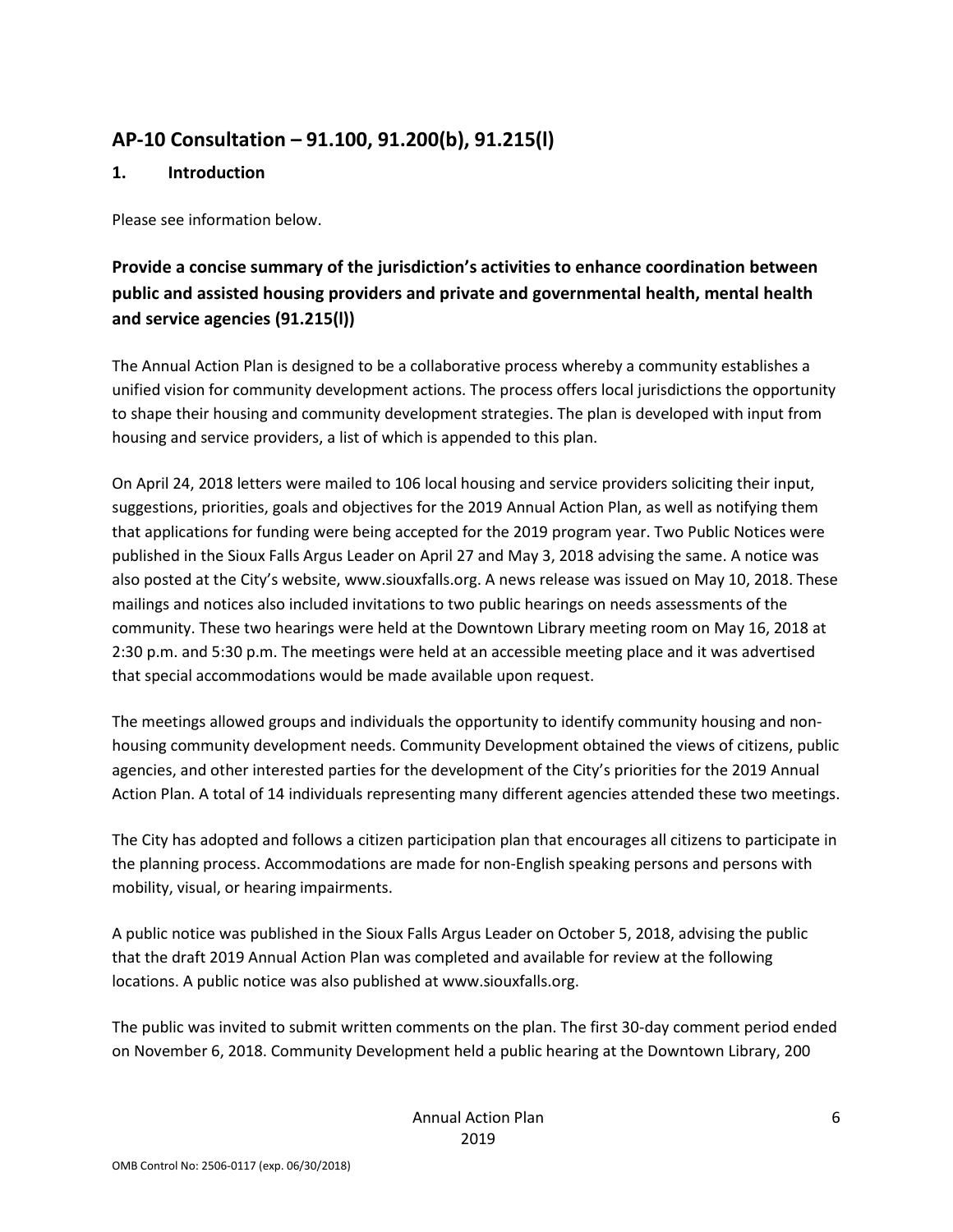North Dakota Avenue, at 4:00 p.m. October 25, 2018, to receive and discuss written comments. No comments were submitted.

# **Describe coordination with the Continuum of Care and efforts to address the needs of homeless persons (particularly chronically homeless individuals and families, families with children, veterans, and unaccompanied youth) and persons at risk of homelessness.**

The South Dakota Housing Development Authority leads the Continuum of Care efforts and administers the grant funds in South Dakota. Locally the Coordinator of the Homeless Advisory Board and the Sioux Empire Housing Coalition are the lead entities on these efforts. The City has representation at service provider forums conducted by the Sioux Empire Homeless Coalition and South Dakota's Housing for the Homeless Consortium, to facilitate interaction and communication between the various social service agencies in the City. The Director of Community Development serves on the Homeless Advisory Board.

**Describe consultation with the Continuum(s) of Care that serves the jurisdiction's area in determining how to allocate ESG funds, develop performance standards for and evaluate outcomes of projects and activities assisted by ESG funds, and develop funding, policies and procedures for the operation and administration of HMIS**

Please see above.

**2. Describe Agencies, groups, organizations and others who participated in the process and describe the jurisdiction's consultations with housing, social service agencies and other entities**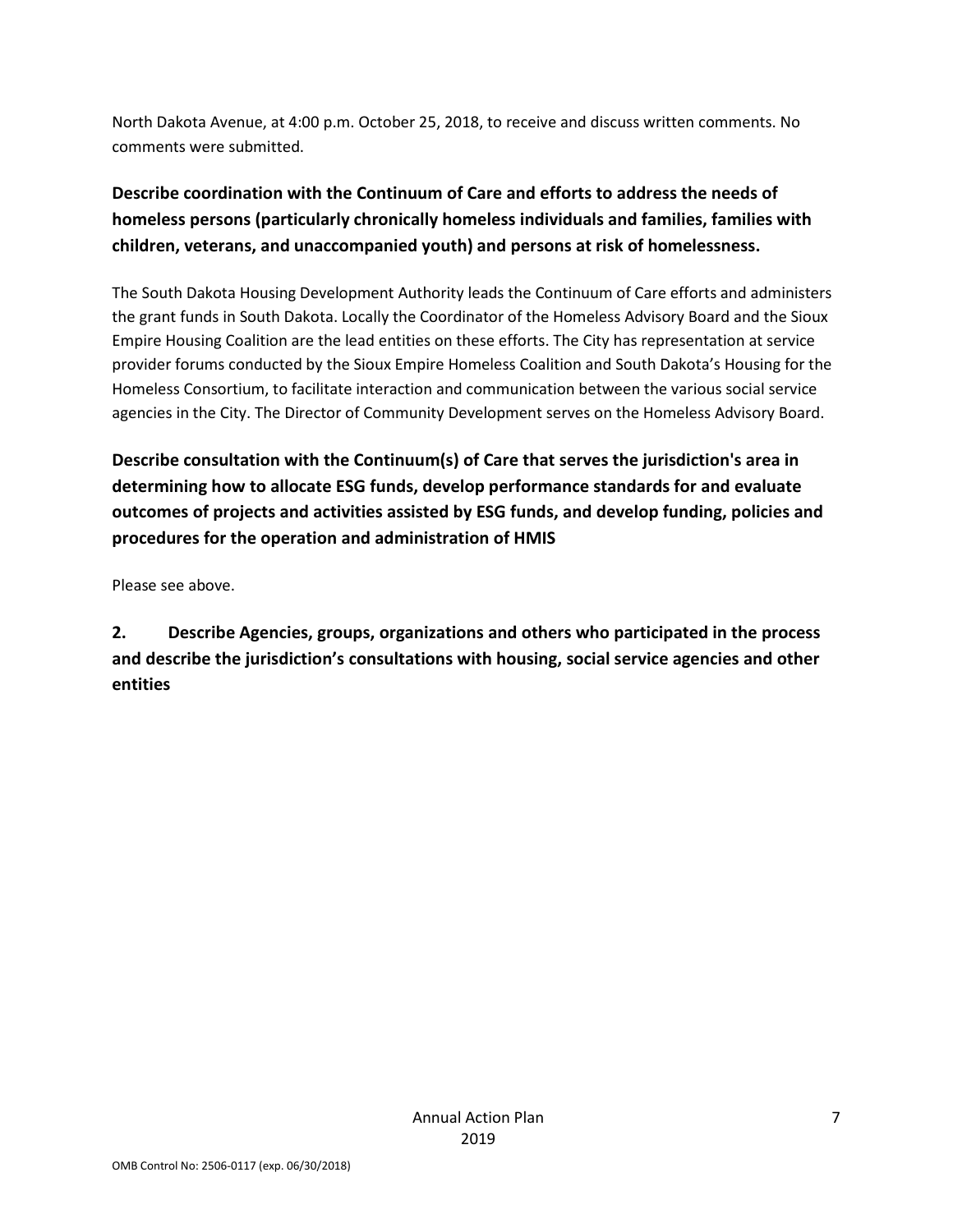| $\mathbf{1}$   | Agency/Group/Organization                                                                                                                                         | Sioux Falls Housing & Redevlopment Commission                                                                                                                                                                                                                                                                         |
|----------------|-------------------------------------------------------------------------------------------------------------------------------------------------------------------|-----------------------------------------------------------------------------------------------------------------------------------------------------------------------------------------------------------------------------------------------------------------------------------------------------------------------|
|                | <b>Agency/Group/Organization Type</b>                                                                                                                             | Housing<br><b>PHA</b><br>Services - Housing<br>Services-homeless                                                                                                                                                                                                                                                      |
|                | What section of the Plan was addressed by Consultation?                                                                                                           | <b>Housing Need Assessment</b><br><b>Public Housing Needs</b><br>Homeless Needs - Chronically homeless<br>Homeless Needs - Families with children<br>Homelessness Needs - Veterans<br>Homelessness Needs - Unaccompanied youth<br><b>Homelessness Strategy</b><br>Non-Homeless Special Needs<br><b>HOPWA Strategy</b> |
|                | Briefly describe how the Agency/Group/Organization was<br>consulted. What are the anticipated outcomes of the<br>consultation or areas for improved coordination? | Sioux Falls Housing and Redevelopment Commission was consulted<br>for information on housing and homelessness. SFHRC is expected to<br>help carry out some of the housing aspects of this plan.                                                                                                                       |
| $\overline{2}$ | Agency/Group/Organization                                                                                                                                         | INTER-LAKES COMMUNITY ACTION, INC.                                                                                                                                                                                                                                                                                    |
|                | <b>Agency/Group/Organization Type</b>                                                                                                                             | Housing<br>Services - Housing<br>Services-homeless<br>Services-Education<br>Regional organization                                                                                                                                                                                                                     |

**Table 2 – Agencies, groups, organizations who participated**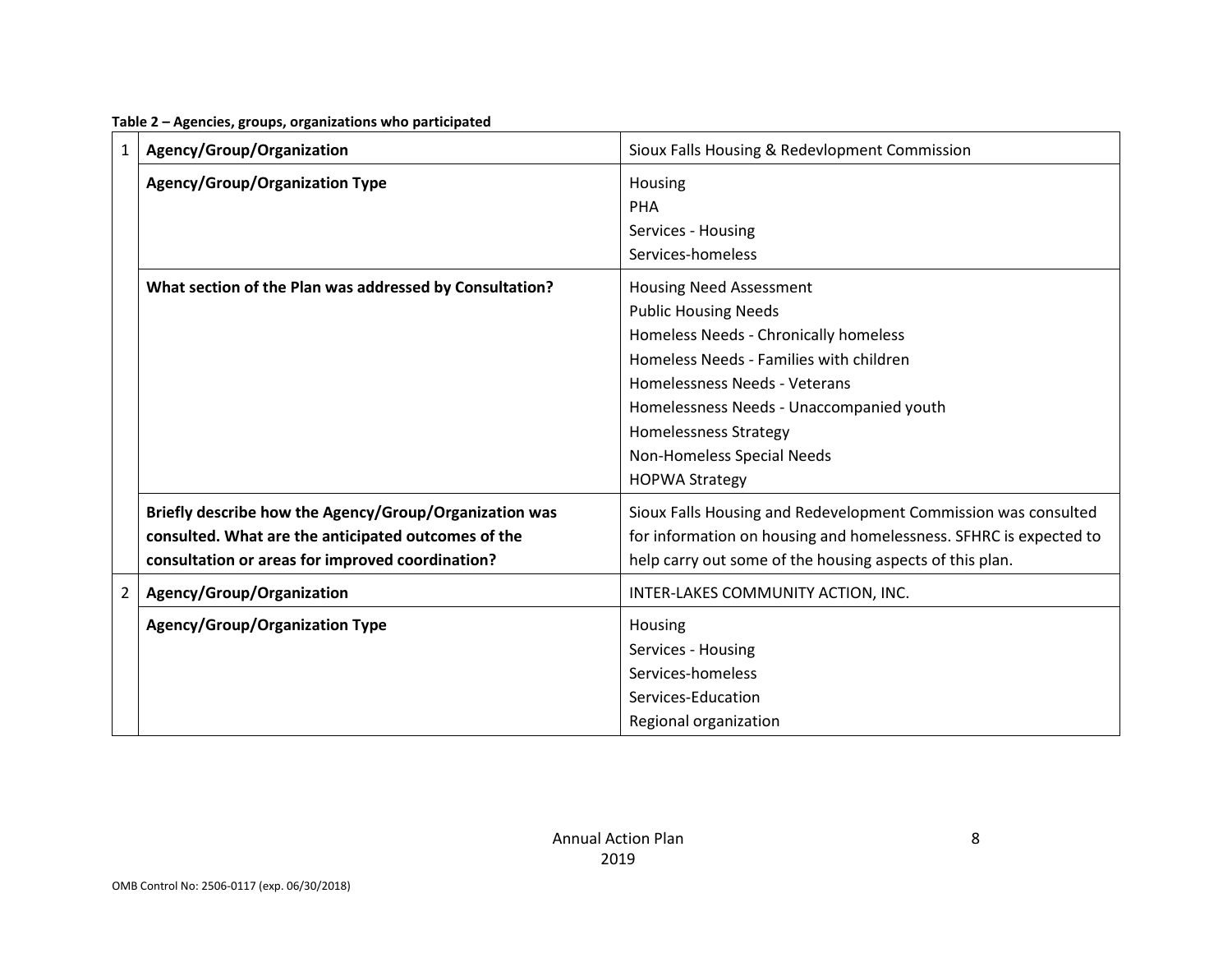|   | What section of the Plan was addressed by Consultation?                                                                                                           | <b>Housing Need Assessment</b><br>Homeless Needs - Chronically homeless<br>Homeless Needs - Families with children<br>Homelessness Needs - Veterans<br>Homelessness Needs - Unaccompanied youth<br><b>Homelessness Strategy</b> |
|---|-------------------------------------------------------------------------------------------------------------------------------------------------------------------|---------------------------------------------------------------------------------------------------------------------------------------------------------------------------------------------------------------------------------|
|   | Briefly describe how the Agency/Group/Organization was<br>consulted. What are the anticipated outcomes of the<br>consultation or areas for improved coordination? | Inter-Lakes Community Action Partnership was consulted for<br>information on housing and homelessness. ICAP is expected to help<br>carry out some of the housing aspects of this plan.                                          |
| 3 | Agency/Group/Organization                                                                                                                                         | <b>Independent Living Choices</b>                                                                                                                                                                                               |
|   | <b>Agency/Group/Organization Type</b>                                                                                                                             | Services-Persons with Disabilities                                                                                                                                                                                              |
|   | What section of the Plan was addressed by Consultation?                                                                                                           | Non-Homeless Special Needs                                                                                                                                                                                                      |
|   | Briefly describe how the Agency/Group/Organization was<br>consulted. What are the anticipated outcomes of the<br>consultation or areas for improved coordination? | Independent Living Choices was consulted for information on<br>persons with disabilities and non-homeless special needs. ILC is<br>expected to help carry out some of the housing accessibility aspects<br>of this plan.        |
| 4 | Agency/Group/Organization                                                                                                                                         | Minnehaha County Department of Human Services                                                                                                                                                                                   |
|   | Agency/Group/Organization Type                                                                                                                                    | Services - Housing<br>Services-homeless<br>Other government - County                                                                                                                                                            |
|   | What section of the Plan was addressed by Consultation?                                                                                                           | Homeless Needs - Chronically homeless<br>Homeless Needs - Families with children<br>Homelessness Needs - Veterans<br>Homelessness Needs - Unaccompanied youth<br><b>Homelessness Strategy</b>                                   |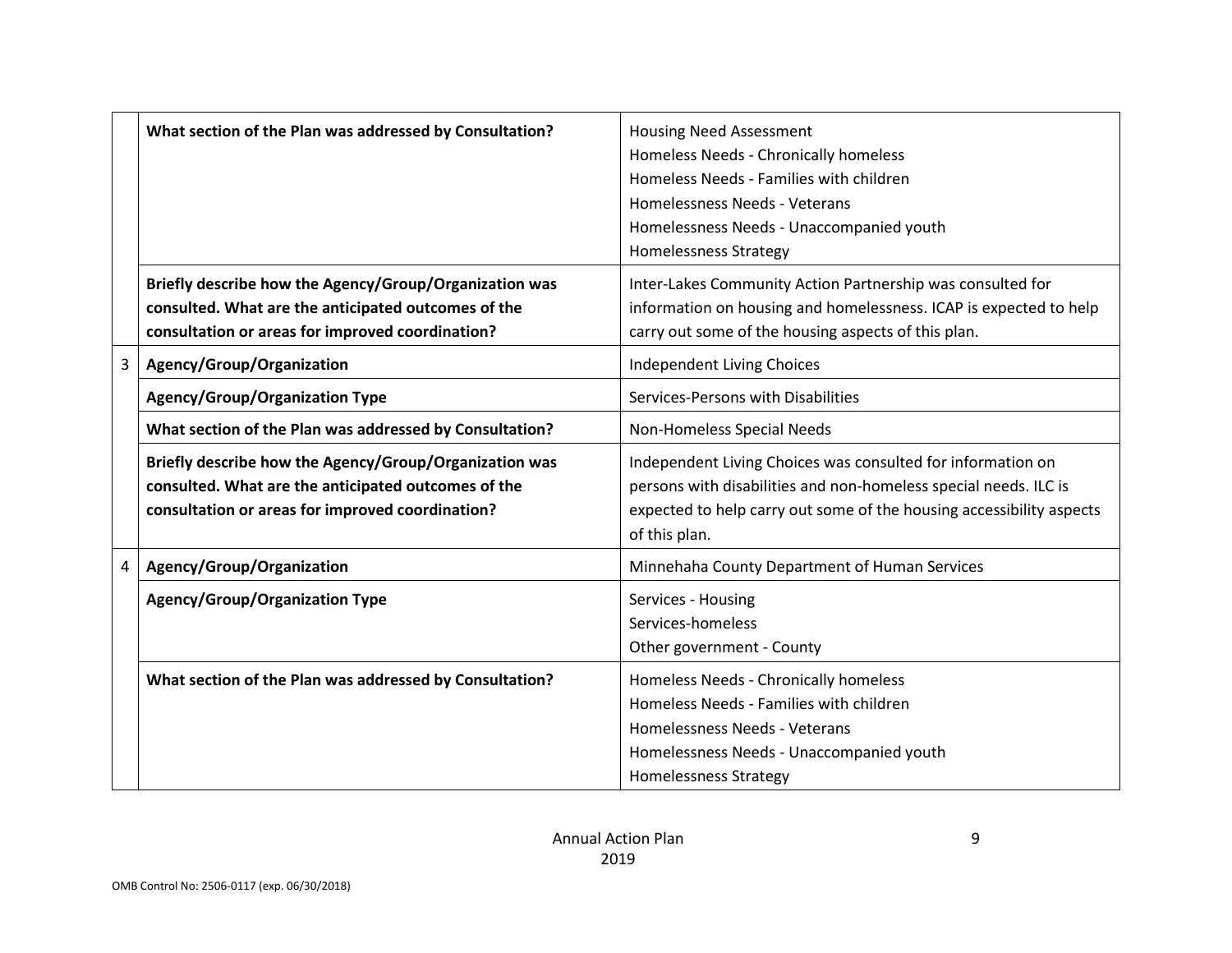|    | Briefly describe how the Agency/Group/Organization was<br>consulted. What are the anticipated outcomes of the<br>consultation or areas for improved coordination? | The Homeless Advisory Board Coordinator was consulted for<br>information relating to homelessness. |
|----|-------------------------------------------------------------------------------------------------------------------------------------------------------------------|----------------------------------------------------------------------------------------------------|
| 5. | Agency/Group/Organization                                                                                                                                         | <b>CHILDREN'S INN</b>                                                                              |
|    | <b>Agency/Group/Organization Type</b>                                                                                                                             | Services-Children                                                                                  |
|    | What section of the Plan was addressed by Consultation?                                                                                                           | Domestic Violence                                                                                  |
|    | Briefly describe how the Agency/Group/Organization was<br>consulted. What are the anticipated outcomes of the<br>consultation or areas for improved coordination? | Children's Inn was consulted for information relating to domestic<br>violence.                     |

#### **Identify any Agency Types not consulted and provide rationale for not consulting**

The city advertised the opportunities to participate in the 2019 Annual Action Plan to its wide network of nonprofit, private sector and government partners. Please see the AP-05 section of this plan.

#### **Other local/regional/state/federal planning efforts considered when preparing the Plan**

| Name of Plan                                  | <b>Lead Organization</b>                          | How do the goals of your Strategic Plan overlap with the  |
|-----------------------------------------------|---------------------------------------------------|-----------------------------------------------------------|
|                                               |                                                   | goals of each plan?                                       |
| Continuum of Care                             | South Dakota Housing Development Authority        | Point-in-Time count provided homeless data in Plan.       |
| Sioux Falls 2015: A Growth<br>Management Plan |                                                   | The Land Use Plan describes growth areas and projected    |
|                                               | City of Sioux Falls, Planning & Building Services | uses for housing, types of housing, commercial and retail |
|                                               |                                                   | space.                                                    |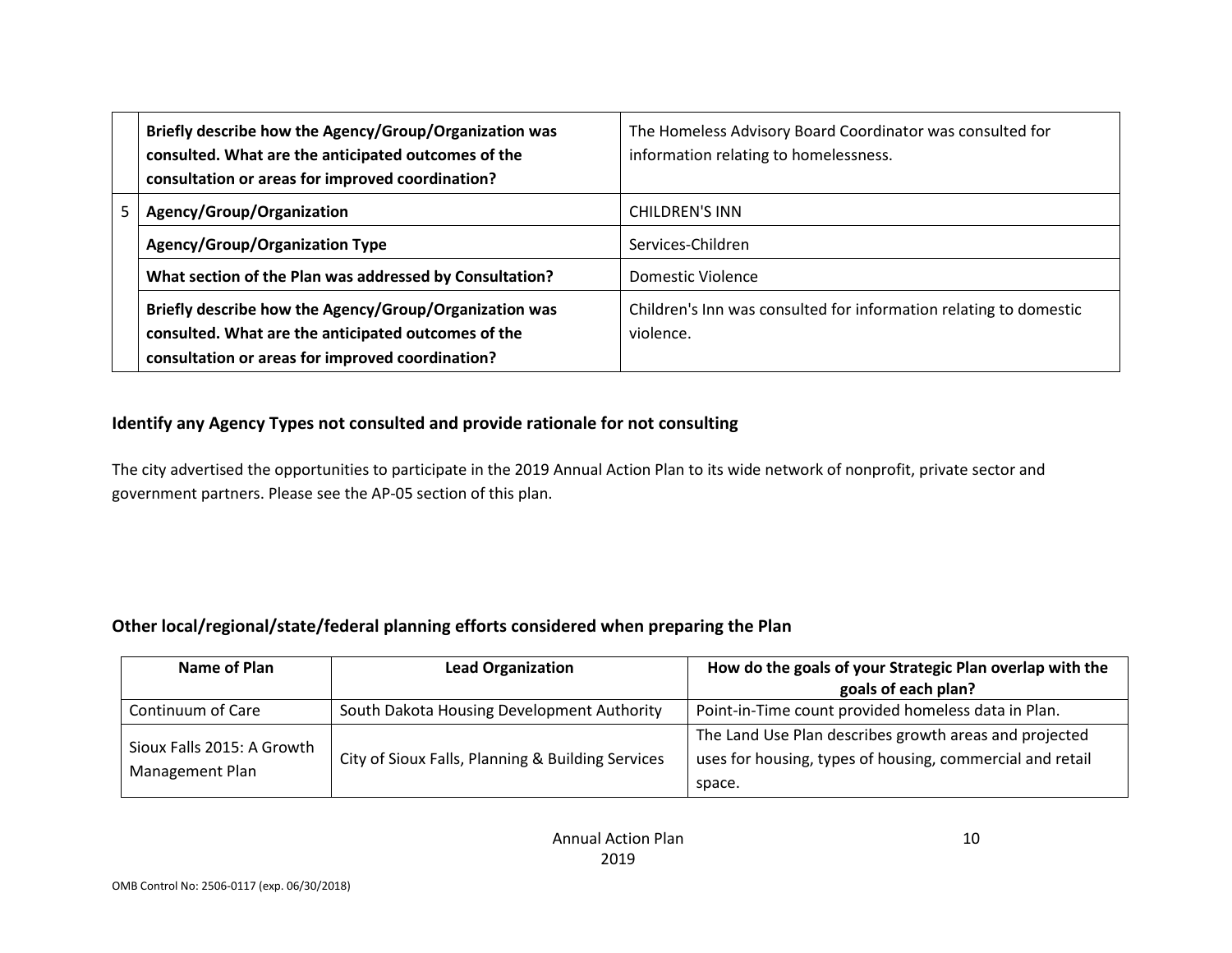| Name of Plan<br><b>Lead Organization</b>                                 |                                              | How do the goals of your Strategic Plan overlap with the   |  |
|--------------------------------------------------------------------------|----------------------------------------------|------------------------------------------------------------|--|
|                                                                          |                                              | goals of each plan?                                        |  |
| City of Sioux Falls, Community Development,<br>Sioux Falls 2025 Downtown |                                              | Strong support for housing for all income levels.          |  |
| Plan                                                                     | <b>Economic Development Division</b>         |                                                            |  |
| Sioux Falls Tomorrow 2014                                                | A consortia of multiple agencies, government | Multiple references to affordable housing as a significant |  |
|                                                                          | entities, and community-based organizations  | need to be addressed in the next 5-10 years.               |  |

**Table 3 – Other local / regional / federal planning efforts**

#### **Narrative (optional)**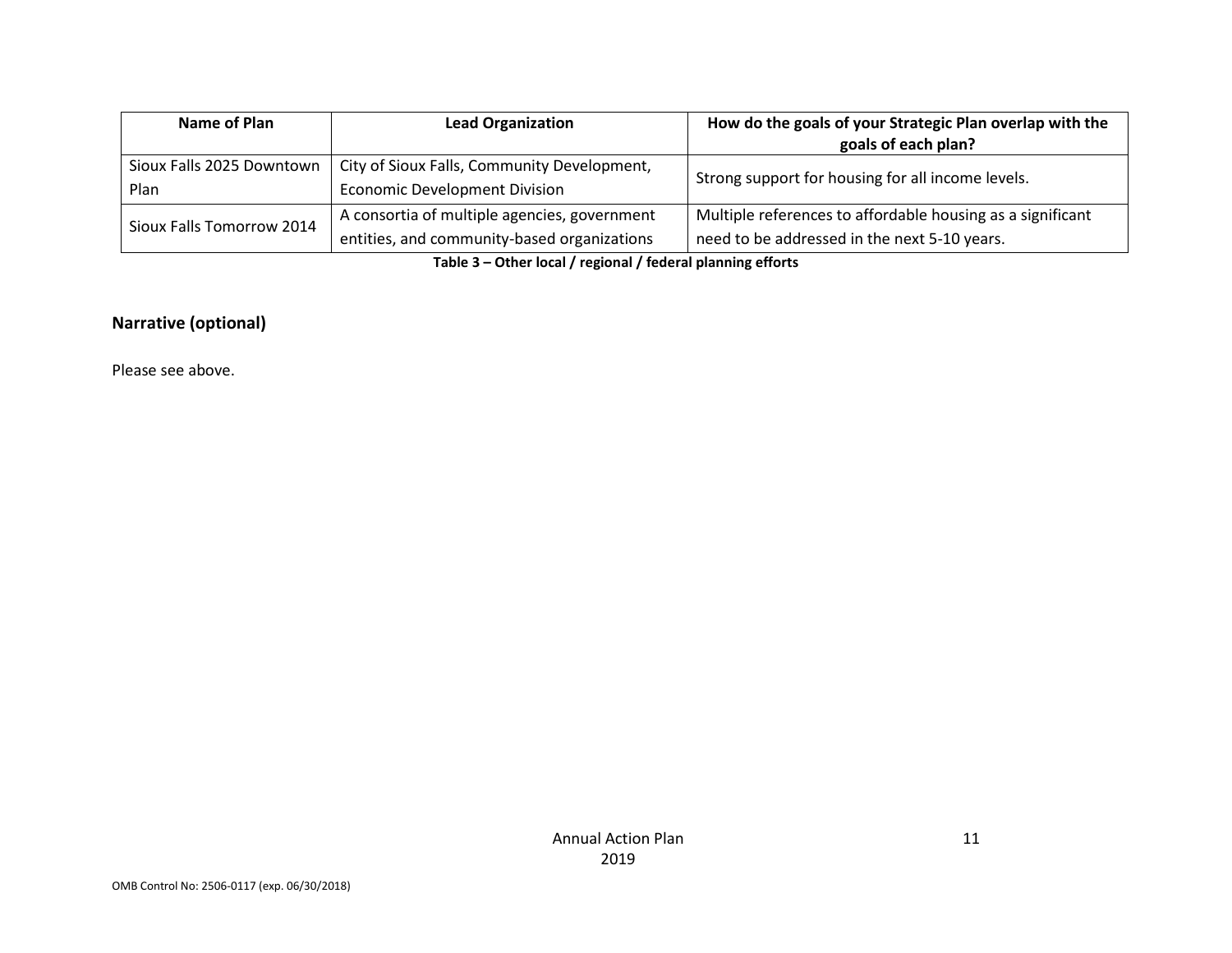#### **AP-12 Participation – 91.105, 91.200(c)**

**1. Summary of citizen participation process/Efforts made to broaden citizen participation Summarize citizen participation process and how it impacted goal-setting**

Please see Citizen Participation Plan.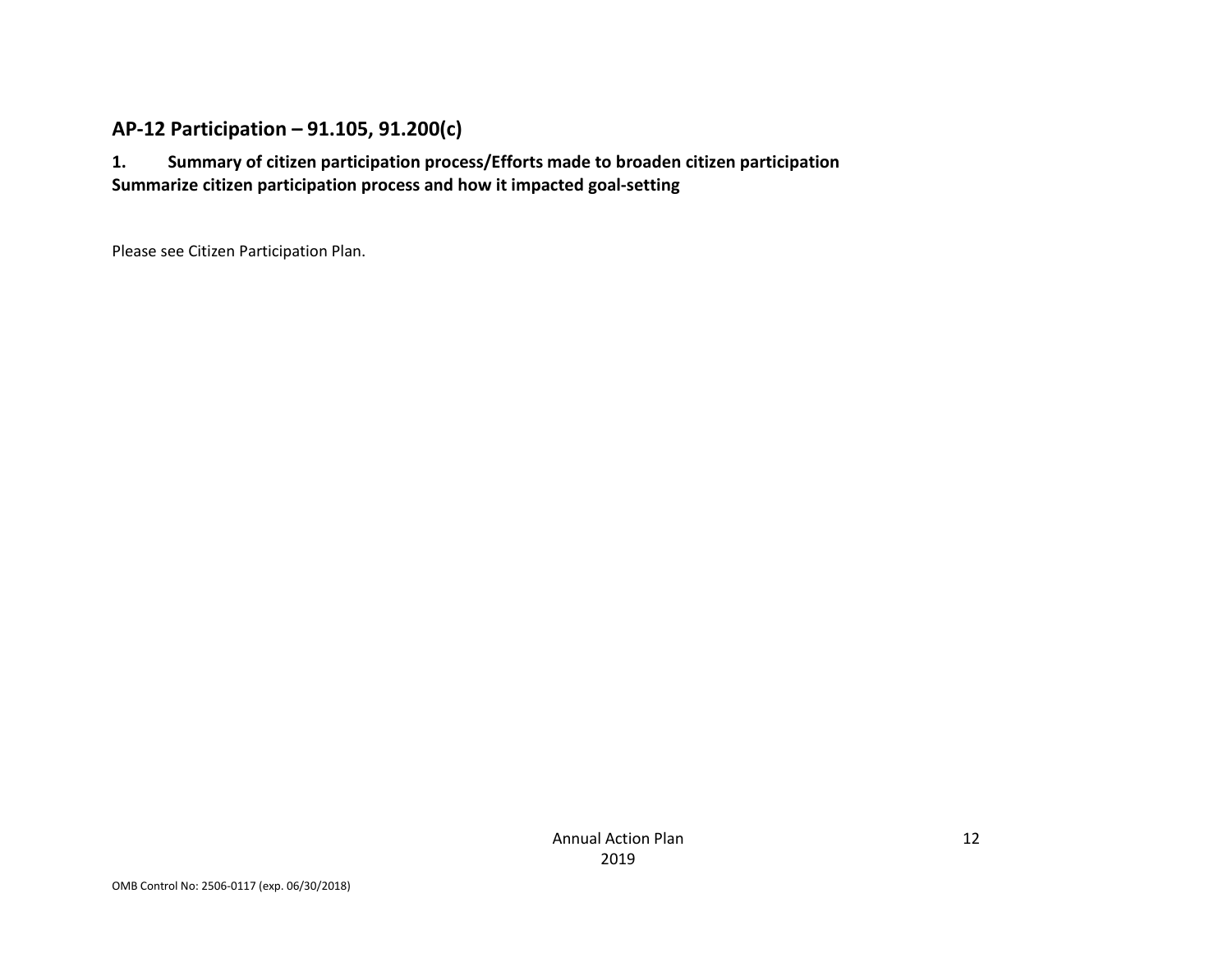**Citizen Participation Outreach**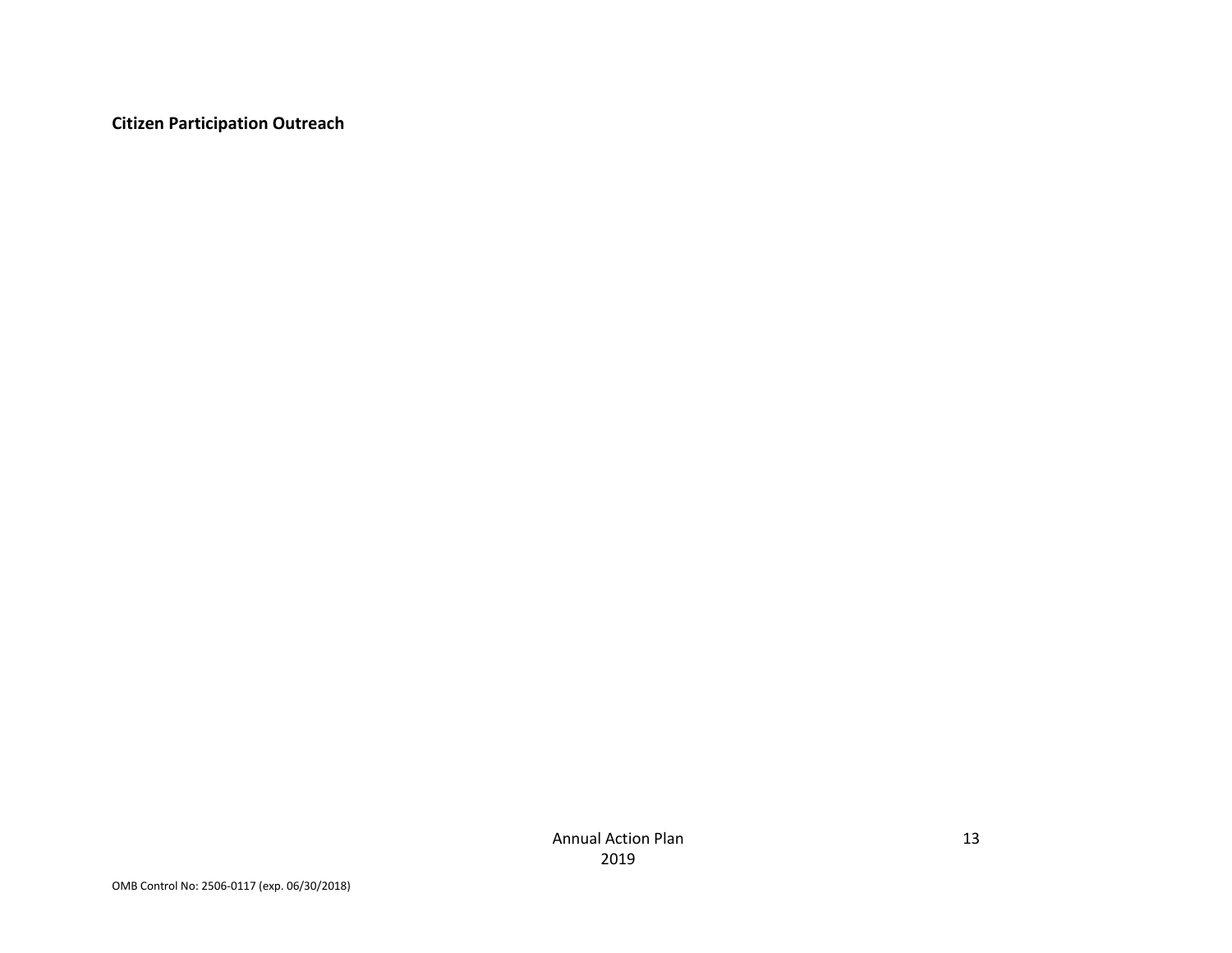| Sort Order | Mode of Outreach I | <b>Target of Outreach</b> | Summary of          | Summary of        | <b>Summary of comments</b> | URL (If     |
|------------|--------------------|---------------------------|---------------------|-------------------|----------------------------|-------------|
|            |                    |                           | response/attendance | comments received | not accepted               | applicable) |
|            |                    |                           |                     |                   | and reasons                |             |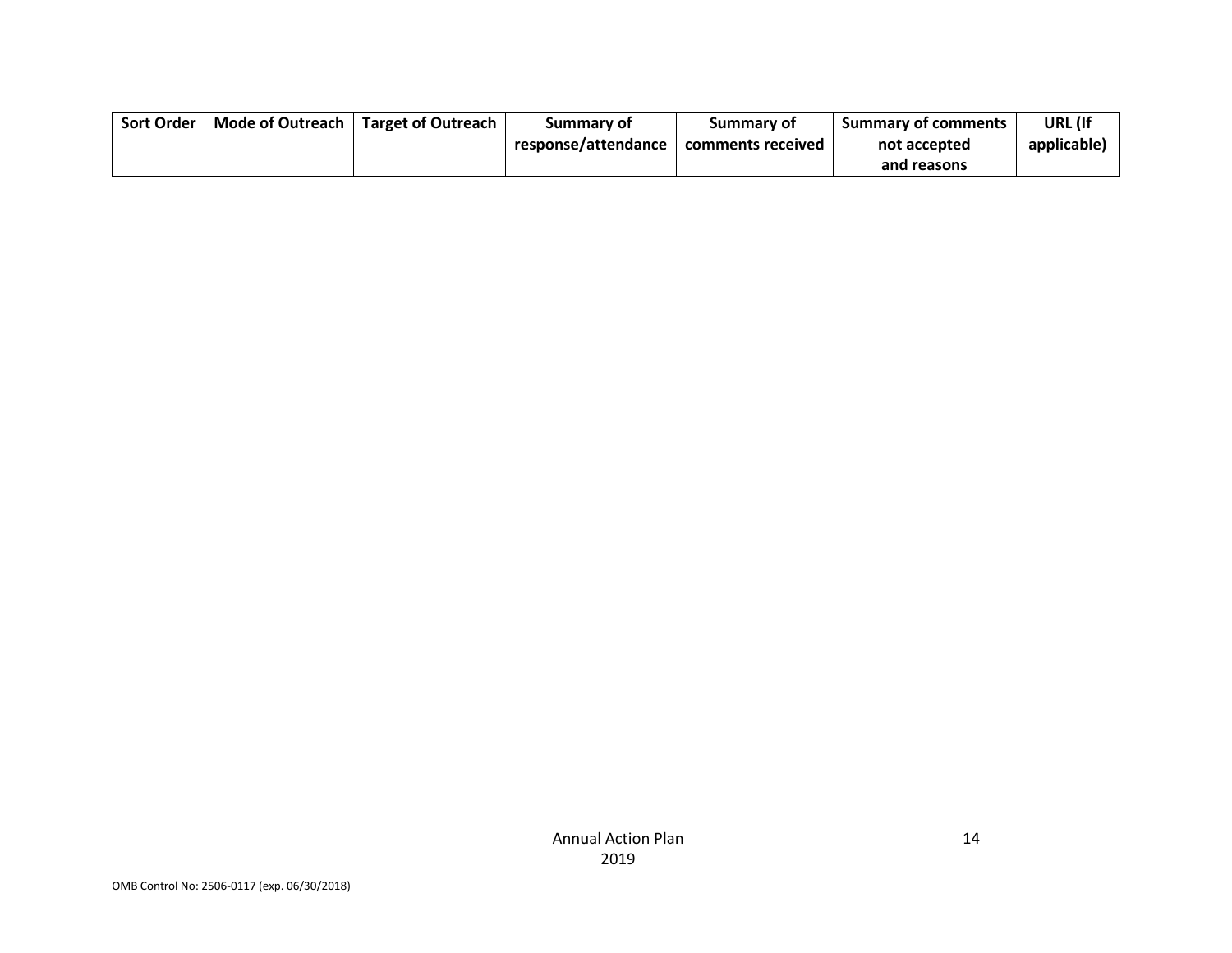| $\mathbf{1}$ | <b>Public Meeting</b> | Minorities<br>Non-English<br>Speaking - Specify<br>other language:<br>None requested<br>Persons with<br>disabilities<br>Non-<br>targeted/broad<br>community<br><b>Residents of Public</b><br>and Assisted<br>Housing | 16 individuals<br>representing local<br>housing and service<br>providers and the<br>general public<br>attended. | Affordable housing<br>(rental, home<br>ownership,<br>supportive,<br>homeless, 30-40%,<br>seniors, youth);<br><b>TBRA. Homeless</b><br>facilities, services,<br>prevention.<br>Financial education.<br>Neighborhood<br>revitalization.<br>Housing rehab.<br>Self-sufficiency.<br>Case management.<br>Tenant/landlord<br>counseling, tenancy<br>preservation.<br>Transitional<br>housing for<br>mentally ill,<br>parolees.<br>Transportation.<br>Workforce<br>development,<br>livable wages,<br>housing. Code<br>enforcement.<br>Mental health. | No comments were not<br>accepted. |  |
|--------------|-----------------------|----------------------------------------------------------------------------------------------------------------------------------------------------------------------------------------------------------------------|-----------------------------------------------------------------------------------------------------------------|-----------------------------------------------------------------------------------------------------------------------------------------------------------------------------------------------------------------------------------------------------------------------------------------------------------------------------------------------------------------------------------------------------------------------------------------------------------------------------------------------------------------------------------------------|-----------------------------------|--|
|--------------|-----------------------|----------------------------------------------------------------------------------------------------------------------------------------------------------------------------------------------------------------------|-----------------------------------------------------------------------------------------------------------------|-----------------------------------------------------------------------------------------------------------------------------------------------------------------------------------------------------------------------------------------------------------------------------------------------------------------------------------------------------------------------------------------------------------------------------------------------------------------------------------------------------------------------------------------------|-----------------------------------|--|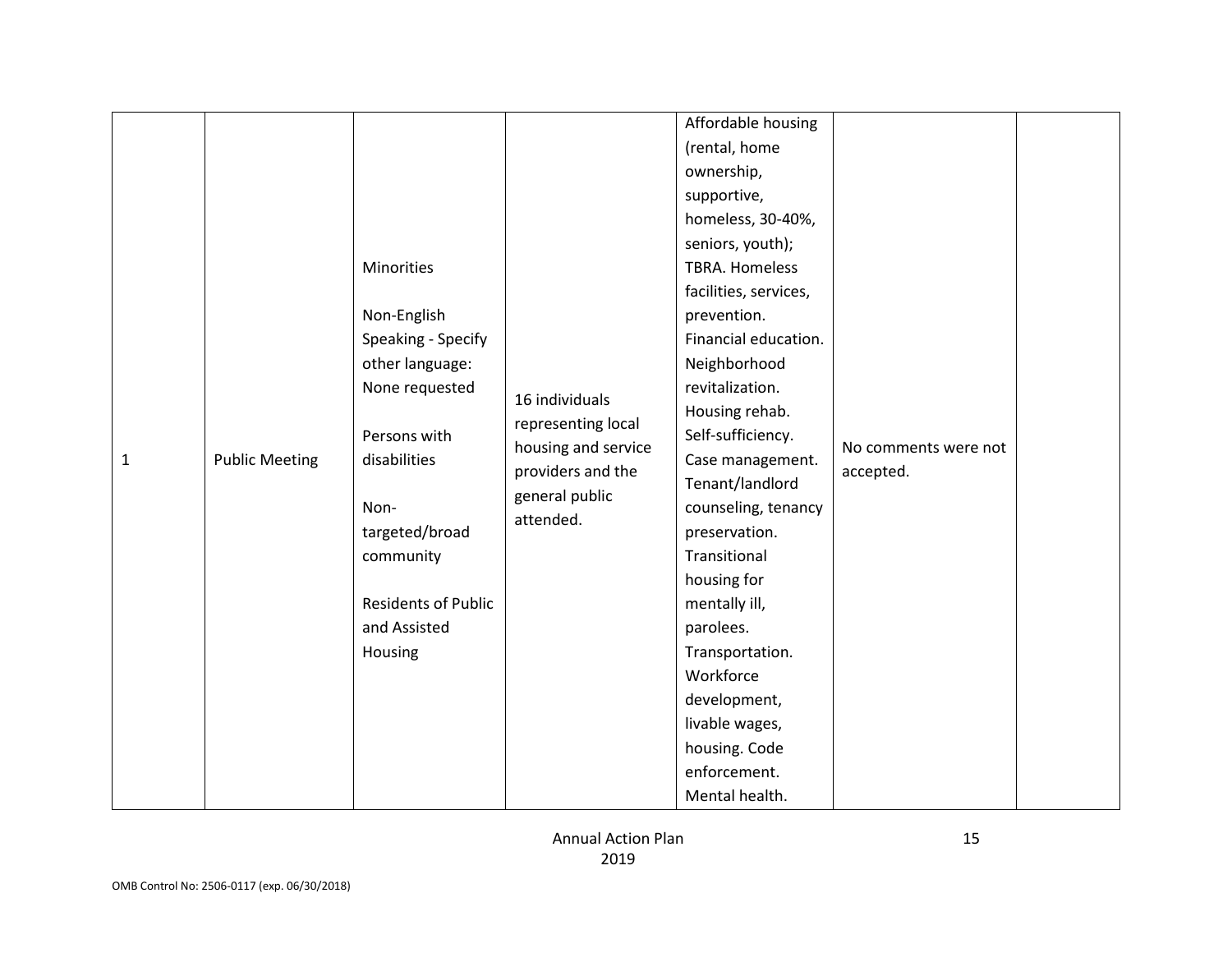| <b>Sort Order</b> | Mode of Outreach | <b>Target of Outreach</b>  | <b>Summary of</b>   | <b>Summary of</b>   | <b>Summary of comments</b> | URL (If     |
|-------------------|------------------|----------------------------|---------------------|---------------------|----------------------------|-------------|
|                   |                  |                            | response/attendance | comments received   | not accepted               | applicable) |
|                   |                  |                            |                     |                     | and reasons                |             |
|                   |                  |                            |                     | Outreach to diverse |                            |             |
|                   |                  |                            |                     | communities.        |                            |             |
|                   |                  |                            |                     | Access to healthy   |                            |             |
|                   |                  |                            |                     | food.               |                            |             |
|                   |                  | Minorities                 |                     |                     |                            |             |
|                   |                  |                            |                     |                     |                            |             |
|                   |                  | Non-English                |                     |                     |                            |             |
|                   |                  | Speaking - Specify         |                     |                     |                            |             |
|                   |                  | other language:            |                     |                     |                            |             |
|                   |                  | None requested             |                     |                     |                            |             |
|                   |                  | Persons with               |                     |                     |                            |             |
| $\overline{2}$    | Newspaper Ad     | disabilities               | Same as above.      | Same as above.      | Same as above.             |             |
|                   |                  | Non-                       |                     |                     |                            |             |
|                   |                  | targeted/broad             |                     |                     |                            |             |
|                   |                  | community                  |                     |                     |                            |             |
|                   |                  |                            |                     |                     |                            |             |
|                   |                  | <b>Residents of Public</b> |                     |                     |                            |             |
|                   |                  | and Assisted               |                     |                     |                            |             |
|                   |                  | Housing                    |                     |                     |                            |             |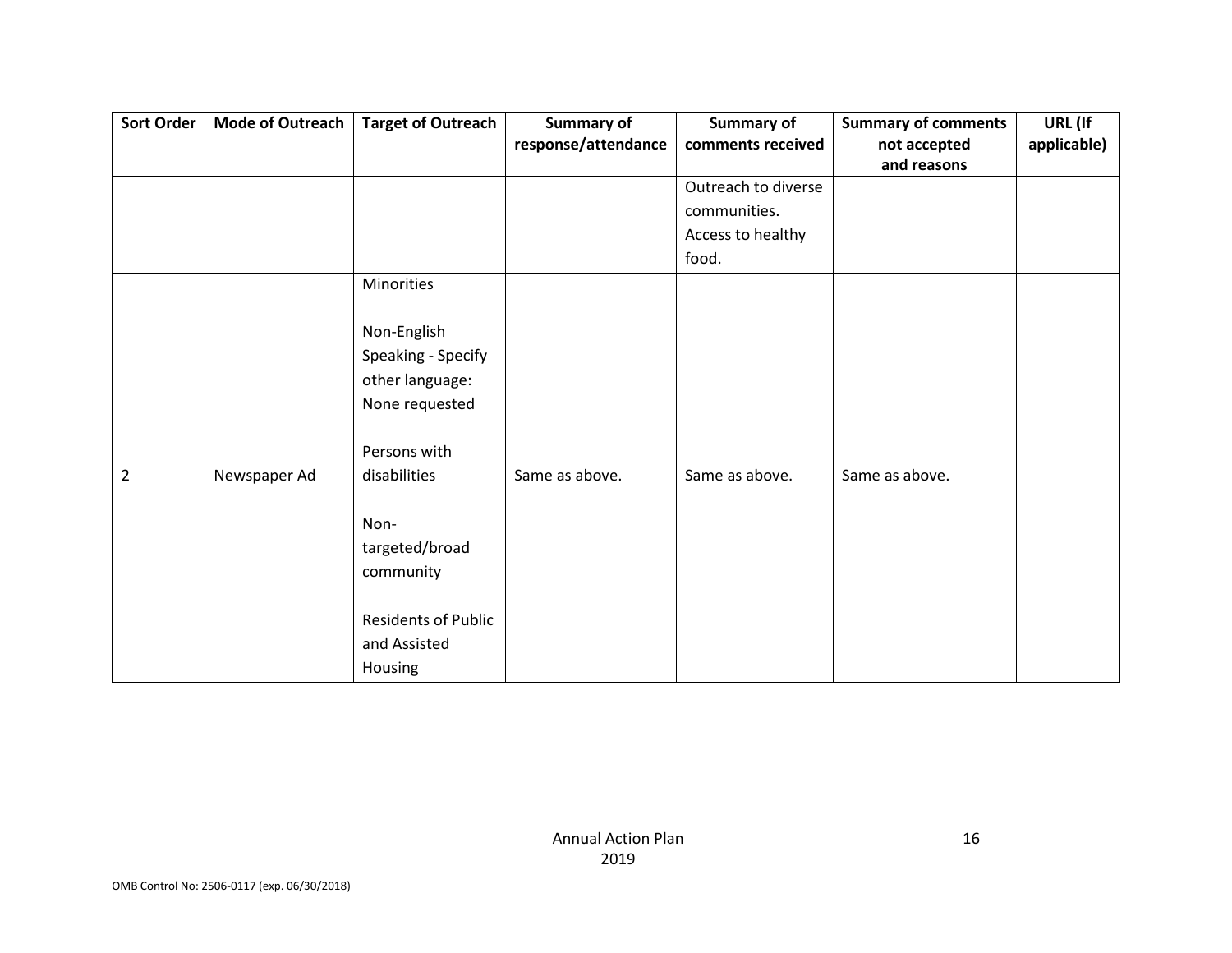| Sort Order | <b>Mode of Outreach</b> | <b>Target of Outreach</b>  | Summary of          | Summary of        | <b>Summary of comments</b> | URL (If     |
|------------|-------------------------|----------------------------|---------------------|-------------------|----------------------------|-------------|
|            |                         |                            | response/attendance | comments received | not accepted               | applicable) |
|            |                         |                            |                     |                   | and reasons                |             |
|            |                         | Minorities                 |                     |                   |                            |             |
|            |                         |                            |                     |                   |                            |             |
|            |                         | Non-English                |                     |                   |                            |             |
|            |                         | Speaking - Specify         |                     |                   |                            |             |
|            |                         | other language:            |                     |                   |                            |             |
|            |                         | None requested             |                     |                   |                            |             |
|            |                         |                            |                     |                   |                            |             |
|            |                         | Persons with               |                     |                   |                            |             |
| 3          | Internet Outreach       | disabilities               | Same as above.      | Same as above.    | Same as above.             |             |
|            |                         |                            |                     |                   |                            |             |
|            |                         | Non-                       |                     |                   |                            |             |
|            |                         | targeted/broad             |                     |                   |                            |             |
|            |                         | community                  |                     |                   |                            |             |
|            |                         |                            |                     |                   |                            |             |
|            |                         | <b>Residents of Public</b> |                     |                   |                            |             |
|            |                         | and Assisted               |                     |                   |                            |             |
|            |                         | Housing                    |                     |                   |                            |             |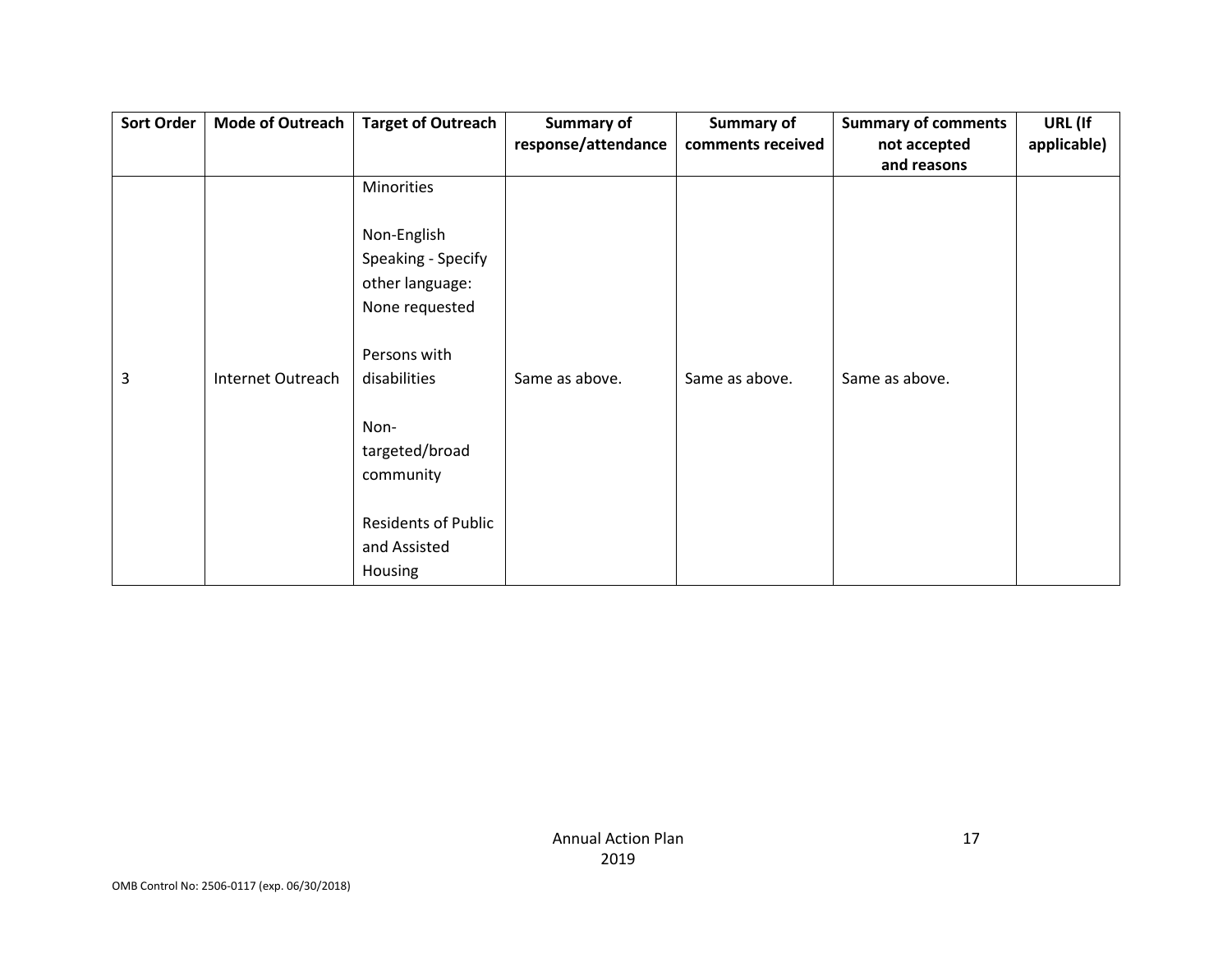| Sort Order | <b>Mode of Outreach</b> | <b>Target of Outreach</b>  | <b>Summary of</b>   | <b>Summary of</b> | <b>Summary of comments</b> | URL (If     |
|------------|-------------------------|----------------------------|---------------------|-------------------|----------------------------|-------------|
|            |                         |                            | response/attendance | comments received | not accepted               | applicable) |
|            |                         |                            |                     |                   | and reasons                |             |
|            |                         | Minorities                 |                     |                   |                            |             |
|            |                         |                            |                     |                   |                            |             |
|            |                         | Non-English                |                     |                   |                            |             |
|            |                         | Speaking - Specify         |                     |                   |                            |             |
|            |                         | other language:            |                     |                   |                            |             |
|            |                         | None requested             |                     |                   |                            |             |
|            |                         |                            |                     |                   |                            |             |
|            |                         | Persons with               |                     |                   |                            |             |
| 4          | Direct email/mail       | disabilities               | Same as above.      | Same as above.    | Same as above.             |             |
|            |                         |                            |                     |                   |                            |             |
|            |                         | Non-                       |                     |                   |                            |             |
|            |                         | targeted/broad             |                     |                   |                            |             |
|            |                         | community                  |                     |                   |                            |             |
|            |                         |                            |                     |                   |                            |             |
|            |                         | <b>Residents of Public</b> |                     |                   |                            |             |
|            |                         | and Assisted               |                     |                   |                            |             |
|            |                         | Housing                    |                     |                   |                            |             |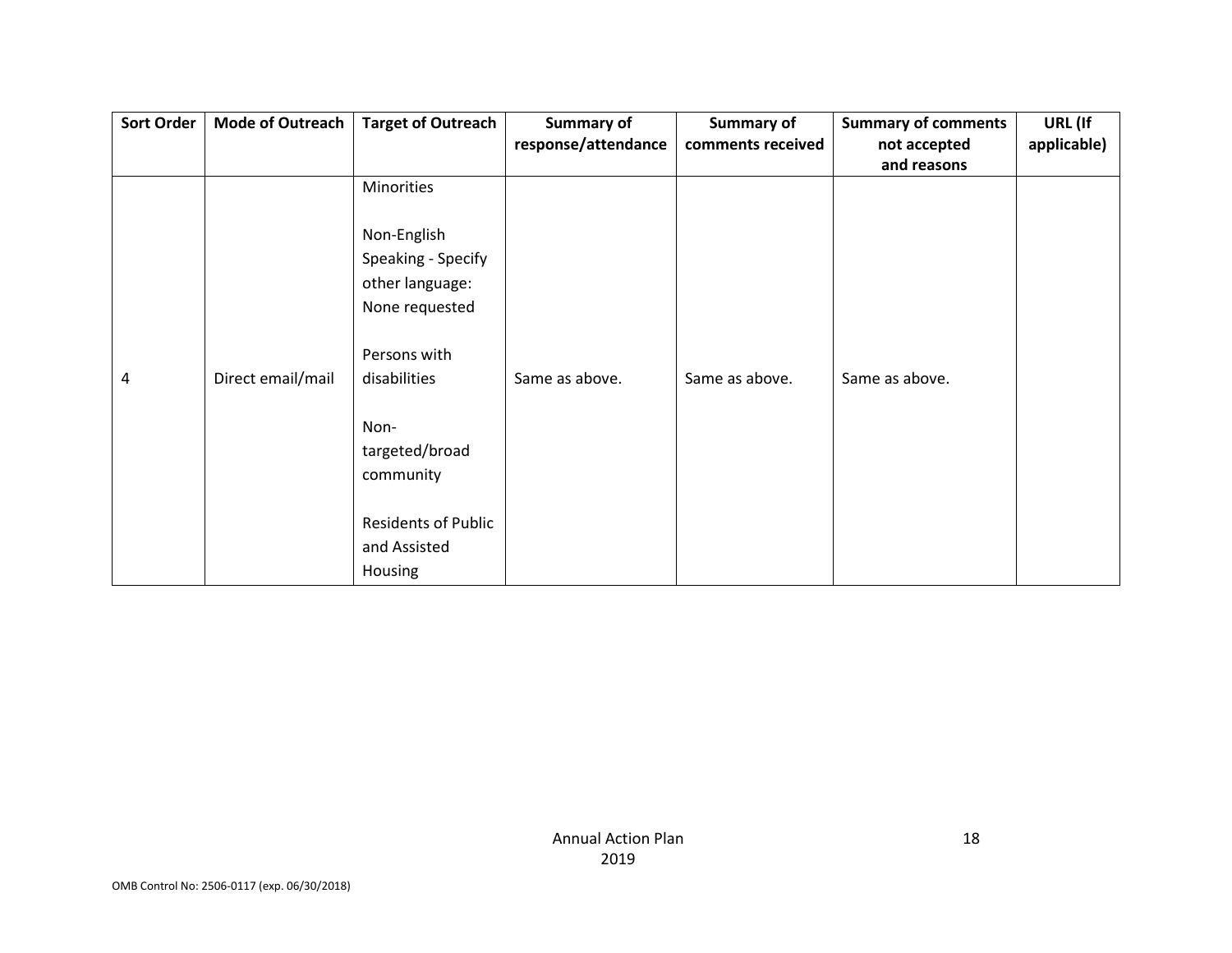| <b>Sort Order</b> | <b>Mode of Outreach</b> | <b>Target of Outreach</b>  | Summary of          | <b>Summary of</b> | <b>Summary of comments</b> | URL (If     |
|-------------------|-------------------------|----------------------------|---------------------|-------------------|----------------------------|-------------|
|                   |                         |                            | response/attendance | comments received | not accepted               | applicable) |
|                   |                         |                            |                     |                   | and reasons                |             |
|                   |                         | Minorities                 |                     |                   |                            |             |
|                   |                         |                            |                     |                   |                            |             |
|                   |                         | Non-English                |                     |                   |                            |             |
|                   |                         | Speaking - Specify         |                     |                   |                            |             |
|                   |                         | other language:            |                     |                   |                            |             |
|                   |                         | None requested             |                     |                   |                            |             |
|                   |                         |                            |                     |                   |                            |             |
|                   |                         | Persons with               |                     |                   |                            |             |
| 5                 | News release            | disabilities               | Same as above.      | Same as above.    | Same as above.             |             |
|                   |                         |                            |                     |                   |                            |             |
|                   |                         | Non-                       |                     |                   |                            |             |
|                   |                         | targeted/broad             |                     |                   |                            |             |
|                   |                         | community                  |                     |                   |                            |             |
|                   |                         |                            |                     |                   |                            |             |
|                   |                         | <b>Residents of Public</b> |                     |                   |                            |             |
|                   |                         | and Assisted               |                     |                   |                            |             |
|                   |                         | Housing                    |                     |                   |                            |             |

**Table 4 – Citizen Participation Outreach**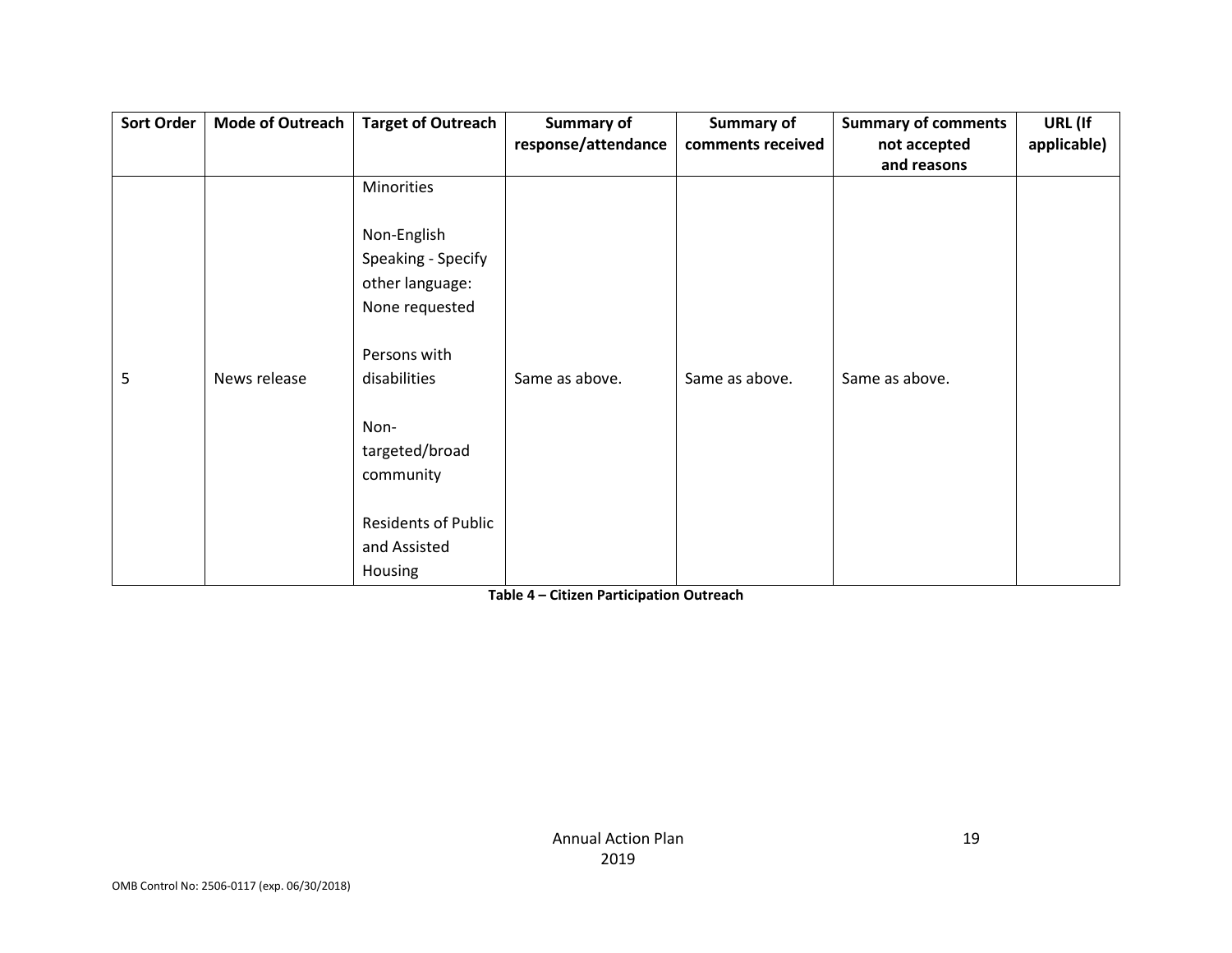# **Expected Resources**

# **AP-15 Expected Resources – 91.220(c)(1,2)**

#### **Introduction**

Please see below.

#### **Anticipated Resources**

| Program     | <b>Source</b> | <b>Uses of Funds</b>   | <b>Expected Amount Available Year 1</b> |         |                   |           | Expected                             | <b>Narrative Description</b>             |
|-------------|---------------|------------------------|-----------------------------------------|---------|-------------------|-----------|--------------------------------------|------------------------------------------|
|             | оf            |                        | Annual                                  | Program | <b>Prior Year</b> | Total:    | <b>Amount</b>                        |                                          |
|             | <b>Funds</b>  |                        | <b>Allocation:</b>                      | Income: | <b>Resources:</b> |           | <b>Available</b><br><b>Remainder</b> |                                          |
|             |               |                        |                                         | ⋗       |                   |           | of ConPlan                           |                                          |
|             |               |                        |                                         |         |                   |           |                                      |                                          |
| <b>CDBG</b> | public -      | Acquisition            |                                         |         |                   |           |                                      | Most uncommitted prior year resources    |
|             | federal       | Admin and              |                                         |         |                   |           |                                      | are still committed to 2017 and 2018     |
|             |               | <b>Planning</b>        |                                         |         |                   |           |                                      | projects that are complex, with multiple |
|             |               | Economic               |                                         |         |                   |           |                                      | funding sources, and therefore slow to   |
|             |               | Development            |                                         |         |                   |           |                                      | come to fruition. Any other available    |
|             |               | Housing                |                                         |         |                   |           |                                      | prior year resources will be reallocated |
|             |               | Public                 |                                         |         |                   |           |                                      | to 2019 projects when the first 2019     |
|             |               | Improvements           |                                         |         |                   |           |                                      | action plan amendment is completed.      |
|             |               | <b>Public Services</b> | 973,000                                 | 660,015 | 0                 | 1,633,015 | 0                                    |                                          |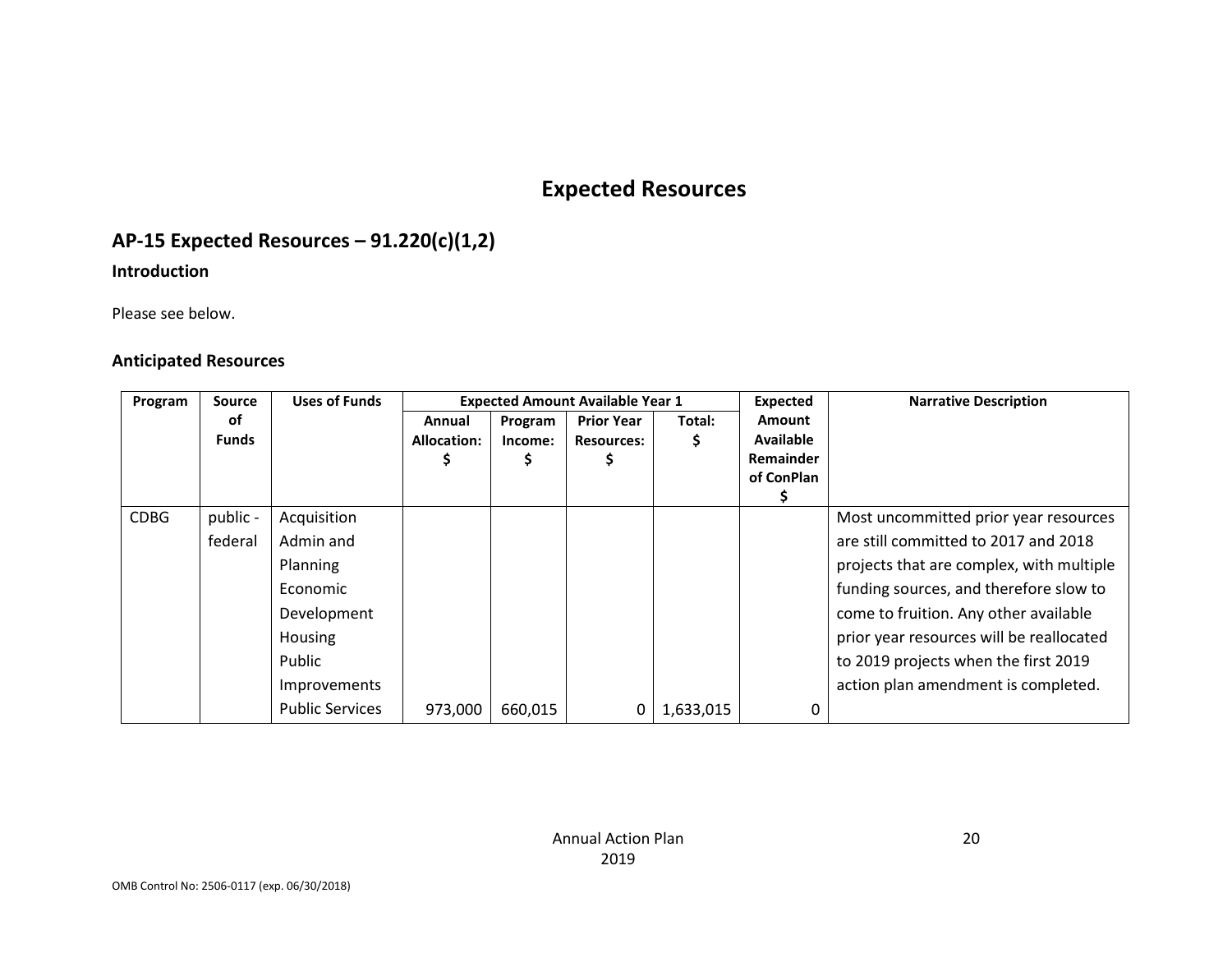| Program     | <b>Source</b> | <b>Uses of Funds</b> | <b>Expected Amount Available Year 1</b> |         | <b>Expected</b>   | <b>Narrative Description</b> |                  |                                          |
|-------------|---------------|----------------------|-----------------------------------------|---------|-------------------|------------------------------|------------------|------------------------------------------|
|             | οf            |                      | Annual                                  | Program | <b>Prior Year</b> | Total:                       | <b>Amount</b>    |                                          |
|             | <b>Funds</b>  |                      | <b>Allocation:</b>                      | Income: | <b>Resources:</b> | \$                           | <b>Available</b> |                                          |
|             |               |                      | Ş                                       | Ş       | Ş                 |                              | Remainder        |                                          |
|             |               |                      |                                         |         |                   |                              | of ConPlan       |                                          |
|             |               |                      |                                         |         |                   |                              | Ş                |                                          |
| <b>HOME</b> | public -      | Acquisition          |                                         |         |                   |                              |                  | Most uncommitted prior year resources    |
|             | federal       | Homebuyer            |                                         |         |                   |                              |                  | are still committed to 2017 and 2018     |
|             |               | assistance           |                                         |         |                   |                              |                  | projects that are complex, with multiple |
|             |               | Homeowner            |                                         |         |                   |                              |                  | funding sources, and therefore slow to   |
|             |               | rehab                |                                         |         |                   |                              |                  | come to fruition. Any other available    |
|             |               | Multifamily          |                                         |         |                   |                              |                  | prior year resources will be reallocated |
|             |               | rental new           |                                         |         |                   |                              |                  | to 2019 projects when the first 2019     |
|             |               | construction         |                                         |         |                   |                              |                  | action plan amendment is completed.      |
|             |               | Multifamily          |                                         |         |                   |                              |                  |                                          |
|             |               | rental rehab         |                                         |         |                   |                              |                  |                                          |
|             |               | <b>New</b>           |                                         |         |                   |                              |                  |                                          |
|             |               | construction for     |                                         |         |                   |                              |                  |                                          |
|             |               | ownership            |                                         |         |                   |                              |                  |                                          |
|             |               | TBRA                 | 506,000                                 | 186,545 | 0                 | 692,545                      | 0                |                                          |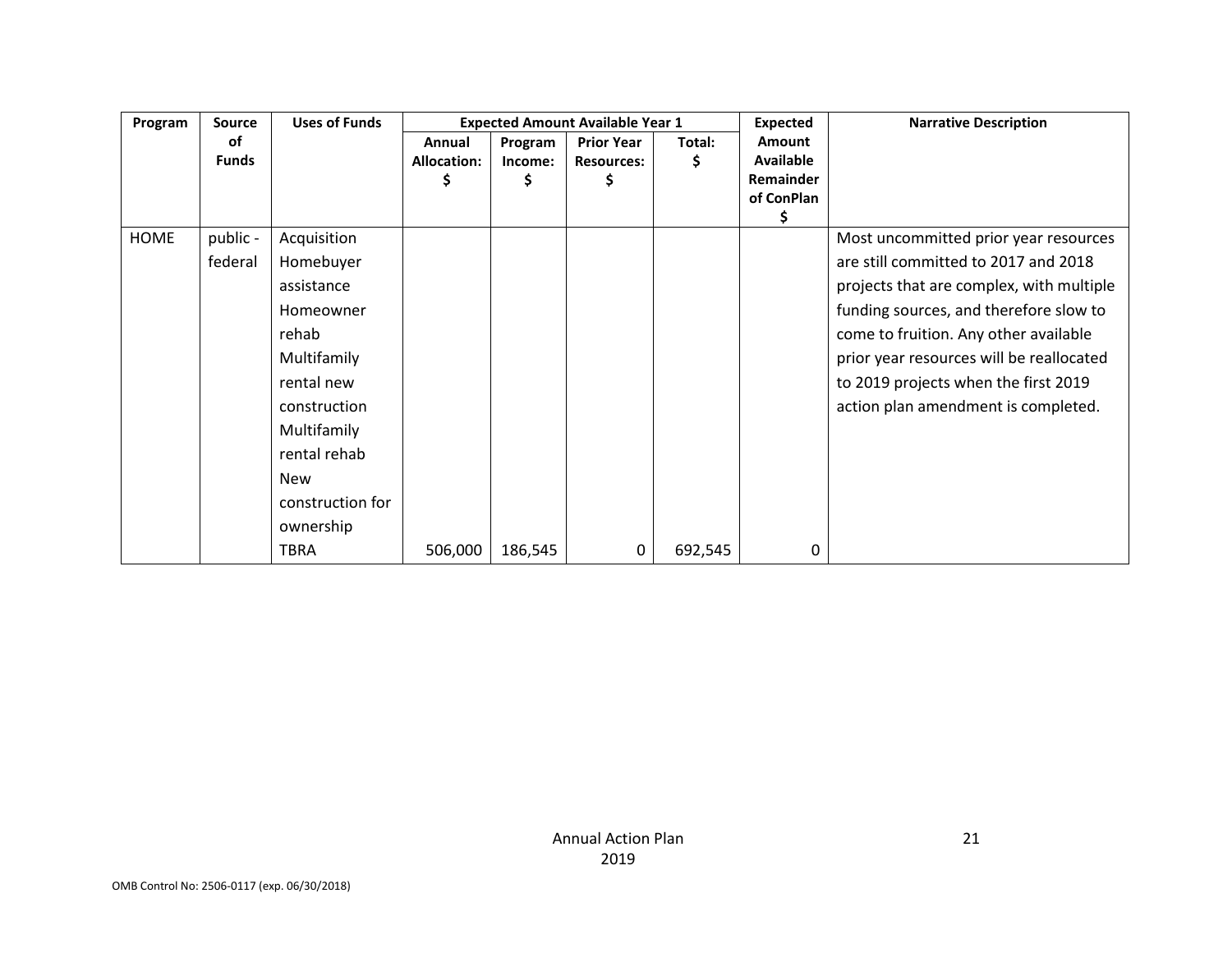| Program | <b>Source</b> | <b>Uses of Funds</b> | <b>Expected Amount Available Year 1</b> |         |                   |           | <b>Expected</b>               | <b>Narrative Description</b>            |
|---------|---------------|----------------------|-----------------------------------------|---------|-------------------|-----------|-------------------------------|-----------------------------------------|
|         | of            |                      | Annual                                  | Program | <b>Prior Year</b> | Total:    | Amount                        |                                         |
|         | <b>Funds</b>  |                      | <b>Allocation:</b>                      | Income: | <b>Resources:</b> | \$        | Available<br><b>Remainder</b> |                                         |
|         |               |                      | \$                                      | \$      | \$                |           | of ConPlan                    |                                         |
|         |               |                      |                                         |         |                   |           | \$                            |                                         |
| Other   | public -      | Acquisition          |                                         |         |                   |           |                               | The City budgeted the following for     |
|         | local         | Admin and            |                                         |         |                   |           |                               | 2019: \$933,576 of City General Funds,  |
|         |               | Planning             |                                         |         |                   |           |                               | and \$3,488,616 of revolving funds from |
|         |               | Homebuyer            |                                         |         |                   |           |                               | the sale of properties.                 |
|         |               | assistance           |                                         |         |                   |           |                               |                                         |
|         |               | Homeowner            |                                         |         |                   |           |                               |                                         |
|         |               | rehab                |                                         |         |                   |           |                               |                                         |
|         |               | Housing              |                                         |         |                   |           |                               |                                         |
|         |               | Multifamily          |                                         |         |                   |           |                               |                                         |
|         |               | rental new           |                                         |         |                   |           |                               |                                         |
|         |               | construction         |                                         |         |                   |           |                               |                                         |
|         |               | Multifamily          |                                         |         |                   |           |                               |                                         |
|         |               | rental rehab         |                                         |         |                   |           |                               |                                         |
|         |               | <b>New</b>           |                                         |         |                   |           |                               |                                         |
|         |               | construction for     |                                         |         |                   |           |                               |                                         |
|         |               | ownership            | 4,422,192                               | 0       | $\overline{0}$    | 4,422,192 | 0                             |                                         |

**Table 5 - Expected Resources – Priority Table**

# **Explain how federal funds will leverage those additional resources (private, state and local funds), including a description of how matching requirements will be satisfied**

Support for the Affordable Housing Division's programs by the City of Sioux Falls has grown, from approximately \$300,000 in General Fund support in 2010 to \$933,576 approved for 2019.

Leveraging of private and nonfederal resources by the use of federal funds will be attempted and encouraged whenever possible. Leveraging of

Annual Action Plan 2019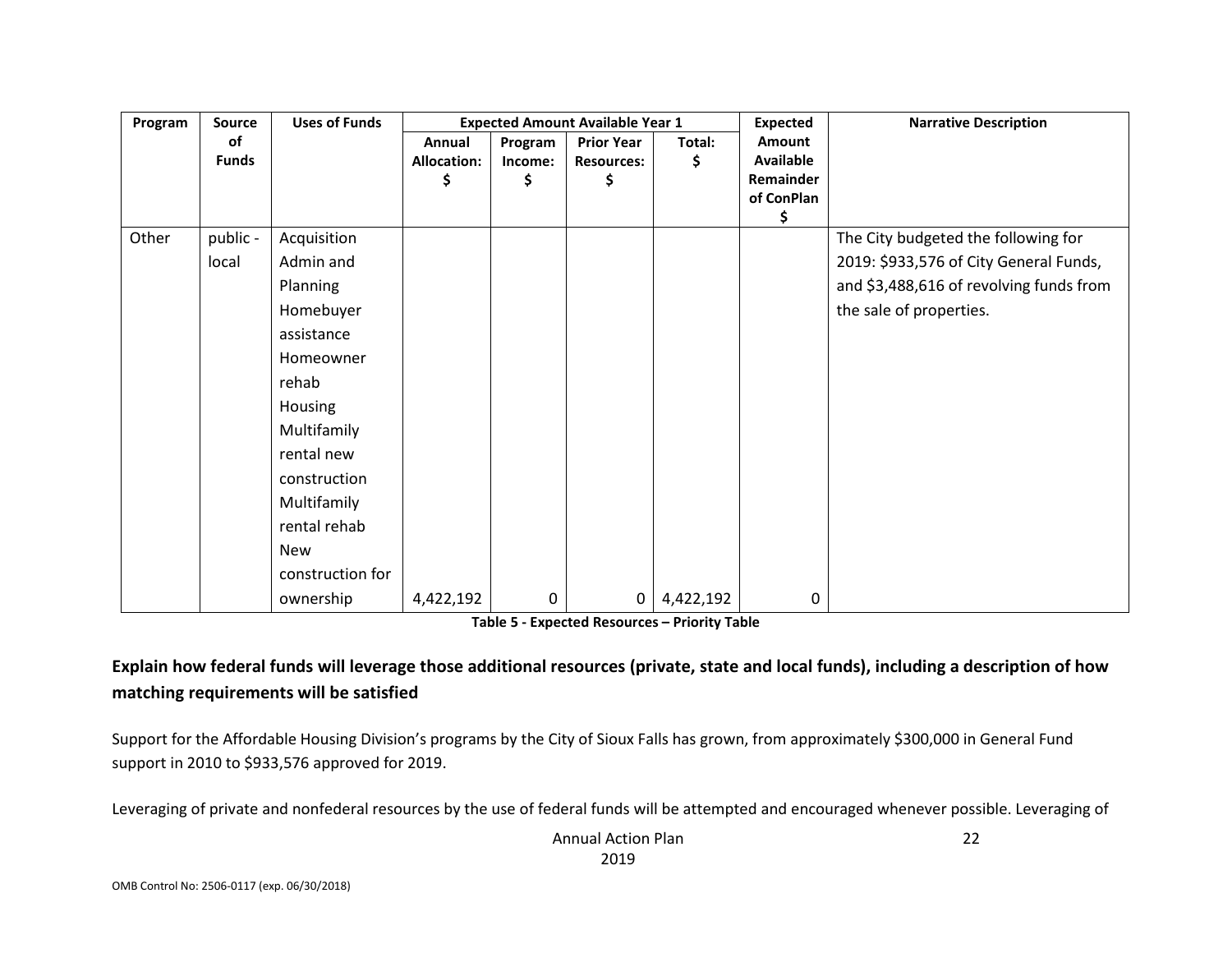private and non-federal resources in conjunction with the use of federal CDBG and HOME funds will continue to be a priority to maximize accomplishments of both programs. It has been Department policy to not provide 100 percent of the funding for a project. Waivers to this policy may be made on a case by case basis depending on the type of project, the priority need that will be addressed, and the financial circumstances surrounding the project.

HOME Program regulations require a local match or contribution of nonfederal funds to be permanently committed to the program. The City is currently using prevously received loan revenue from HUD's closed-out programs (Urban Development Action Grant and Rental Rehabilitation Program); the value of materials, labor, and properties donated to various affordable housing projects; and City General Fund dollars budgeted for the Neighborhood Revitalization Program to meet its local match obligation.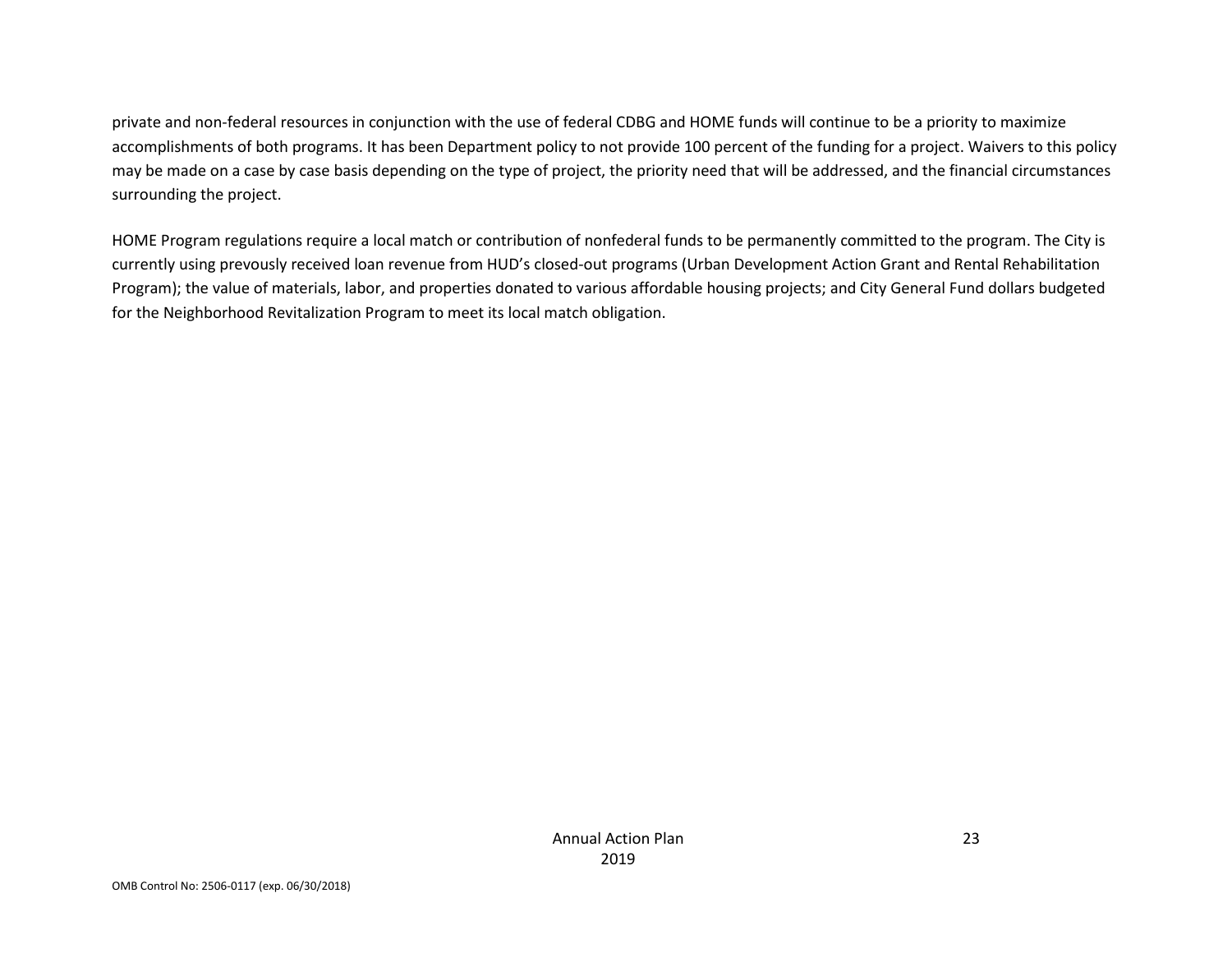# **If appropriate, describe publically owned land or property located within the jurisdiction that may be used to address the needs identified in the plan**

Not applicable.

#### **Discussion**

The required 2019 CHDO set aside is to Affordable Housing Solutions and its Neighborhood Revitalization Program. All HOME funds made available for that project are CHDO funds.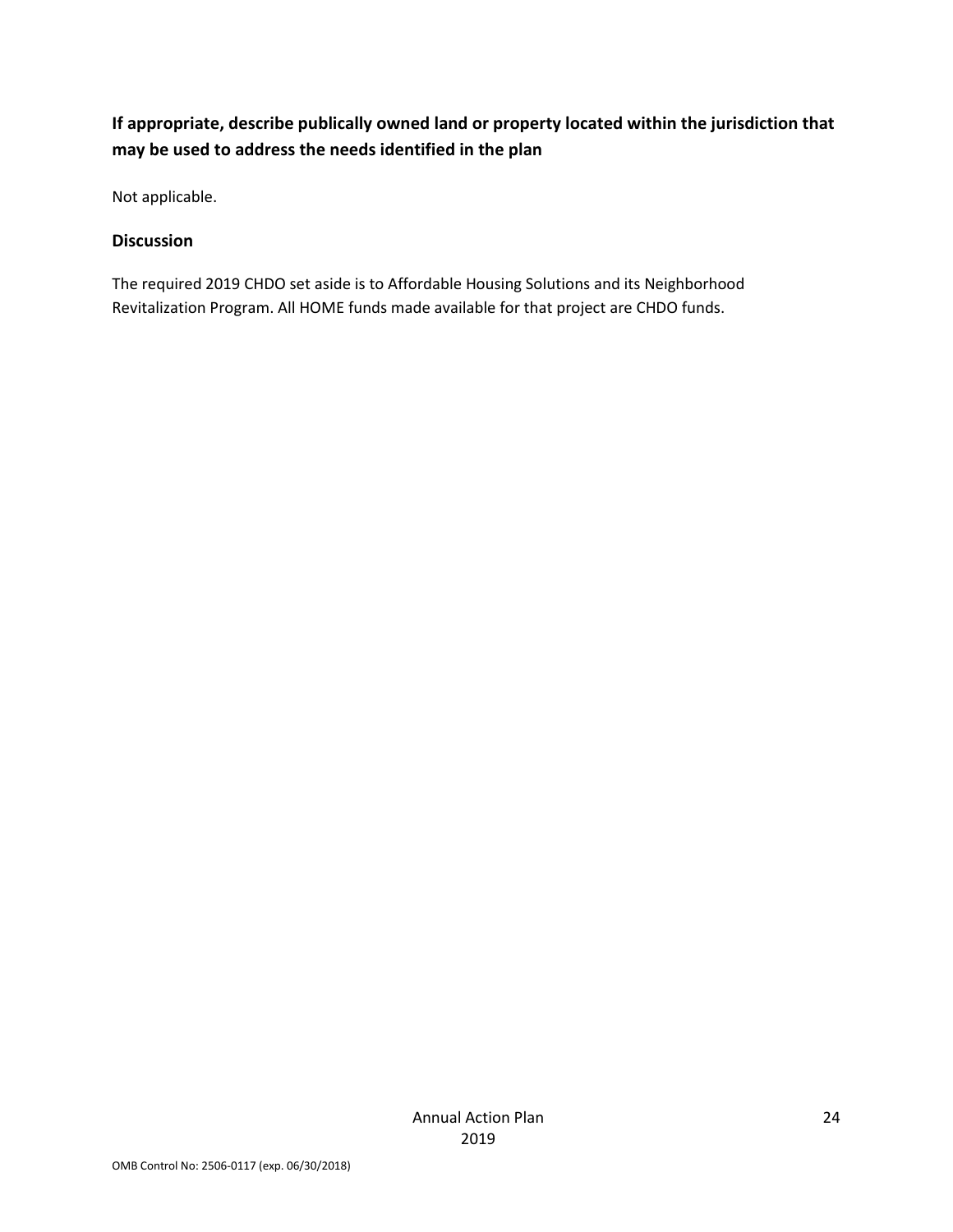# **Annual Goals and Objectives**

# **AP-20 Annual Goals and Objectives**

#### **Goals Summary Information**

| Sort           | <b>Goal Name</b>          | <b>Start</b> | End  | Category    | <b>Geographic Area</b>    | <b>Needs Addressed</b> | <b>Funding</b> | <b>Goal Outcome Indicator</b> |
|----------------|---------------------------|--------------|------|-------------|---------------------------|------------------------|----------------|-------------------------------|
| Order          |                           | Year         | Year |             |                           |                        |                |                               |
| 1              | Expand & Maintain         | 2015         | 2019 | Affordable  |                           | Affordable             | CDBG:          | <b>Homeowner Housing</b>      |
|                | <b>Affordable Housing</b> |              |      | Housing     |                           | Housing                | \$869,300      | Added: 3 Household            |
|                |                           |              |      |             |                           | Home Ownership         | HOME: \$0      | <b>Housing Unit</b>           |
|                |                           |              |      |             |                           | Assistance             | All other:     | <b>Homeowner Housing</b>      |
|                |                           |              |      |             |                           |                        | \$48,000       | Rehabilitated: 68             |
|                |                           |              |      |             |                           |                        |                | Household Housing Unit        |
|                |                           |              |      |             |                           |                        |                | <b>Direct Financial</b>       |
|                |                           |              |      |             |                           |                        |                | Assistance to                 |
|                |                           |              |      |             |                           |                        |                | Homebuyers: 8                 |
|                |                           |              |      |             |                           |                        |                | <b>Households Assisted</b>    |
| $\overline{2}$ | Invest in Core            | 2015         | 2019 | Affordable  | Neighborhood              | Neighborhood           | CDBG:          | <b>Homeowner Housing</b>      |
|                | Neighborhoods             |              |      | Housing     | Conservation              | Revitalization         | \$327,716      | Added: 20 Household           |
|                |                           |              |      | Non-Housing | Areas/Future              | Core                   | HOME:          | <b>Housing Unit</b>           |
|                |                           |              |      | Community   | <b>Conservation Areas</b> | Neighborhood           | \$248,545      |                               |
|                |                           |              |      | Development |                           | Redevelopment          | All other:     |                               |
|                |                           |              |      |             |                           | Affordable             | \$3,823,739    |                               |
|                |                           |              |      |             |                           | Housing                |                |                               |
|                |                           |              |      |             |                           | Home Ownership         |                |                               |
|                |                           |              |      |             |                           | Assistance             |                |                               |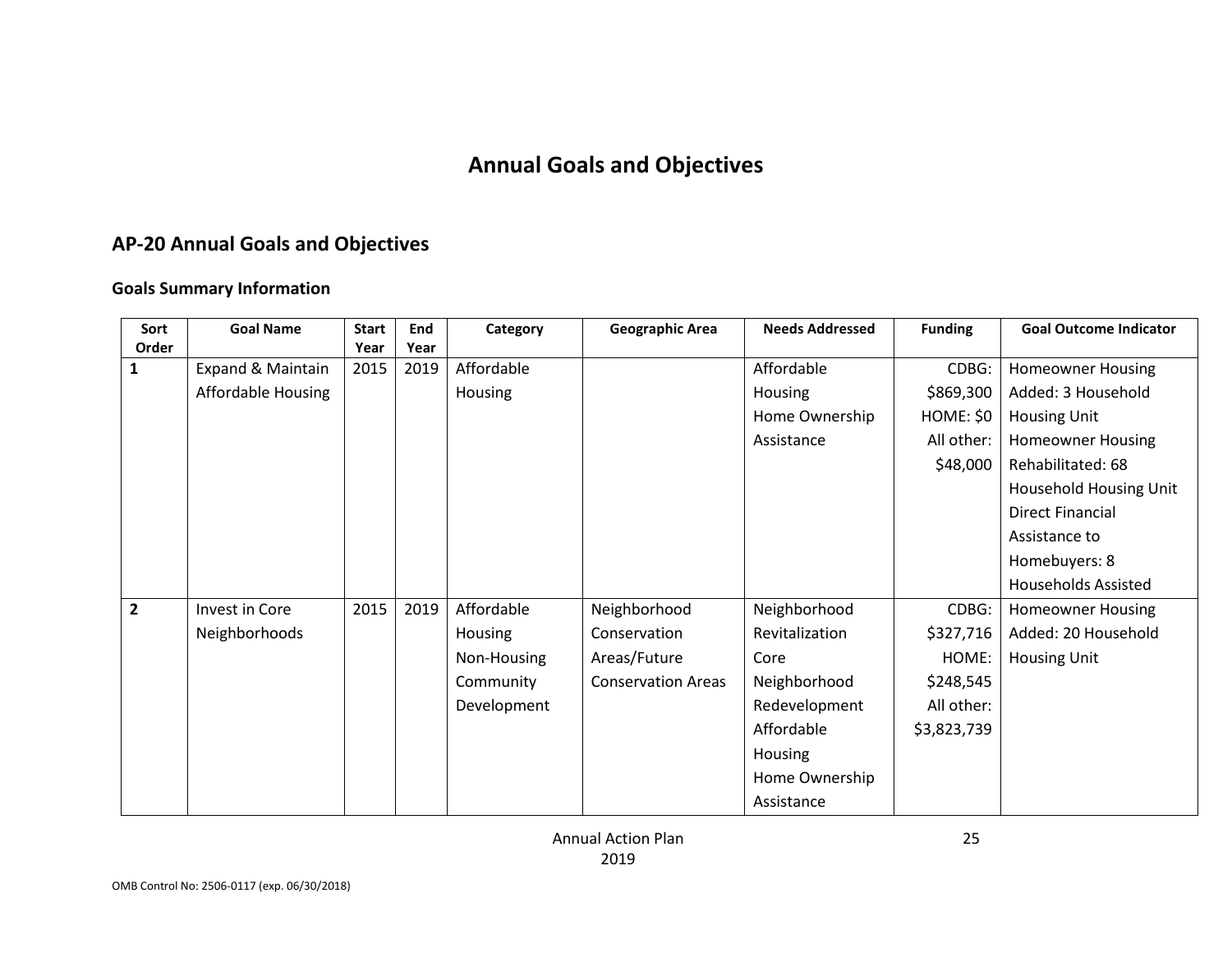| Sort  | <b>Goal Name</b>            | <b>Start</b> | End  | Category             | <b>Geographic Area</b> | <b>Needs Addressed</b> | <b>Funding</b> | <b>Goal Outcome Indicator</b> |
|-------|-----------------------------|--------------|------|----------------------|------------------------|------------------------|----------------|-------------------------------|
| Order |                             | Year         | Year |                      |                        |                        |                |                               |
| 3     | Assist homeless and         | 2015         | 2019 | Homeless             |                        | Affordable             | CDBG:          | Public service activities     |
|       | those at risk of            |              |      |                      |                        | Housing                | \$150,000      | other than                    |
|       | homelessness                |              |      |                      |                        | Programs that          | HOME:          | Low/Moderate Income           |
|       |                             |              |      |                      |                        | Increase Self-         | \$390,000      | Housing Benefit: 80           |
|       |                             |              |      |                      |                        | Sufficiency            | All other: \$0 | <b>Persons Assisted</b>       |
|       |                             |              |      |                      |                        |                        |                | Tenant-based rental           |
|       |                             |              |      |                      |                        |                        |                | assistance / Rapid            |
|       |                             |              |      |                      |                        |                        |                | Rehousing: 60                 |
|       |                             |              |      |                      |                        |                        |                | <b>Households Assisted</b>    |
| 4     | <b>Assist Special Needs</b> | 2015         | 2019 | Non-Homeless         |                        | Accessibility          | CDBG:          | Rental units                  |
|       | Clientele                   |              |      | <b>Special Needs</b> |                        | Modifications          | \$26,000       | rehabilitated: 4              |
|       |                             |              |      |                      |                        |                        | HOME: \$0      | Household Housing Unit        |
|       |                             |              |      |                      |                        |                        | All other: \$0 | <b>Homeowner Housing</b>      |
|       |                             |              |      |                      |                        |                        |                | Rehabilitated: 12             |
|       |                             |              |      |                      |                        |                        |                | Household Housing Unit        |
| 5     | <b>Fair Housing</b>         | 2015         | 2019 | <b>Fair Housing</b>  |                        | <b>Fair Housing</b>    | CDBG:          | Other: 12 Other               |
|       | <b>Education and</b>        |              |      |                      |                        | <b>Education and</b>   | \$19,000       |                               |
|       | Outreach                    |              |      |                      |                        | Outreach               | HOME: \$0      |                               |
|       |                             |              |      |                      |                        |                        | All other: \$0 |                               |

**Table 6 – Goals Summary**

#### **Goal Descriptions**

| <b>Goal Name</b>        | Expand & Maintain Affordable Housing |
|-------------------------|--------------------------------------|
| <b>Goal Description</b> |                                      |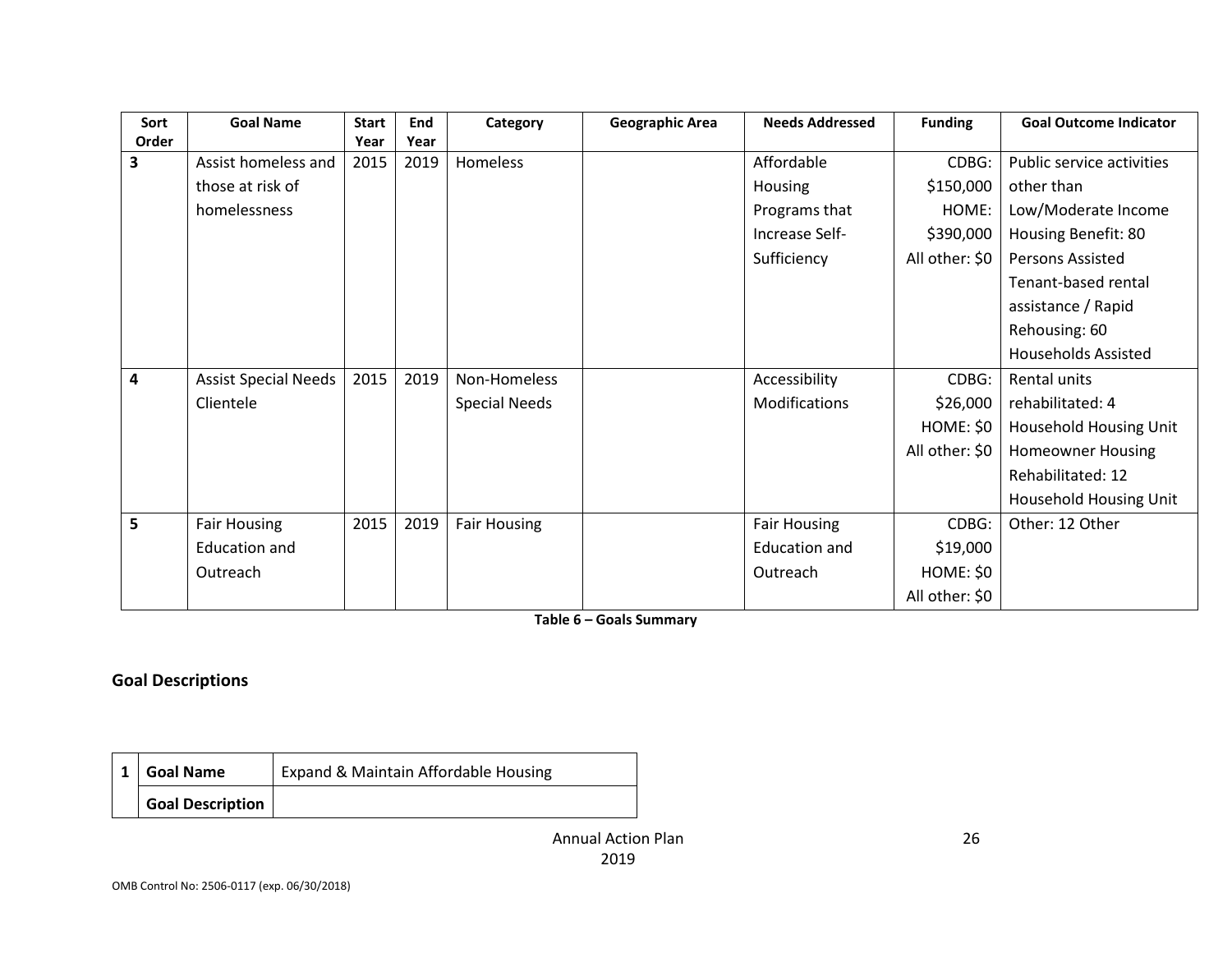| 2 | <b>Goal Name</b>        | Invest in Core Neighborhoods                      |
|---|-------------------------|---------------------------------------------------|
|   | <b>Goal Description</b> |                                                   |
| 3 | <b>Goal Name</b>        | Assist homeless and those at risk of homelessness |
|   | <b>Goal Description</b> |                                                   |
| 4 | <b>Goal Name</b>        | <b>Assist Special Needs Clientele</b>             |
|   | <b>Goal Description</b> |                                                   |
| 5 | <b>Goal Name</b>        | Fair Housing Education and Outreach               |
|   | <b>Goal Description</b> |                                                   |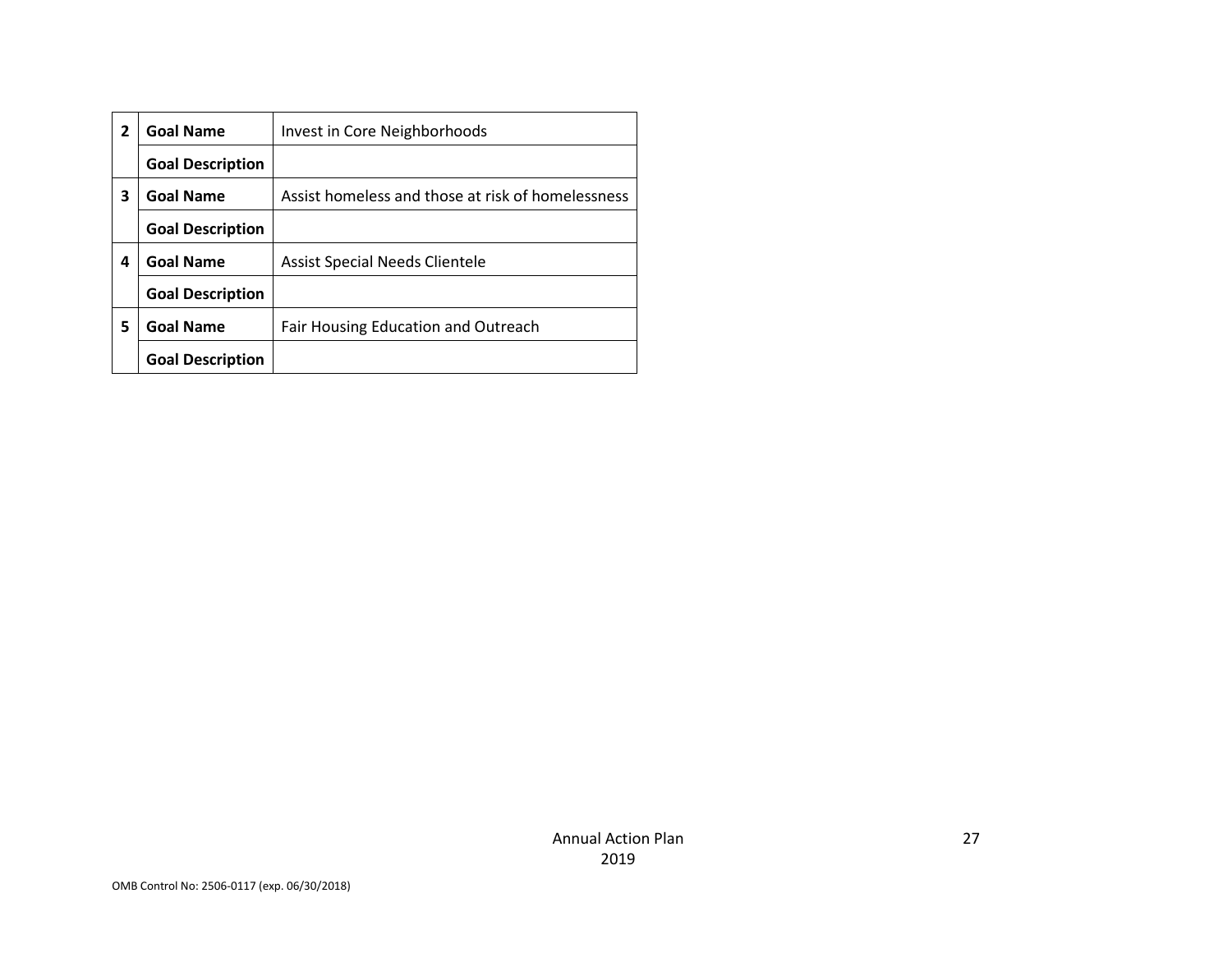# **Projects**

# **AP-35 Projects – 91.220(d)**

#### **Introduction**

The following activities will be undertaken in 2019 with the use of federal CDBG and/or HOME funds. Programs, projects, and activities funded entirely with City of Sioux Falls General Funds are not included here.

#### **Projects**

| #             | <b>Project Name</b>                                               |
|---------------|-------------------------------------------------------------------|
| 1             | Single-Family Housing Rehabilitation Loan Program                 |
| $\mathcal{P}$ | Homebuyer's Assistance Program                                    |
| 3             | <b>Emergency Mobile Home Repair Program</b>                       |
| 4             | Affordable Housing Solutions: Neighborhood Revitalization         |
| 5             | Sioux Falls Housing and Redevelopment Commission: TBRA            |
| 6             | Inter-Lakes Community Action Partnership (ICAP): Bright Futures   |
| 7             | Independent Living Choices: Rental Modification Program           |
| 8             | Sioux Empire Home Builders Care Foundation: Repair Affair Program |
| 9             | Habitat for Humanity: Land Acquisition                            |
| 10            | Fair Housing Outreach and Education                               |
| 11            | <b>CDBG Administration</b>                                        |
| 12            | <b>HOME Administration</b>                                        |

**Table 7 - Project Information**

#### **Describe the reasons for allocation priorities and any obstacles to addressing underserved needs**

Allocations were made based on existing priorities and needs.

No obstacles were identified in meeting underserved needs; therefore, no specific actions will be taken. Sioux Falls Community Development is committed to soliciting greater involvement from traditionally underserved populations. This is done through notification of social service providers about the needs assessment hearings at the start of the planning process.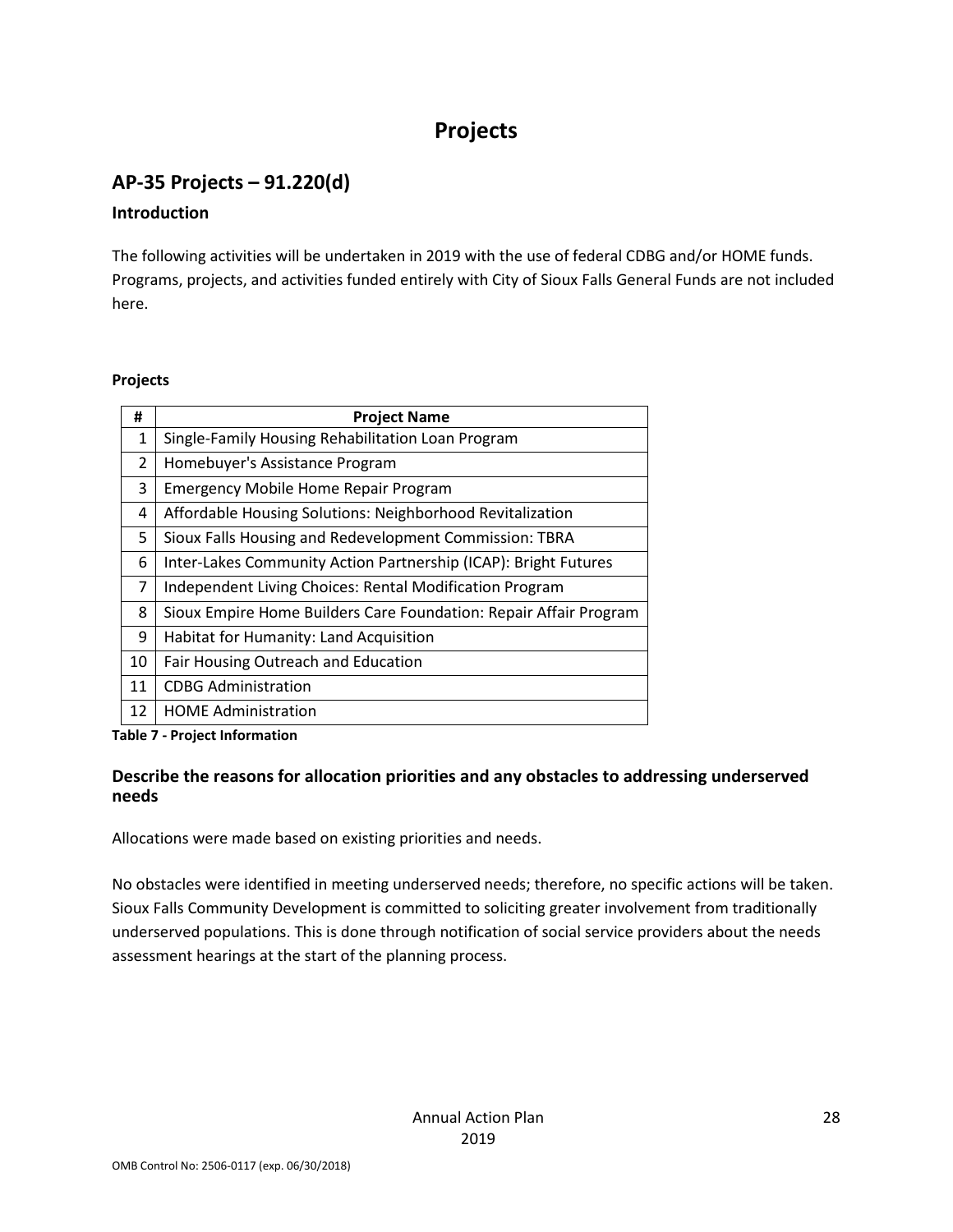**AP-38 Project Summary**

**Project Summary Information**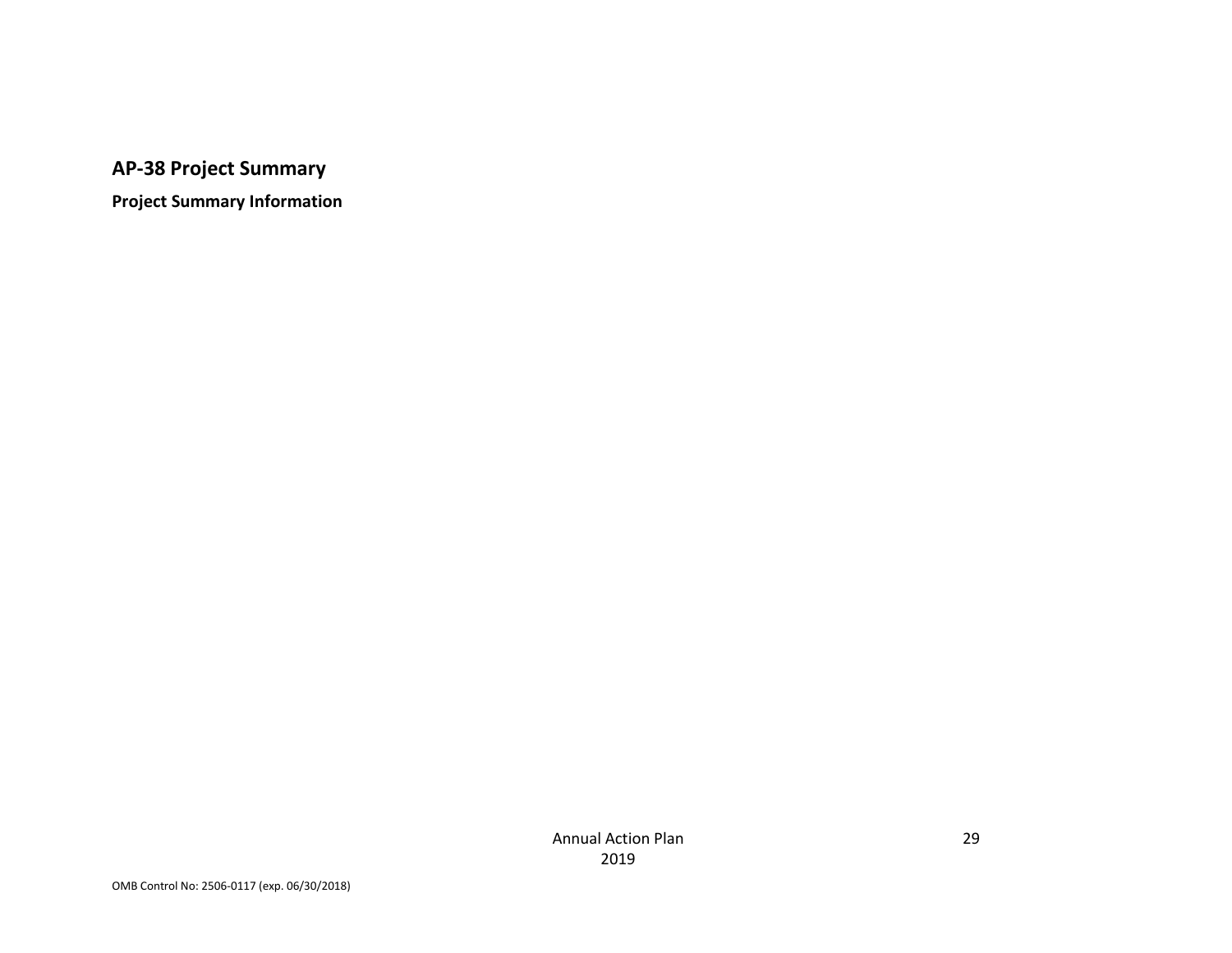| $\mathbf{1}$   | <b>Project Name</b>                                                                                     | Single-Family Housing Rehabilitation Loan Program                                                                                                                                                                                                                                                                                                                                                                                                                                                                                                                                                                                                                                                                                                       |  |  |
|----------------|---------------------------------------------------------------------------------------------------------|---------------------------------------------------------------------------------------------------------------------------------------------------------------------------------------------------------------------------------------------------------------------------------------------------------------------------------------------------------------------------------------------------------------------------------------------------------------------------------------------------------------------------------------------------------------------------------------------------------------------------------------------------------------------------------------------------------------------------------------------------------|--|--|
|                | <b>Target Area</b>                                                                                      |                                                                                                                                                                                                                                                                                                                                                                                                                                                                                                                                                                                                                                                                                                                                                         |  |  |
|                | <b>Goals Supported</b>                                                                                  | Expand & Maintain Affordable Housing                                                                                                                                                                                                                                                                                                                                                                                                                                                                                                                                                                                                                                                                                                                    |  |  |
|                | <b>Needs Addressed</b>                                                                                  | <b>Affordable Housing</b>                                                                                                                                                                                                                                                                                                                                                                                                                                                                                                                                                                                                                                                                                                                               |  |  |
|                | <b>Funding</b>                                                                                          | CDBG: \$726,436<br>All other: \$48,000                                                                                                                                                                                                                                                                                                                                                                                                                                                                                                                                                                                                                                                                                                                  |  |  |
|                | <b>Description</b>                                                                                      | Matrix Code 14A (14H for rehabilitation administration). Funds are<br>provided to low-income owner-occupants to maintain their homes in<br>a decent, safe, and sanitary condition. The maximum household<br>income is 80% MFI. The maximum funding available per project is<br>\$24,999, but could be further limited based on rehabilitation needs,<br>length of ownership, county assessed value, equity, and income. The<br>following funding sources are budgeted for 2019: (a) \$532,000 of<br>CDBG funds for project costs, (b) \$48,000 of City general funds for<br>project costs, and (c) \$194,436 of CDBG funds for rehabilitation<br>administration. Funds would be provided to an eligible homeowner as<br>a no-interest deferred payment. |  |  |
|                | <b>Target Date</b>                                                                                      | 12/31/2019                                                                                                                                                                                                                                                                                                                                                                                                                                                                                                                                                                                                                                                                                                                                              |  |  |
|                | <b>Estimate the number</b><br>and type of families<br>that will benefit from<br>the proposed activities | 60 single-family homes will be rehabilitated.                                                                                                                                                                                                                                                                                                                                                                                                                                                                                                                                                                                                                                                                                                           |  |  |
|                | <b>Location Description</b>                                                                             | Citywide                                                                                                                                                                                                                                                                                                                                                                                                                                                                                                                                                                                                                                                                                                                                                |  |  |
|                | <b>Planned Activities</b>                                                                               | Rehabilitation activities undertaken may include repair or<br>replacement of roofing, siding, plumbing, heating, electrical, windows,<br>doors, painting, weatherization, etc.                                                                                                                                                                                                                                                                                                                                                                                                                                                                                                                                                                          |  |  |
| $\overline{2}$ | <b>Project Name</b>                                                                                     | Homebuyer's Assistance Program                                                                                                                                                                                                                                                                                                                                                                                                                                                                                                                                                                                                                                                                                                                          |  |  |
|                | <b>Target Area</b>                                                                                      | Neighborhood Conservation Areas/Future Conservation Areas<br>Whittier, Pettigrew Heights, All Saints, North End                                                                                                                                                                                                                                                                                                                                                                                                                                                                                                                                                                                                                                         |  |  |
|                | <b>Goals Supported</b>                                                                                  | Expand & Maintain Affordable Housing                                                                                                                                                                                                                                                                                                                                                                                                                                                                                                                                                                                                                                                                                                                    |  |  |
|                | <b>Needs Addressed</b>                                                                                  | Home Ownership Assistance                                                                                                                                                                                                                                                                                                                                                                                                                                                                                                                                                                                                                                                                                                                               |  |  |
|                | <b>Funding</b>                                                                                          | CDBG: \$45,000                                                                                                                                                                                                                                                                                                                                                                                                                                                                                                                                                                                                                                                                                                                                          |  |  |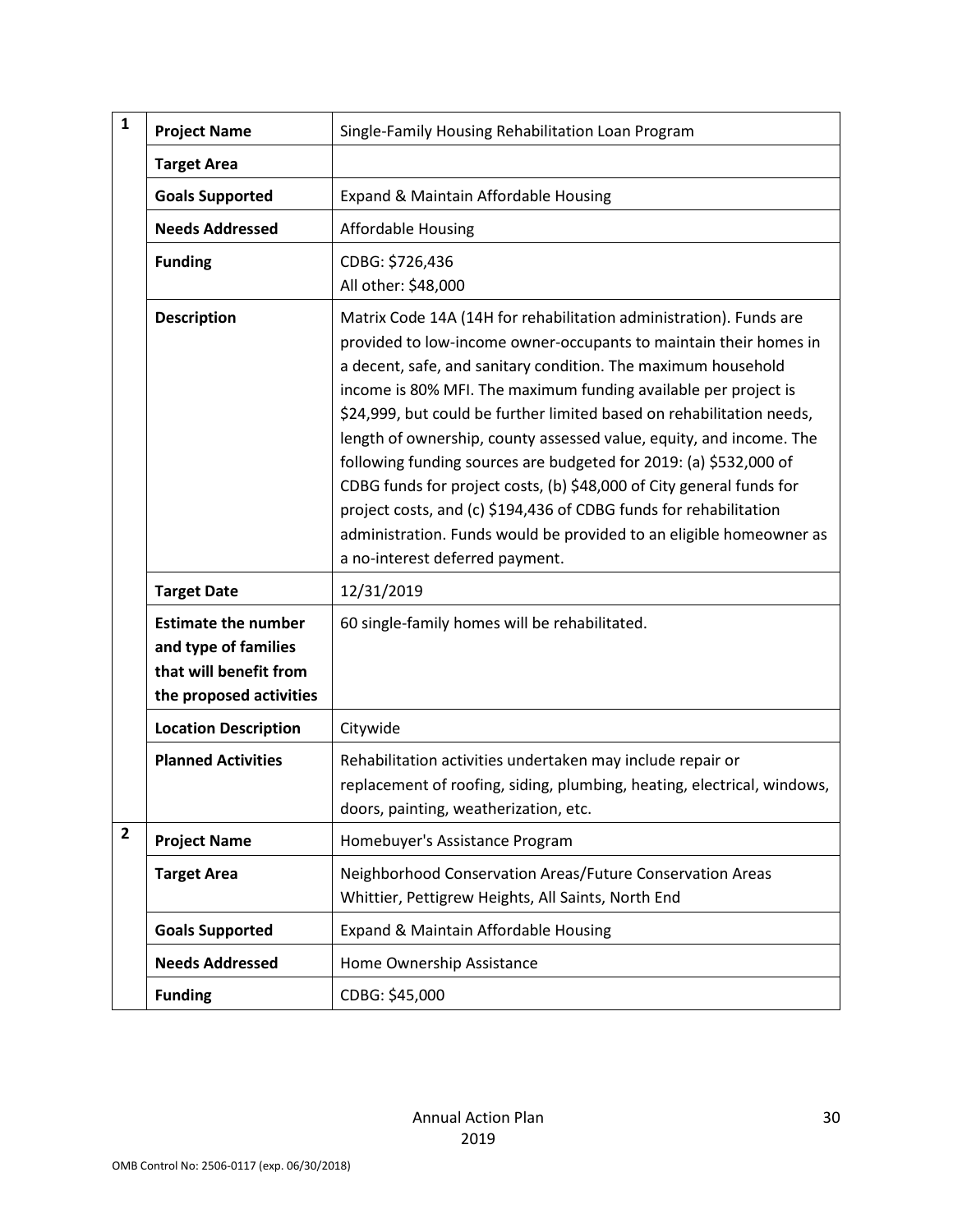|                         | <b>Description</b>                                                                                      | Matrix Code 13. Loans are provided for a portion of the down<br>payment and/or closing costs in an effort to make the purchase of a<br>house more feasible for low-income households. Maximum household<br>income is 80% MFI. Assistance is provided as a no-interest deferred<br>payment loan and may be used toward the purchase of a house within<br>designated program areas in Sioux Falls. The City of Sioux Falls will<br>contribute up to \$45,000 in CDBG funds.                                                                                   |
|-------------------------|---------------------------------------------------------------------------------------------------------|-------------------------------------------------------------------------------------------------------------------------------------------------------------------------------------------------------------------------------------------------------------------------------------------------------------------------------------------------------------------------------------------------------------------------------------------------------------------------------------------------------------------------------------------------------------|
|                         | <b>Target Date</b>                                                                                      | 12/31/2019                                                                                                                                                                                                                                                                                                                                                                                                                                                                                                                                                  |
|                         | <b>Estimate the number</b><br>and type of families<br>that will benefit from<br>the proposed activities | 8 low-income, first-time homebuyers.                                                                                                                                                                                                                                                                                                                                                                                                                                                                                                                        |
|                         | <b>Location Description</b>                                                                             | Core Neighborhoods.                                                                                                                                                                                                                                                                                                                                                                                                                                                                                                                                         |
|                         | <b>Planned Activities</b>                                                                               | Down payment and/or closing costs will be provided as an incentive<br>for low-income households seeking to purchase a house within core<br>neighborhoods of Sioux Falls.                                                                                                                                                                                                                                                                                                                                                                                    |
| $\overline{\mathbf{3}}$ | <b>Project Name</b>                                                                                     | <b>Emergency Mobile Home Repair Program</b>                                                                                                                                                                                                                                                                                                                                                                                                                                                                                                                 |
|                         | <b>Target Area</b>                                                                                      |                                                                                                                                                                                                                                                                                                                                                                                                                                                                                                                                                             |
|                         | <b>Goals Supported</b>                                                                                  | Expand & Maintain Affordable Housing                                                                                                                                                                                                                                                                                                                                                                                                                                                                                                                        |
|                         | <b>Needs Addressed</b>                                                                                  | <b>Affordable Housing</b>                                                                                                                                                                                                                                                                                                                                                                                                                                                                                                                                   |
|                         | <b>Funding</b>                                                                                          | CDBG: \$40,864                                                                                                                                                                                                                                                                                                                                                                                                                                                                                                                                              |
|                         | <b>Description</b>                                                                                      | Matrix Code 14A (14H for delivery costs). Loans are provided to<br>owner-occupants of mobile homes to repair deficiencies that could be<br>potentially life threatening. Maximum household income is 80% MFI.<br>The program provides up to \$3,000 per unit during the life of the<br>mobile home. Funding is provided as a no-interest deferred loan that<br>is forgiven after one-year of ownership and occupancy following<br>completion of the repair work. Up to \$13,864 of this allocation will be<br>used for rehabilitation administration costs. |
|                         | <b>Target Date</b>                                                                                      | 12/31/2019                                                                                                                                                                                                                                                                                                                                                                                                                                                                                                                                                  |
|                         | <b>Estimate the number</b><br>and type of families<br>that will benefit from<br>the proposed activities | 8 housing units will be rehabilitated.                                                                                                                                                                                                                                                                                                                                                                                                                                                                                                                      |
|                         | <b>Location Description</b>                                                                             | Citywide.                                                                                                                                                                                                                                                                                                                                                                                                                                                                                                                                                   |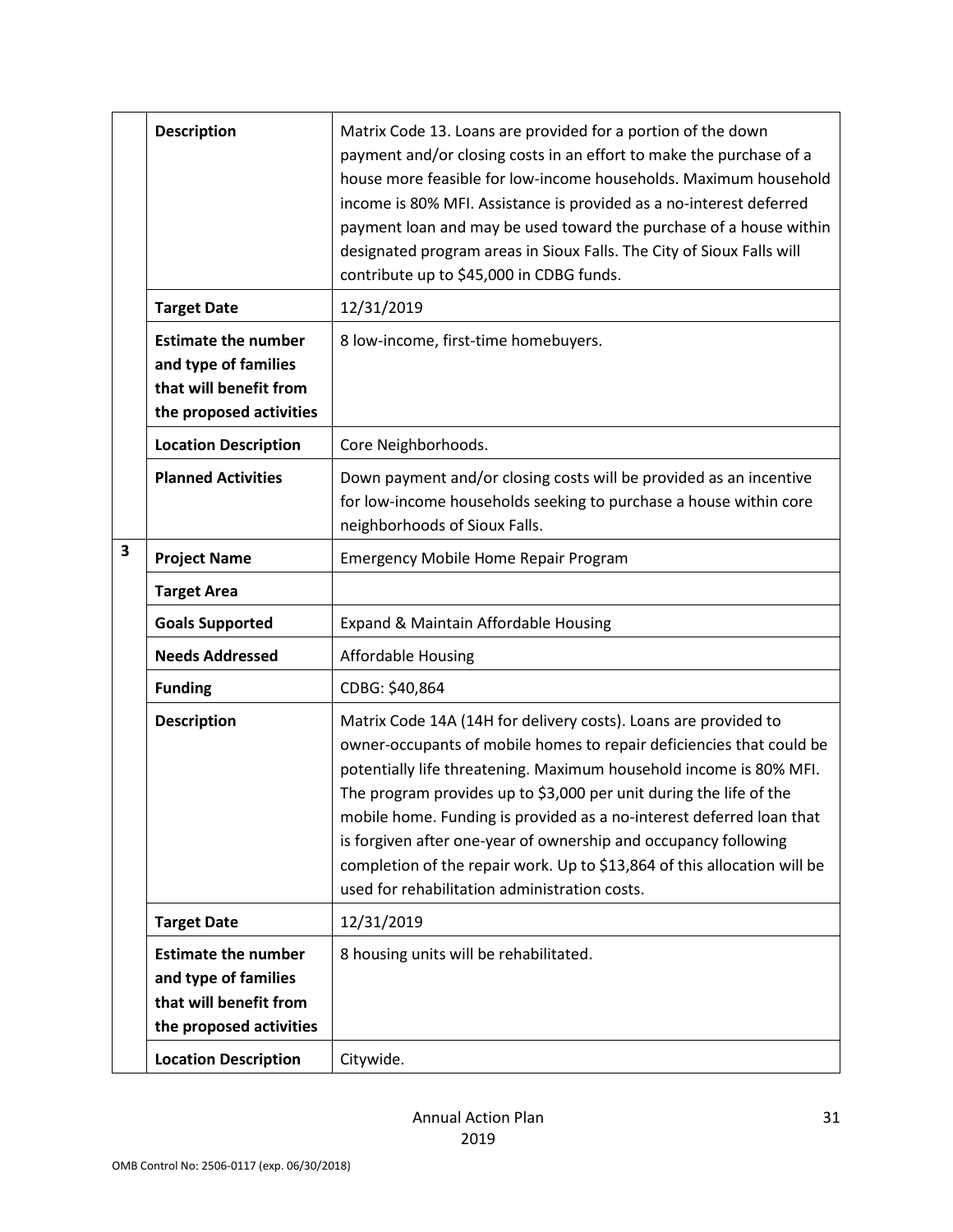|   | <b>Planned Activities</b>                                                                               | Repairs are limited to those that are emergency in nature which may<br>include the repair or replacement of faulty heating, electrical, or<br>plumbing systems.                                                                                                                                                                                                                                                                                                                                                                                                                                                                                                              |
|---|---------------------------------------------------------------------------------------------------------|------------------------------------------------------------------------------------------------------------------------------------------------------------------------------------------------------------------------------------------------------------------------------------------------------------------------------------------------------------------------------------------------------------------------------------------------------------------------------------------------------------------------------------------------------------------------------------------------------------------------------------------------------------------------------|
| 4 | <b>Project Name</b>                                                                                     | Affordable Housing Solutions: Neighborhood Revitalization                                                                                                                                                                                                                                                                                                                                                                                                                                                                                                                                                                                                                    |
|   | <b>Target Area</b>                                                                                      | Neighborhood Conservation Areas/Future Conservation Areas<br>Whittier, Pettigrew Heights, All Saints, North End                                                                                                                                                                                                                                                                                                                                                                                                                                                                                                                                                              |
|   | <b>Goals Supported</b>                                                                                  | Invest in Core Neighborhoods                                                                                                                                                                                                                                                                                                                                                                                                                                                                                                                                                                                                                                                 |
|   | <b>Needs Addressed</b>                                                                                  | Neighborhood Revitalization                                                                                                                                                                                                                                                                                                                                                                                                                                                                                                                                                                                                                                                  |
|   | <b>Funding</b>                                                                                          | CDBG: \$327,716<br>HOME: \$248,545<br>All other: \$3,823,739                                                                                                                                                                                                                                                                                                                                                                                                                                                                                                                                                                                                                 |
|   | <b>Description</b>                                                                                      | Properties are acquired for development of affordable housing. Many<br>times, properties with extremely dilapidated structures contributing<br>to neighborhood deterioration are acquired for redevelopment. The<br>existing structures will be (a) demolished with new housing<br>constructed on the site, or (b) rehabilitated into quality affordable<br>housing. Alternatively, properties without existing structures are<br>acquired under favorable circumstances in order to develop new<br>affordable housing. Each new or rehabilitated unit is made available<br>for sale or lease to a household whose income is no greater than 80%<br>of median family income. |
|   | <b>Target Date</b>                                                                                      | 12/31/2019                                                                                                                                                                                                                                                                                                                                                                                                                                                                                                                                                                                                                                                                   |
|   | <b>Estimate the number</b><br>and type of families<br>that will benefit from<br>the proposed activities | 20 housing units will be created for households with incomes no<br>greater than 80% of the area median income.                                                                                                                                                                                                                                                                                                                                                                                                                                                                                                                                                               |
|   | <b>Location Description</b>                                                                             | Could be citywide, but mostly in core neighborhoods.                                                                                                                                                                                                                                                                                                                                                                                                                                                                                                                                                                                                                         |
|   | <b>Planned Activities</b>                                                                               | Existing dilapidated properties are acquired and replaced with new or<br>rehabilitated quality affordable housing.                                                                                                                                                                                                                                                                                                                                                                                                                                                                                                                                                           |
| 5 | <b>Project Name</b>                                                                                     | Sioux Falls Housing and Redevelopment Commission: TBRA                                                                                                                                                                                                                                                                                                                                                                                                                                                                                                                                                                                                                       |
|   | <b>Target Area</b>                                                                                      |                                                                                                                                                                                                                                                                                                                                                                                                                                                                                                                                                                                                                                                                              |
|   | <b>Goals Supported</b>                                                                                  | Assist homeless and those at risk of homelessness                                                                                                                                                                                                                                                                                                                                                                                                                                                                                                                                                                                                                            |
|   | <b>Needs Addressed</b>                                                                                  | <b>Affordable Housing</b>                                                                                                                                                                                                                                                                                                                                                                                                                                                                                                                                                                                                                                                    |
|   | <b>Funding</b>                                                                                          | HOME: \$390,000                                                                                                                                                                                                                                                                                                                                                                                                                                                                                                                                                                                                                                                              |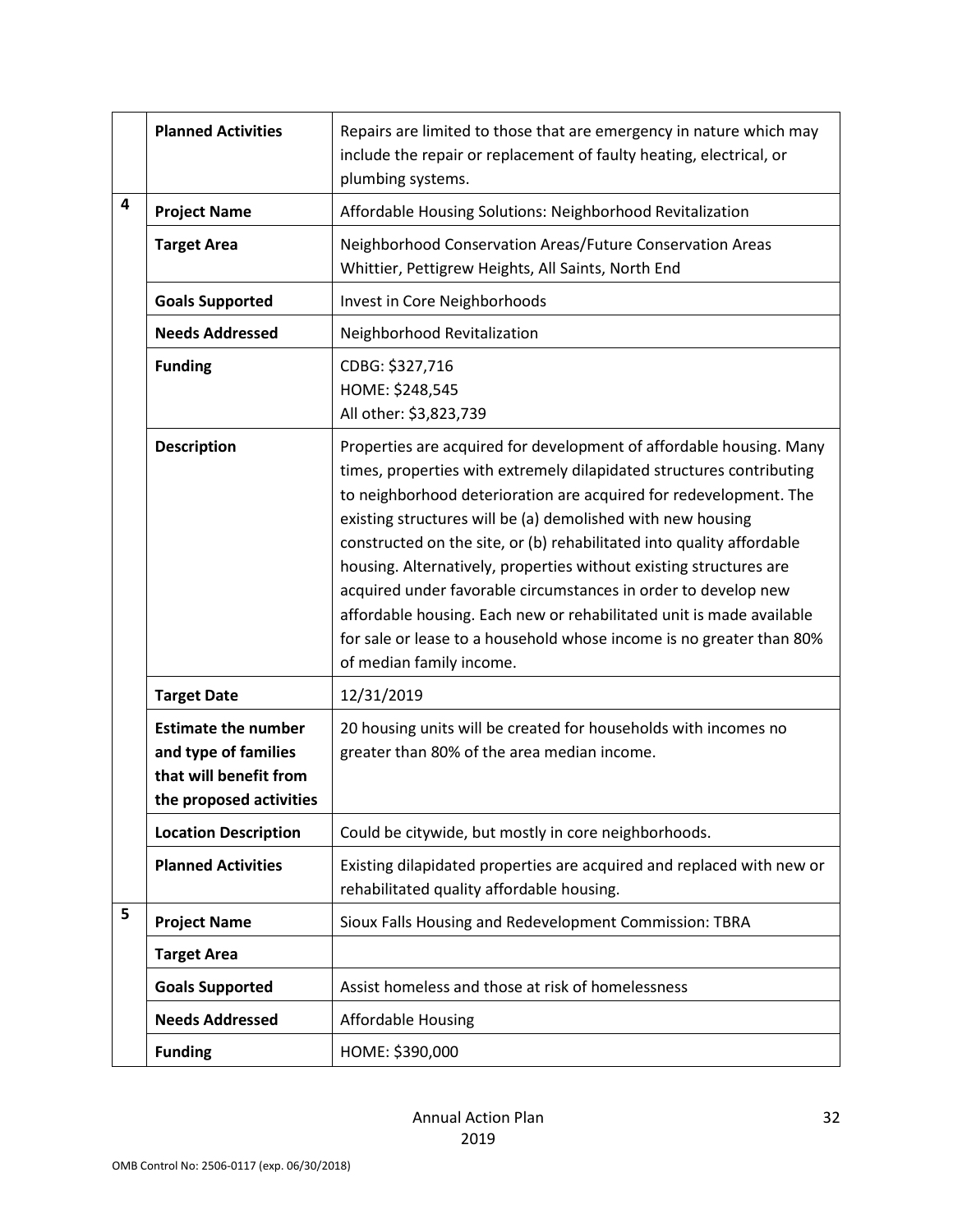|   | <b>Description</b>                                                                                      | Matrix Code N/A. SFHRC will provide TBRA to households with<br>incomes no greater than 50% MFI who are homeless or in danger of<br>becoming homeless. This is done through a collaborative effort with<br>Inter-Lakes Community Action Partnership (ICAP). ICAP will provide<br>ongoing case management through Bright Futures. TBRA is provided<br>for a period of up to 24 months. Up to \$20,000 may be used by SFHRC<br>for eligible administrative expenses.                                                                                                                                                                        |
|---|---------------------------------------------------------------------------------------------------------|------------------------------------------------------------------------------------------------------------------------------------------------------------------------------------------------------------------------------------------------------------------------------------------------------------------------------------------------------------------------------------------------------------------------------------------------------------------------------------------------------------------------------------------------------------------------------------------------------------------------------------------|
|   | <b>Target Date</b>                                                                                      | 7/31/2020                                                                                                                                                                                                                                                                                                                                                                                                                                                                                                                                                                                                                                |
|   | <b>Estimate the number</b><br>and type of families<br>that will benefit from<br>the proposed activities | 60 low-income households that are homeless or at risk of<br>homelessness.                                                                                                                                                                                                                                                                                                                                                                                                                                                                                                                                                                |
|   | <b>Location Description</b>                                                                             | Citywide.                                                                                                                                                                                                                                                                                                                                                                                                                                                                                                                                                                                                                                |
|   | <b>Planned Activities</b>                                                                               | Rental assistance for low-income households who are homeless or at<br>risk of homelessness.                                                                                                                                                                                                                                                                                                                                                                                                                                                                                                                                              |
| 6 | <b>Project Name</b>                                                                                     | Inter-Lakes Community Action Partnership (ICAP): Bright Futures                                                                                                                                                                                                                                                                                                                                                                                                                                                                                                                                                                          |
|   | <b>Target Area</b>                                                                                      |                                                                                                                                                                                                                                                                                                                                                                                                                                                                                                                                                                                                                                          |
|   | <b>Goals Supported</b>                                                                                  | Assist homeless and those at risk of homelessness                                                                                                                                                                                                                                                                                                                                                                                                                                                                                                                                                                                        |
|   | <b>Needs Addressed</b>                                                                                  | Programs that Increase Self-Sufficiency                                                                                                                                                                                                                                                                                                                                                                                                                                                                                                                                                                                                  |
|   | <b>Funding</b>                                                                                          | CDBG: \$150,000                                                                                                                                                                                                                                                                                                                                                                                                                                                                                                                                                                                                                          |
|   | <b>Description</b>                                                                                      | Matrix Code 05. ICAP will provide intense case management to<br>families residing in rental units subsidized with Tenant-Based Rental<br>Assistance (TBRA) and security deposit funds. Each eligible household<br>must be homeless or near homeless with an income no greater than<br>50% MFI. ICAP works in partnership with Sioux Falls Housing and<br>Redevelopment Commission (SFHRC) under a memorandum of<br>understanding whereby SFHRC provides TBRA, and ICAP administers<br>security deposit assistance and provides case management under<br>Bright Futures. The long-term goal for the participants is self-<br>sufficiency. |
|   | <b>Target Date</b>                                                                                      | 7/31/2020                                                                                                                                                                                                                                                                                                                                                                                                                                                                                                                                                                                                                                |
|   | <b>Estimate the number</b><br>and type of families<br>that will benefit from<br>the proposed activities | 80 low-income households that are homeless or at risk of<br>homelessness.                                                                                                                                                                                                                                                                                                                                                                                                                                                                                                                                                                |
|   | <b>Location Description</b>                                                                             | Citywide.                                                                                                                                                                                                                                                                                                                                                                                                                                                                                                                                                                                                                                |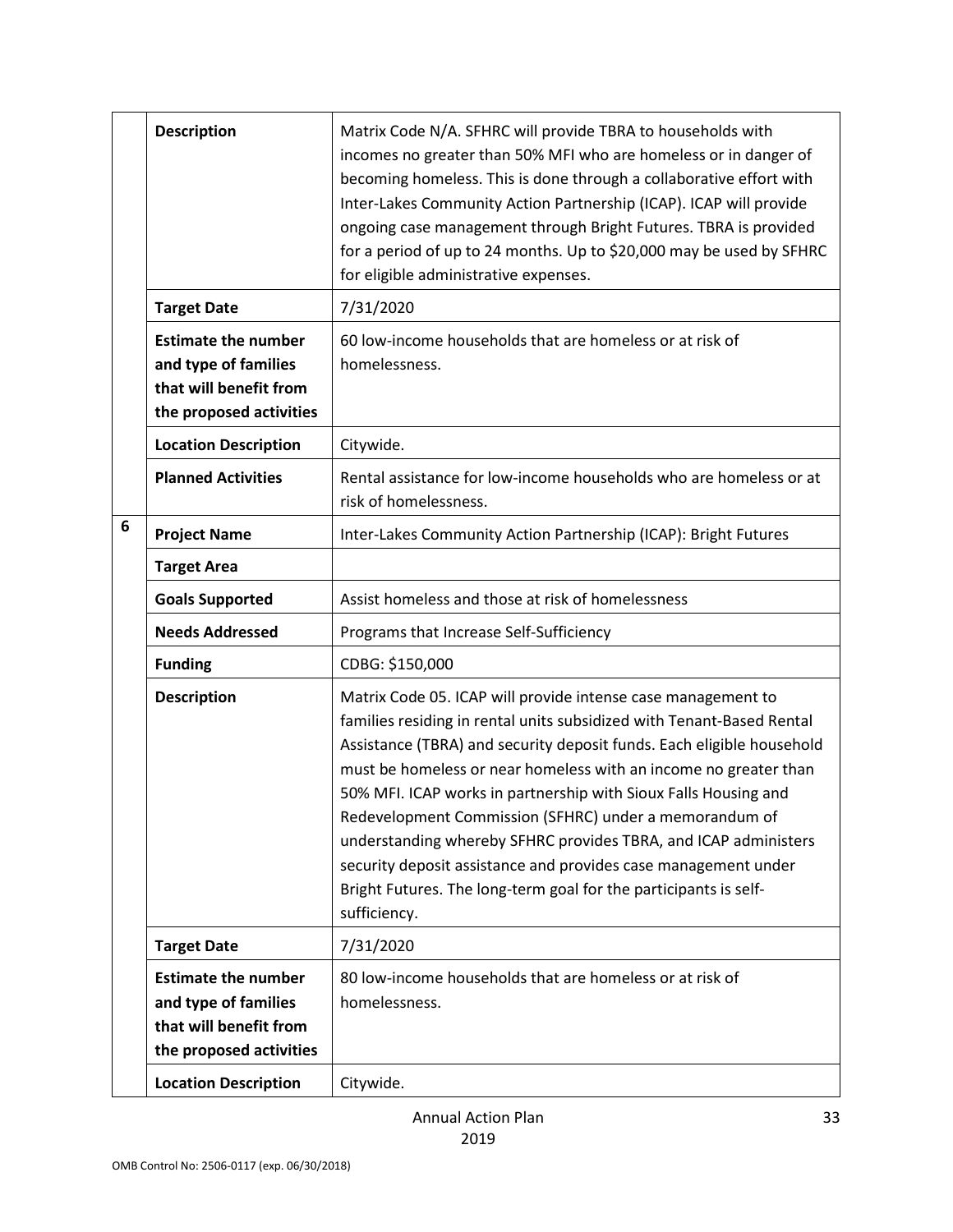|                         | <b>Planned Activities</b>                                                                               | Case management is provided to households receiving tenant-based<br>rental assistance or security deposit assistance in an effort to move<br>toward self-sufficiency.                                                                                                                                                                                                                                                                                                         |
|-------------------------|---------------------------------------------------------------------------------------------------------|-------------------------------------------------------------------------------------------------------------------------------------------------------------------------------------------------------------------------------------------------------------------------------------------------------------------------------------------------------------------------------------------------------------------------------------------------------------------------------|
| $\overline{\mathbf{z}}$ | <b>Project Name</b>                                                                                     | Independent Living Choices: Rental Modification Program                                                                                                                                                                                                                                                                                                                                                                                                                       |
|                         | <b>Target Area</b>                                                                                      |                                                                                                                                                                                                                                                                                                                                                                                                                                                                               |
|                         | <b>Goals Supported</b>                                                                                  | <b>Assist Special Needs Clientele</b>                                                                                                                                                                                                                                                                                                                                                                                                                                         |
|                         | <b>Needs Addressed</b>                                                                                  | <b>Accessibility Modifications</b>                                                                                                                                                                                                                                                                                                                                                                                                                                            |
|                         | <b>Funding</b>                                                                                          | CDBG: \$20,000                                                                                                                                                                                                                                                                                                                                                                                                                                                                |
|                         | <b>Description</b>                                                                                      | Matrix Code 14B. These grant funds will provide accessibility<br>modifications to rental units occupied by individuals with significant<br>disabilities and incomes no greater than 50% MFI. Examples of eligible<br>accessibility modifications include: construction of wheelchair ramps,<br>installation of grab bars, widening of doorways, replacement of<br>doorknobs with levers, and installation of lever faucets. Up to \$5,000<br>may be provided per rental unit. |
|                         | <b>Target Date</b>                                                                                      | 12/31/2019                                                                                                                                                                                                                                                                                                                                                                                                                                                                    |
|                         | <b>Estimate the number</b><br>and type of families<br>that will benefit from<br>the proposed activities | 4 low-income households with at least one member with a disability<br>will be assisted.                                                                                                                                                                                                                                                                                                                                                                                       |
|                         | <b>Location Description</b>                                                                             | Citywide.                                                                                                                                                                                                                                                                                                                                                                                                                                                                     |
|                         | <b>Planned Activities</b>                                                                               | Accessibility modifications may include: construction of wheelchair<br>ramps, installation of grab bars, widening of doorways, replacement<br>of doorknobs with levers, and installation of lever faucets.                                                                                                                                                                                                                                                                    |
| 8                       | <b>Project Name</b>                                                                                     | Sioux Empire Home Builders Care Foundation: Repair Affair Program                                                                                                                                                                                                                                                                                                                                                                                                             |
|                         | <b>Target Area</b>                                                                                      |                                                                                                                                                                                                                                                                                                                                                                                                                                                                               |
|                         | <b>Goals Supported</b>                                                                                  | <b>Assist Special Needs Clientele</b>                                                                                                                                                                                                                                                                                                                                                                                                                                         |
|                         | <b>Needs Addressed</b>                                                                                  | <b>Accessibility Modifications</b>                                                                                                                                                                                                                                                                                                                                                                                                                                            |
|                         | <b>Funding</b>                                                                                          | CDBG: \$6,000                                                                                                                                                                                                                                                                                                                                                                                                                                                                 |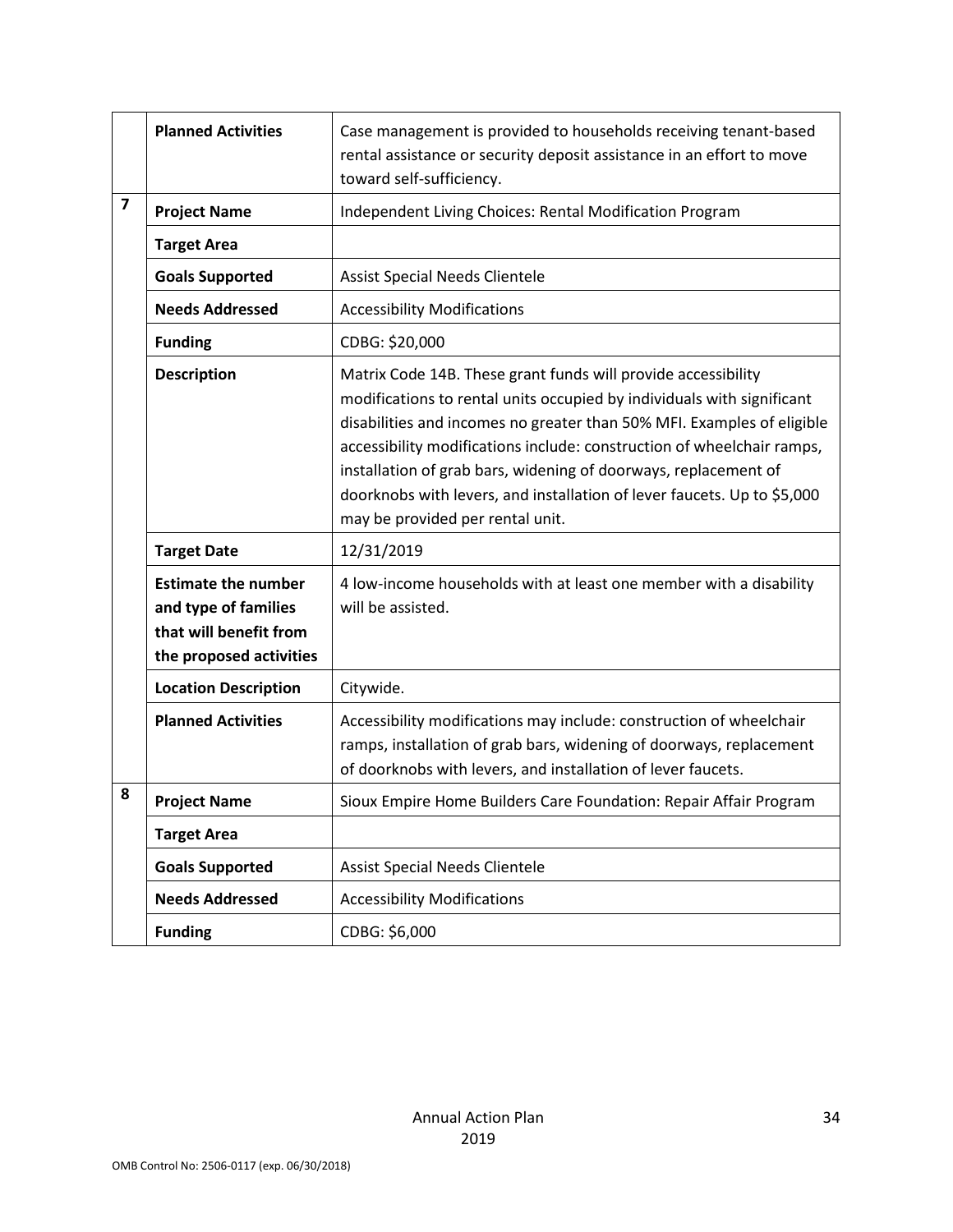|   | <b>Description</b>                                                                                      | Matrix Code 14A. These grant funds will purchase materials necessary                                                                                                                                                                                                                                                                                                                                                                                                                                                                   |
|---|---------------------------------------------------------------------------------------------------------|----------------------------------------------------------------------------------------------------------------------------------------------------------------------------------------------------------------------------------------------------------------------------------------------------------------------------------------------------------------------------------------------------------------------------------------------------------------------------------------------------------------------------------------|
|   |                                                                                                         | to make accessibility modifications to homes owned and occupied by<br>low-income persons who are elderly or with permanent disabilities.<br>Maximum household income is 80% MFI. Examples of eligible<br>accessibility modifications include: construction of wheelchair ramps,<br>installation of grab bars, widening of doorways, replacement of<br>doorknobs with levers, and installation of lever faucets. The members<br>of the Home Builders Care Foundation volunteer their labor. Up to<br>\$5,000 may be provided per house. |
|   | <b>Target Date</b>                                                                                      | 12/31/2019                                                                                                                                                                                                                                                                                                                                                                                                                                                                                                                             |
|   | <b>Estimate the number</b><br>and type of families<br>that will benefit from<br>the proposed activities | 12 low-income households will benefit. At least one member of the<br>household must be elderly or disabled.                                                                                                                                                                                                                                                                                                                                                                                                                            |
|   | <b>Location Description</b>                                                                             | Citywide.                                                                                                                                                                                                                                                                                                                                                                                                                                                                                                                              |
|   | <b>Planned Activities</b>                                                                               | Accessibility modifications may include: construction of wheelchair<br>ramps, installation of grab bars, widening of doorways, replacement<br>of doorknobs with levers, and installation of lever faucets.                                                                                                                                                                                                                                                                                                                             |
| 9 | <b>Project Name</b>                                                                                     | Habitat for Humanity: Land Acquisition                                                                                                                                                                                                                                                                                                                                                                                                                                                                                                 |
|   |                                                                                                         |                                                                                                                                                                                                                                                                                                                                                                                                                                                                                                                                        |
|   | <b>Target Area</b>                                                                                      |                                                                                                                                                                                                                                                                                                                                                                                                                                                                                                                                        |
|   | <b>Goals Supported</b>                                                                                  | Expand & Maintain Affordable Housing                                                                                                                                                                                                                                                                                                                                                                                                                                                                                                   |
|   | <b>Needs Addressed</b>                                                                                  | <b>Affordable Housing</b>                                                                                                                                                                                                                                                                                                                                                                                                                                                                                                              |
|   | <b>Funding</b>                                                                                          | CDBG: \$57,000                                                                                                                                                                                                                                                                                                                                                                                                                                                                                                                         |
|   | <b>Description</b>                                                                                      | Matrix Code 01. No-interest deferred payment loans provided for<br>acquisition of buildable lots. Houses will be constructed on these lots<br>utilizing volunteer labor, sweat equity, and donated materials and<br>services. Habitat for Humanity builds simple, affordable, decent<br>houses for households with incomes at or below 50% MFI. Funding<br>will purchase two lots.                                                                                                                                                     |
|   | <b>Target Date</b>                                                                                      | 12/31/2019                                                                                                                                                                                                                                                                                                                                                                                                                                                                                                                             |
|   | <b>Estimate the number</b><br>and type of families<br>that will benefit from<br>the proposed activities | 3 housing units will be created for households with incomes no<br>greater than 50% of the area median income.                                                                                                                                                                                                                                                                                                                                                                                                                          |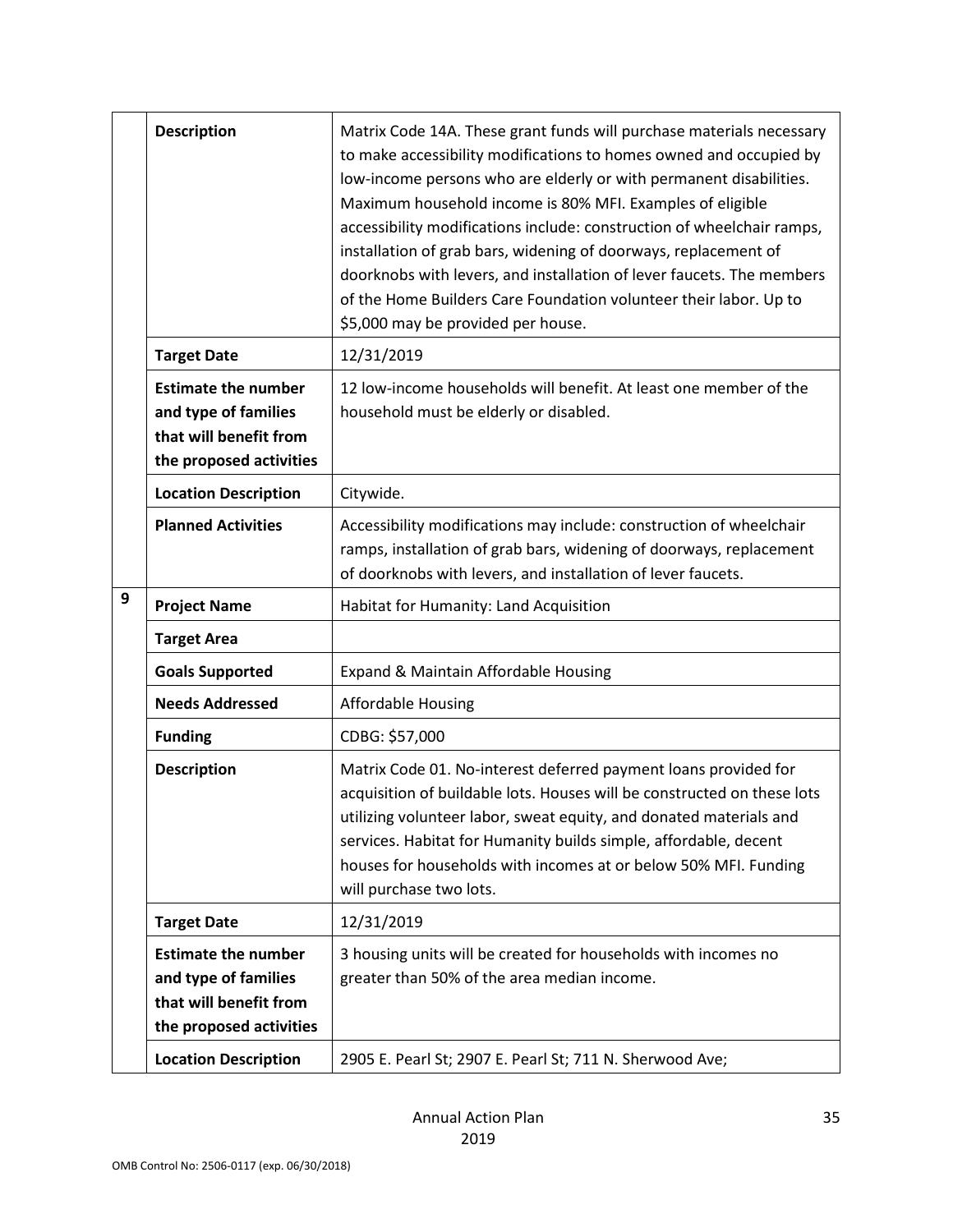|    | <b>Planned Activities</b>                                                                               | Funds will be provided to acquire two lots on which affordable, single-<br>family homes will be constructed and sold to low-income households.                                                            |
|----|---------------------------------------------------------------------------------------------------------|-----------------------------------------------------------------------------------------------------------------------------------------------------------------------------------------------------------|
| 10 | <b>Project Name</b>                                                                                     | Fair Housing Outreach and Education                                                                                                                                                                       |
|    | <b>Target Area</b>                                                                                      |                                                                                                                                                                                                           |
|    | <b>Goals Supported</b>                                                                                  | Fair Housing Education and Outreach                                                                                                                                                                       |
|    | <b>Needs Addressed</b>                                                                                  | Fair Housing Education and Outreach                                                                                                                                                                       |
|    | <b>Funding</b>                                                                                          | CDBG: \$19,000                                                                                                                                                                                            |
|    | <b>Description</b>                                                                                      | Matrix Code 21D. Fair housing outreach and education.                                                                                                                                                     |
|    | <b>Target Date</b>                                                                                      | 9/30/2020                                                                                                                                                                                                 |
|    | <b>Estimate the number</b><br>and type of families<br>that will benefit from<br>the proposed activities | 12 fair housing outreach and events will be supported.                                                                                                                                                    |
|    | <b>Location Description</b>                                                                             | Citywide.                                                                                                                                                                                                 |
|    | <b>Planned Activities</b>                                                                               | 12 fair housing outreach and events will be supported.                                                                                                                                                    |
| 11 | <b>Project Name</b>                                                                                     | <b>CDBG Administration</b>                                                                                                                                                                                |
|    | <b>Target Area</b>                                                                                      |                                                                                                                                                                                                           |
|    | <b>Goals Supported</b>                                                                                  | Expand & Maintain Affordable Housing<br>Invest in Core Neighborhoods<br>Assist homeless and those at risk of homelessness<br><b>Assist Special Needs Clientele</b><br>Fair Housing Education and Outreach |
|    | <b>Needs Addressed</b>                                                                                  |                                                                                                                                                                                                           |
|    | <b>Funding</b>                                                                                          | CDBG: \$249,000<br>All other: \$207,744                                                                                                                                                                   |
|    | <b>Description</b>                                                                                      | Matrix Code 21A. These funds will be used for management,<br>coordination, monitoring, and evaluation of the Community<br>Development Block Grant Program in 2019.                                        |
|    | <b>Target Date</b>                                                                                      | 12/31/2019                                                                                                                                                                                                |
|    | <b>Estimate the number</b><br>and type of families<br>that will benefit from<br>the proposed activities | N/A                                                                                                                                                                                                       |
|    | <b>Location Description</b>                                                                             | 224 West 9th Street                                                                                                                                                                                       |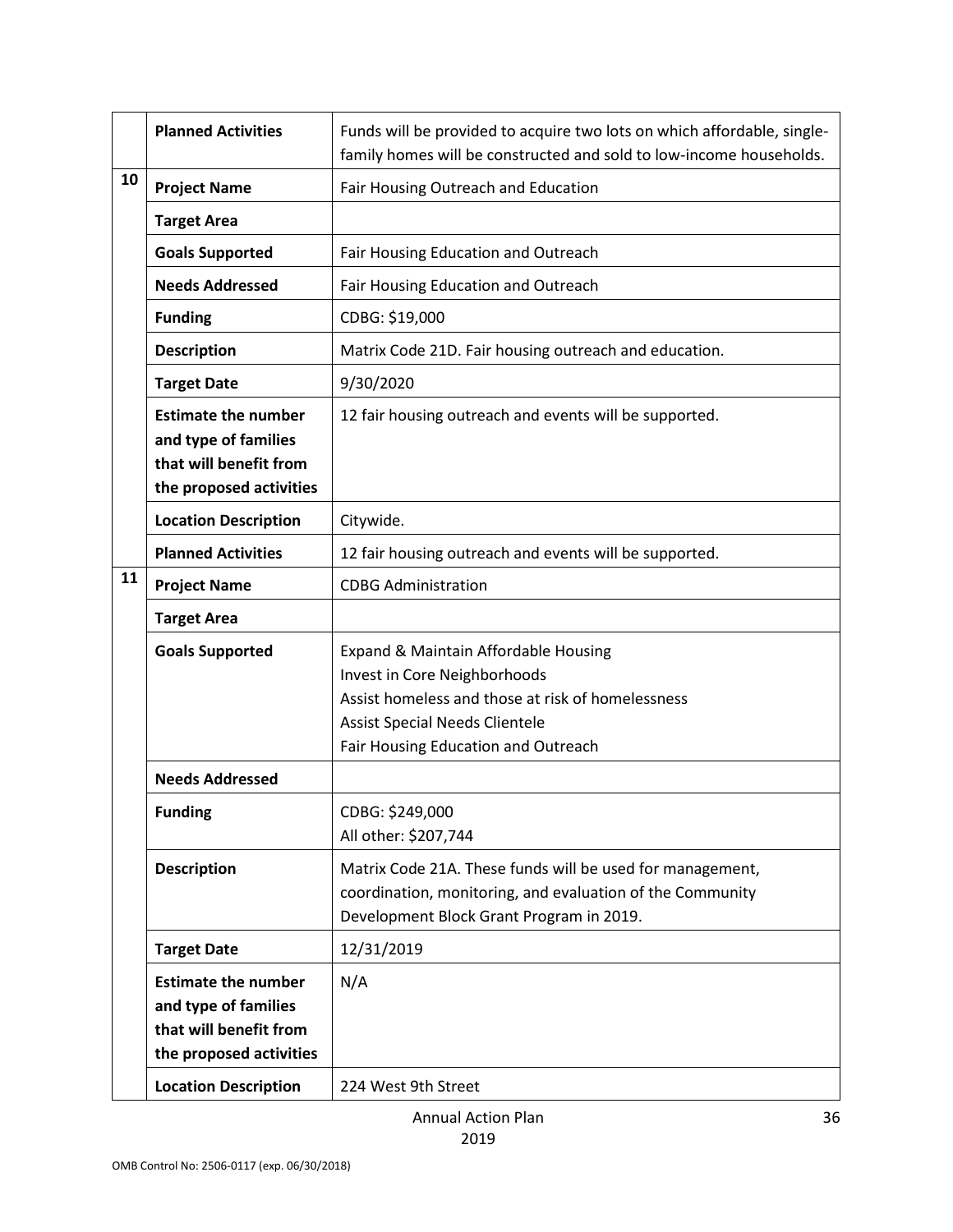|                                  | <b>Planned Activities</b>   | Administration of the CDBG program.                             |
|----------------------------------|-----------------------------|-----------------------------------------------------------------|
| 12                               | <b>Project Name</b>         | <b>HOME Administration</b>                                      |
|                                  | <b>Target Area</b>          |                                                                 |
|                                  | <b>Goals Supported</b>      | Expand & Maintain Affordable Housing                            |
|                                  |                             | Invest in Core Neighborhoods                                    |
|                                  |                             | Assist homeless and those at risk of homelessness               |
|                                  | <b>Needs Addressed</b>      | Core Neighborhood Redevelopment                                 |
|                                  |                             | Neighborhood Revitalization                                     |
|                                  |                             | <b>Affordable Housing</b>                                       |
| HOME: \$54,000<br><b>Funding</b> |                             |                                                                 |
|                                  |                             | All other: \$115,088                                            |
|                                  | <b>Description</b>          | Matrix Code N/A. These funds will be used for management,       |
|                                  |                             | coordination, monitoring, and evaluation of the HOME Investment |
|                                  |                             | Partnership Program.                                            |
|                                  | <b>Target Date</b>          | 12/31/2019                                                      |
|                                  | <b>Estimate the number</b>  | N/A                                                             |
|                                  | and type of families        |                                                                 |
|                                  | that will benefit from      |                                                                 |
|                                  | the proposed activities     |                                                                 |
|                                  | <b>Location Description</b> | 224 West 9th Street                                             |
|                                  | <b>Planned Activities</b>   | Administration of the HOME program.                             |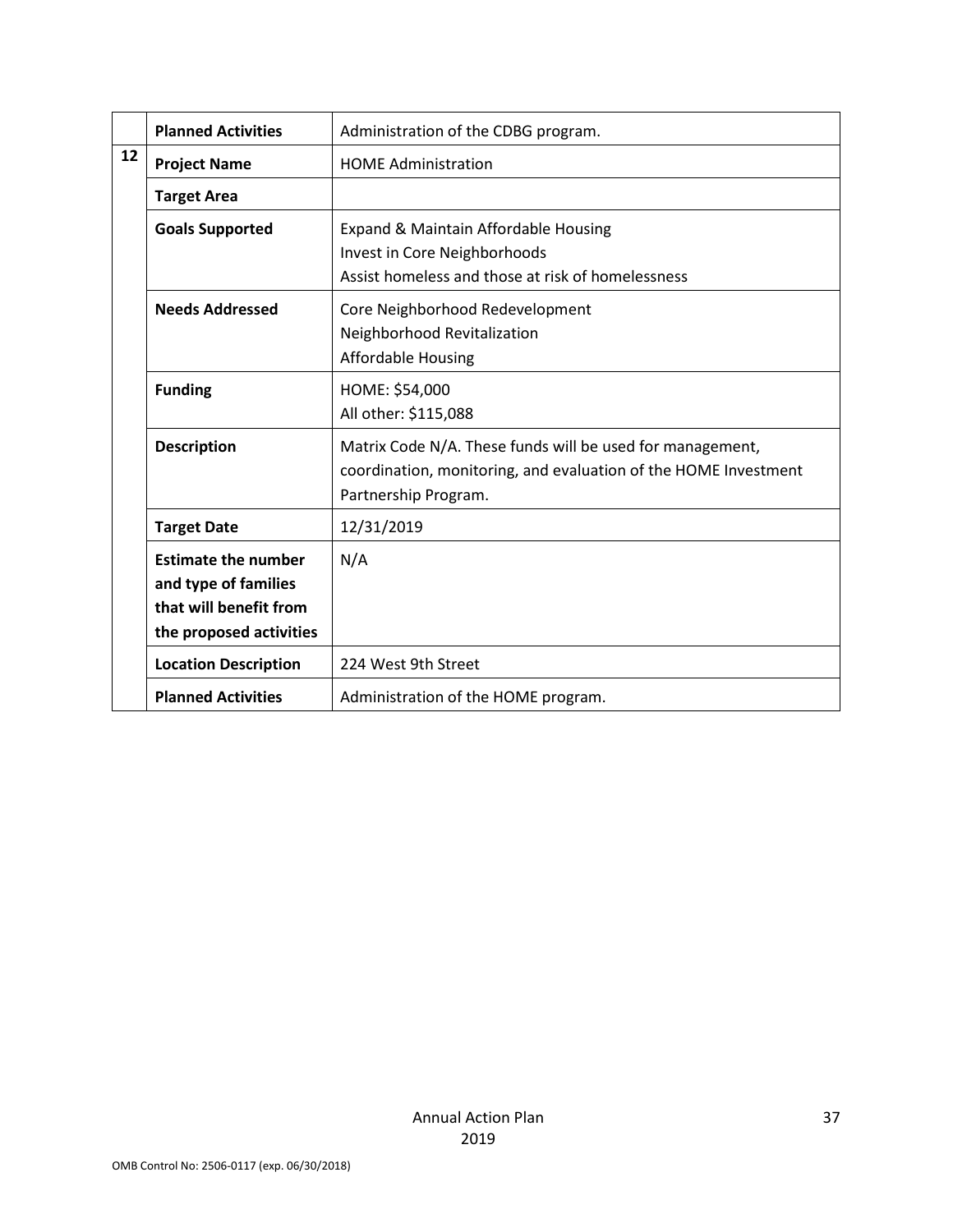# **AP-50 Geographic Distribution – 91.220(f)**

# **Description of the geographic areas of the entitlement (including areas of low-income and minority concentration) where assistance will be directed**

Generally speaking, the City of Sioux Falls does not direct its CDBG and HOME assistance to any particular geographic area or areas of the city. Projects are administered on a citywide basis, regardless of location. However the Homebuyers Assistance Program does have a designated program area within defined core neighborhoods of the city. The Neighborhood Revitalization Program occurs almost exclusively within core neighborhoods, but there may be exceptions. That being said, however, it should be mentioned that it has become apparent that those core neighborhoods surrounding the downtown area will need assistance with revitalization and blight removal/prevention. It is expected that in the next five years assistance may need to be focused to that geographic area.

#### **Geographic Distribution**

| <b>Target Area</b>                                        | <b>Percentage of Funds</b> |
|-----------------------------------------------------------|----------------------------|
| Neighborhood Conservation Areas/Future Conservation Areas |                            |
| Whittier, Pettigrew Heights, All Saints, North End        |                            |

**Table 8 - Geographic Distribution** 

#### **Rationale for the priorities for allocating investments geographically**

Sioux Falls has many core neighborhoods with aging housing stock which need rehabilitation assistance. Many of these core neighborhoods also have a larger number of renter-occupied dwelling units. We choose to target our Homebuyers Assistance Program and, to a lesser extent, our Neighborhood Revitalization Program to core neighborhoods in an effort to increase owner-occupied housing in these areas.

#### **Discussion**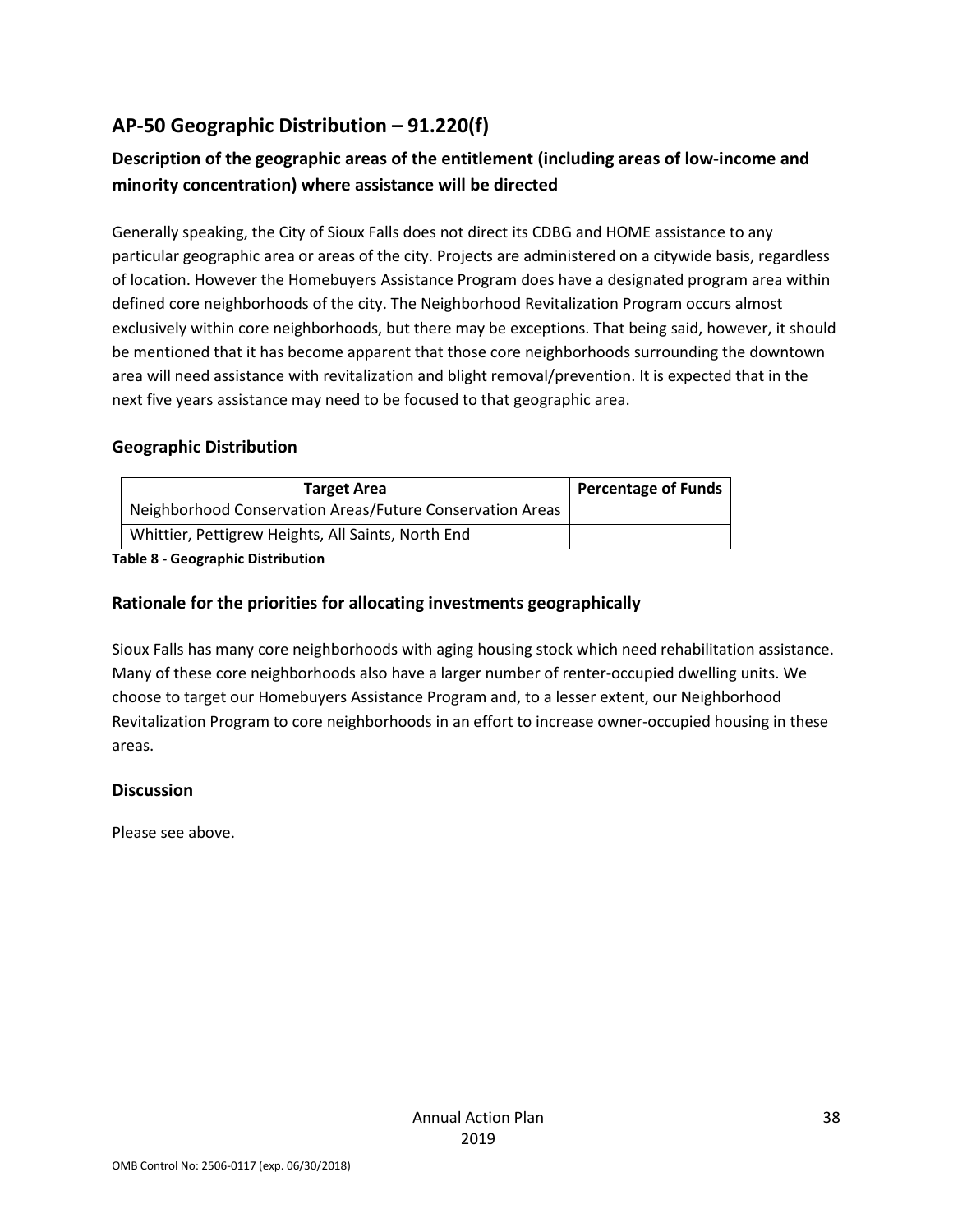# **Affordable Housing**

# **AP-55 Affordable Housing – 91.220(g)**

#### **Introduction**

The jurisdiction will continue to administer existing housing programs and will also continue to work with and support other agencies in producing and preserving affordable housing to the maximum extent possible with funding made available from various federal programs. The housing needs determined to be a high priority will be given preference for funding.

The City of Sioux Falls has identified through its consolidated planning process the priority needs listed below:

- Core Neighborhood Redevelopment
- Neighborhood Revitalization
- Affordable Housing
- Home Ownership Assistance
- Programs that Increase Self-Sufficiency
- Fair Housing Education and Outreach
- Accessibility Modifications
- Public Facilities

More than half of the priorities identified, including the first four (core neighborhood redevelopment, neighborhood revitalization, affordable housing, and home ownership assistance) are likely to address affordable housing in the community.

The City of Sioux Falls has also identified the goals listed AP-20. The first three goals (expand and maintain affordable housing, invest in core neighborhoods, and assist homeless and those at risk of homelessness) are designed to address affordable housing.

The table below summarizes the 2019 programs and activities designed to foster and maintain affordable housing in Sioux Falls.

| One Year Goals for the Number of Households to be Supported |     |
|-------------------------------------------------------------|-----|
| <b>Homeless</b>                                             | 60  |
| Non-Homeless                                                | ٩q  |
| Special-Needs                                               | 16  |
| Total                                                       | 175 |

**Table 9 - One Year Goals for Affordable Housing by Support Requirement**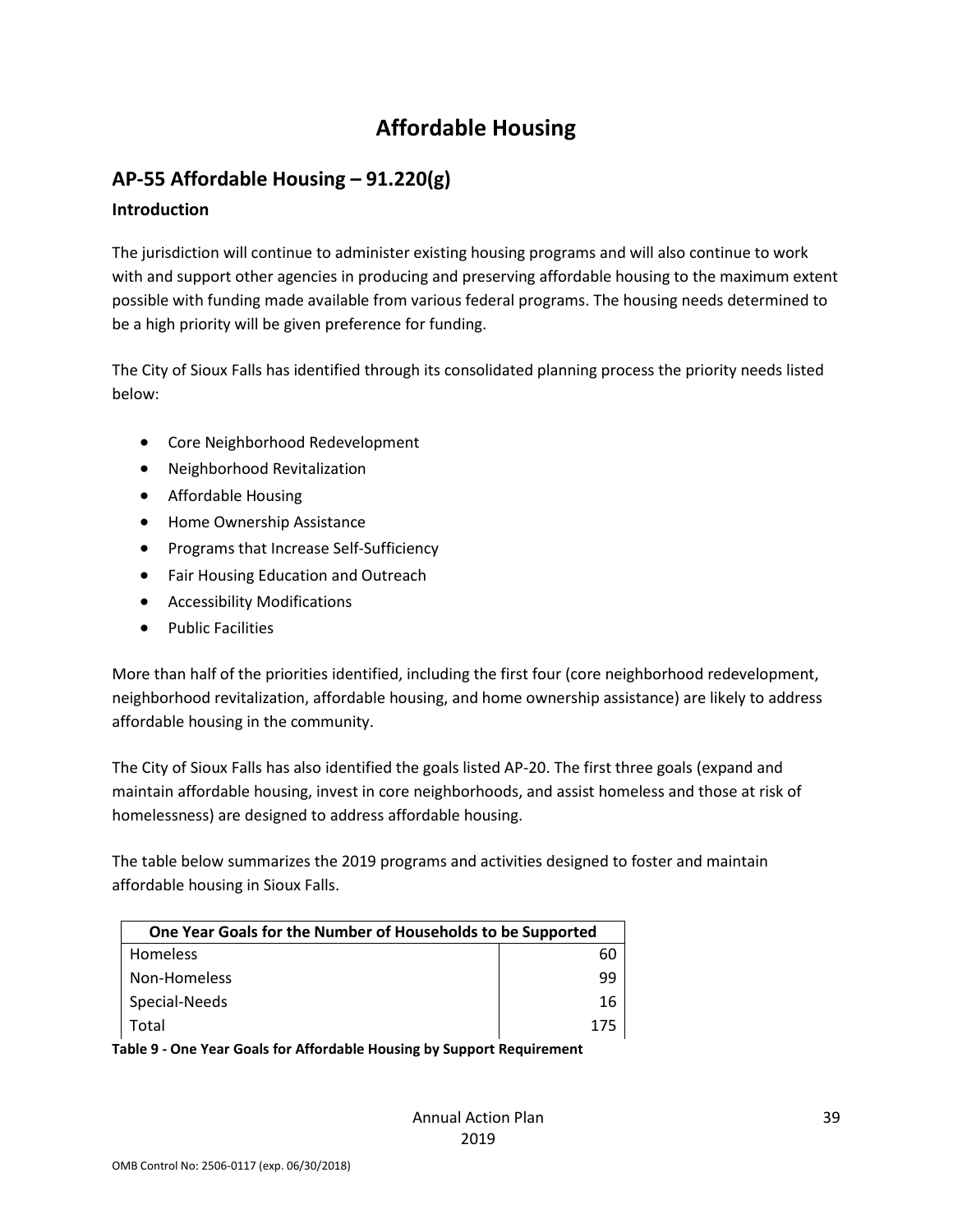| One Year Goals for the Number of Households Supported Through |     |
|---------------------------------------------------------------|-----|
| <b>Rental Assistance</b>                                      | 60  |
| The Production of New Units                                   | 23  |
| <b>Rehab of Existing Units</b>                                | 84  |
| <b>Acquisition of Existing Units</b>                          | 8   |
| Total                                                         | 175 |

**Table 10 - One Year Goals for Affordable Housing by Support Type**

# **Discussion**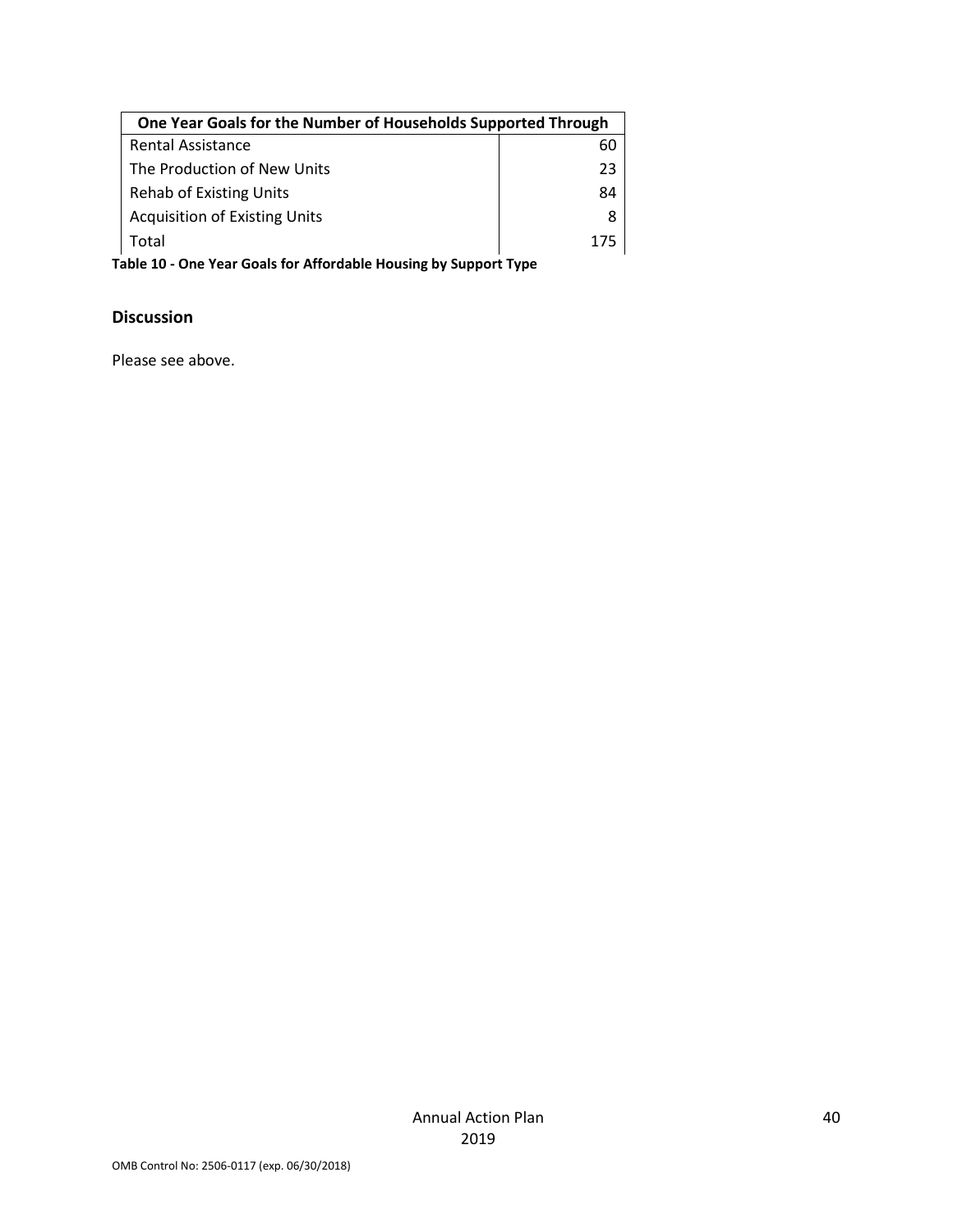# **AP-60 Public Housing** *–* **91.220(h)**

#### **Introduction**

Sioux Falls Affordable Housing enjoys an amicable working relationship with the Sioux Falls Housing and Redevelopment Commission (SFHRC). The organizations work together in an attempt to create and maintain affordable housing opportunities.

#### **Actions planned during the next year to address the needs to public housing**

The City will continue to support the Tenant-Based Rental Assistance program administered by Sioux Falls Housing and Redevelopment Commission. This program can provide housing assistance to households on the waiting list for Section 8 vouchers. The Bright Futures case management is a vital component to both of those programs. Case management is designed to provide assistance to help those households achieve independence and self-sufficiency.

There are no plans for projects that will address physical needs of public housing units because there is no demand to do so.

#### **Actions to encourage public housing residents to become more involved in management and participate in homeownership**

As mentioned in the Consolidated Plan, Sioux Falls Housing and Redevelopment Commission (SFHRC) has attempted to involve public housing residents in the operation of the Public Housing program by inviting the public housing residents to form a resident council. There have never been more than two residents that have responded to these invitations which is not an adequate representation to form a Resident Council.

SFHRC believes that the lack of interest on the part of the residents stems from the fact that SFHRC's Public Housing units are not located on one or two sites; there are no Public Housing communities or projects in Sioux Falls. SFHRC's Public Housing units are literally scattered all over the city, located in 17 census tracts. The scattered sites have been grouped together for accounting purposes only.

During the process of developing the five-year Agency Plan and each updated Annual Plan, SFHRC has encouraged Public Housing resident participation by inviting them to attend a public hearing specifically for Public Housing residents, and inviting written comments on the proposed Plan. In the past five years that SFHRC has completed these planning processes, only a minimal number of Public Housing families have attended any meetings for Public Housing residents. SFHRC has never received any written comments on the proposed Plan from Public Housing residents.

Going forward, SFHRC will continue its attempts to communicate and foster relationships with the Public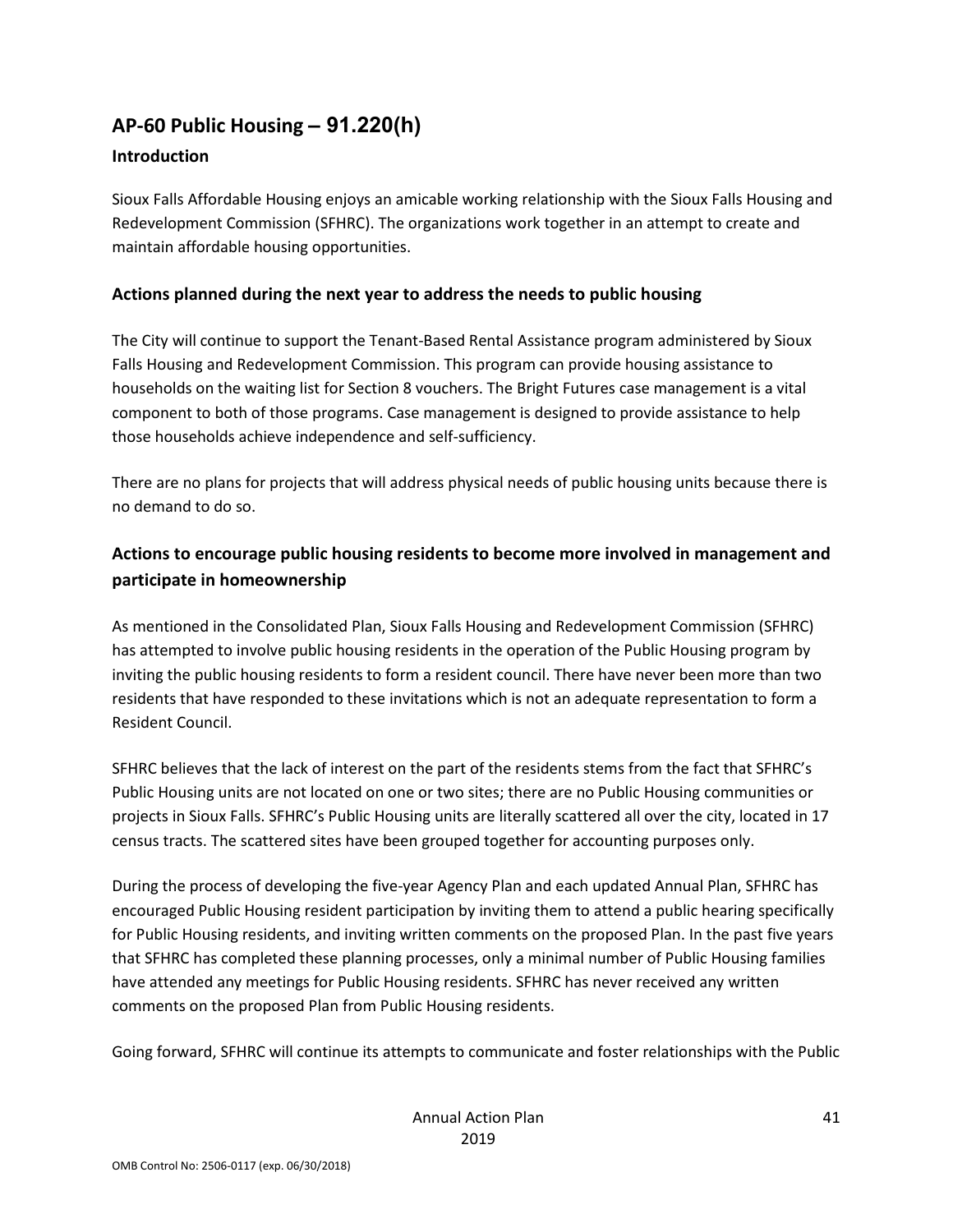Housing residents.

# **If the PHA is designated as troubled, describe the manner in which financial assistance will be provided or other assistance**

Sioux Falls Housing and Redevelopment Commission (SFHRC) has not been designated by the Public Housing Assessment System as "troubled."

#### **Discussion**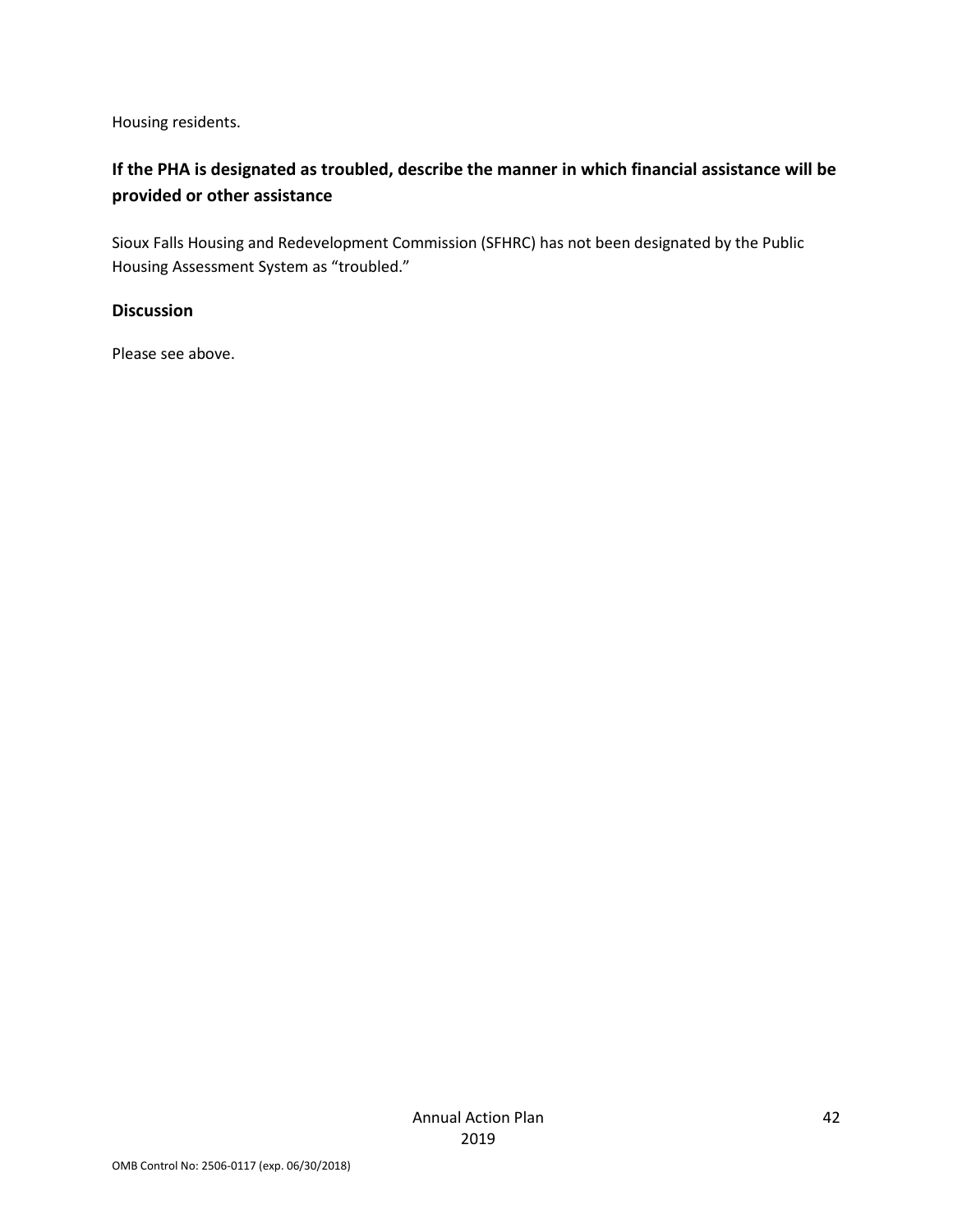# **AP-65 Homeless and Other Special Needs Activities – 91.220(i)**

#### **Introduction**

The following represents community-wide efforts to address the needs of the homeless population in Sioux Falls.

# **Describe the jurisdictions one-year goals and actions for reducing and ending homelessness including**

#### **Reaching out to homeless persons (especially unsheltered persons) and assessing their individual needs**

The Homeless Advisory Board Coordinator will continue to lead the local efforts for the statewide survey and count of the homeless population conducted each year. This HUD-mandated homeless count and survey is conducted in January of each year.

#### **Addressing the emergency shelter and transitional housing needs of homeless persons**

The City has budgeted to provide funding from its general fund for two such programs in 2019.

\$120,000 is budgeted to Bishop Dudley Hospitality House for operating expenses. This emergency shelter provides the following capacity:

- 80 male beds plus 7 mats.
- 20 female beds.
- 7 family units.

\$43,020 is budgeted for operations of the Homeless Advisory Board.

**Helping homeless persons (especially chronically homeless individuals and families, families with children, veterans and their families, and unaccompanied youth) make the transition to permanent housing and independent living, including shortening the period of time that individuals and families experience homelessness, facilitating access for homeless individuals and families to affordable housing units, and preventing individuals and families who were recently homeless from becoming homeless again**

The City will continue to support the Tenant-Based Rental Assistance program administered by Sioux Falls Housing and Redevelopment Commission. These programs can provide housing assistance to households that are homeless or at risk of homelessness. The Bright Futures case management is a vital component to both of those programs. Case management is designed to provide assistance to help

> Annual Action Plan 2019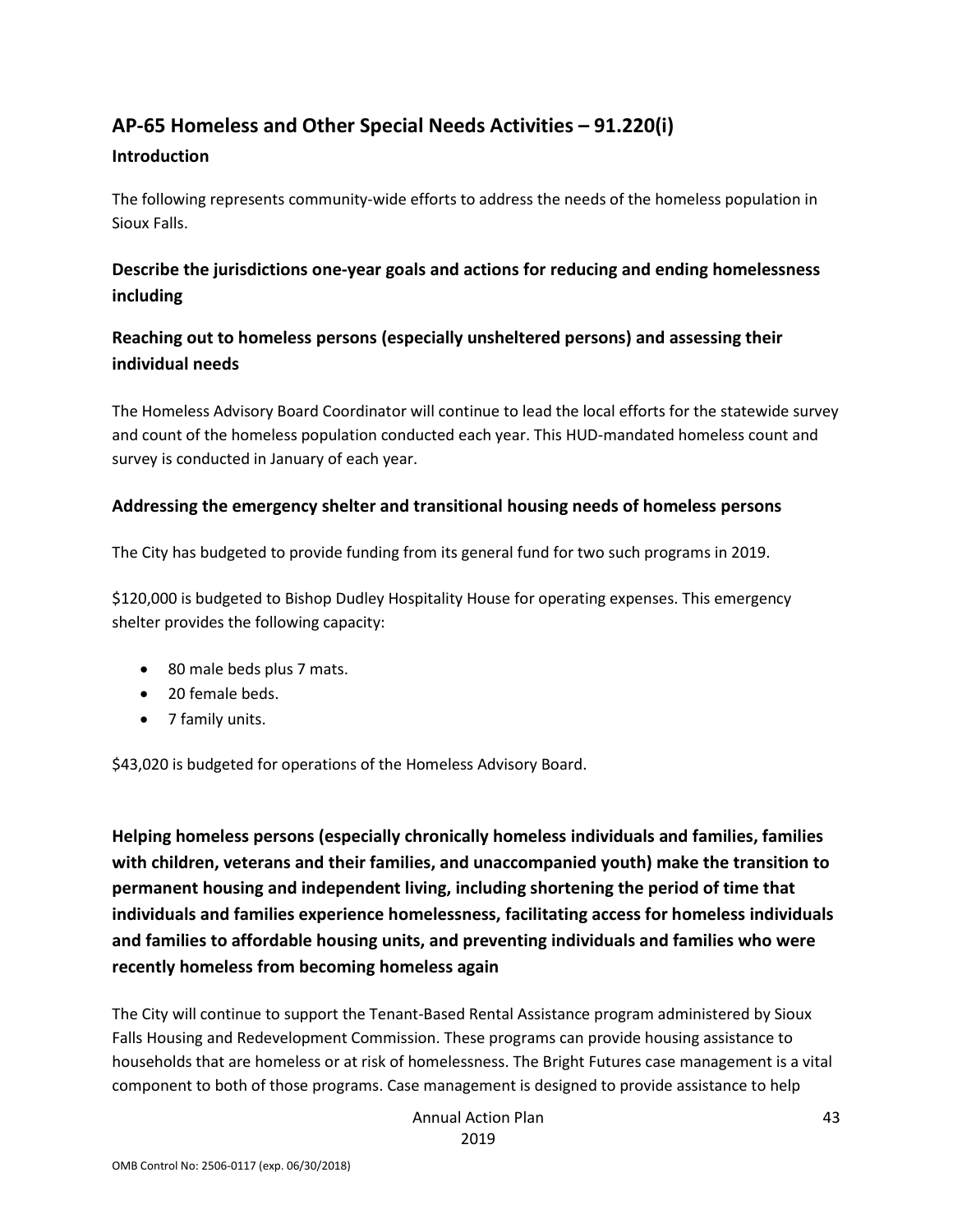those households achieve independence and self-sufficiency.

**Helping low-income individuals and families avoid becoming homeless, especially extremely low-income individuals and families and those who are: being discharged from publicly funded institutions and systems of care (such as health care facilities, mental health facilities, foster care and other youth facilities, and corrections programs and institutions); or, receiving assistance from public or private agencies that address housing, health, social services, employment, education, or youth needs.**

Discharge planning for the mental health institutes addresses housing but sometimes resources are limited. When available, persons can be placed with the Shelter Plus Care Program.

Based on information solicited by each of the social work/discharge planning managers at the two local hospitals, each hospital deals with 50-75 homeless people per year. Their best estimates are that 50- 75% of those discharges are referred to friends or family who can provide suitable housing or to St. Francis House, Union Gospel Mission, or Minnehaha County Human Services.

Both hospitals further stated that homeless people requiring continued outpatient care receive that care 95-100% of the time. Patients requiring continued care after discharge, whether staying with friends/family or receiving shelter at other places in the community receive services at those locations. For patients that have nowhere to go and are still requiring less intensive medical care, they typically receive those medical services in the hospitals' rehab units.

#### **Discussion**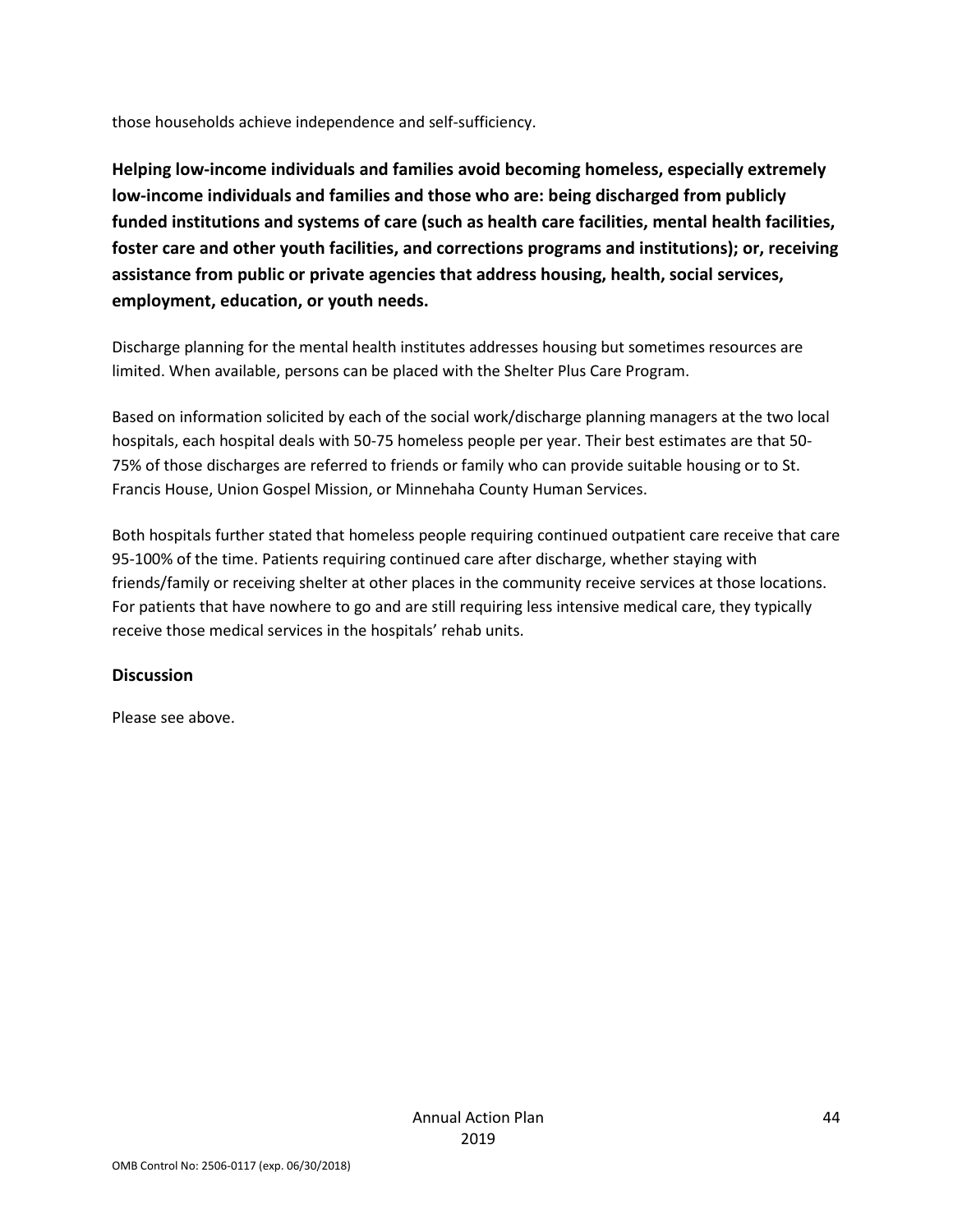# **AP-75 Barriers to affordable housing – 91.220(j)**

#### **Introduction:**

Please see sections MA-40 and SP-55 of the 2015-19 Consolidated for detailed discussions on barriers to affordable housing development in Sioux Falls.

# **Actions it planned to remove or ameliorate the negative effects of public policies that serve as barriers to affordable housing such as land use controls, tax policies affecting land, zoning ordinances, building codes, fees and charges, growth limitations, and policies affecting the return on residential investment**

Tax Policies Affecting Land--Any housing cost negatively affects affordable housing. The state has passed legislation that has reduced property taxes and the city and county have both been very successful in maintaining property tax levels. The actions of our governments have helped to improve the affordability of housing. The State of South Dakota's Property Tax Division administers a number of relief programs to offer financial assistance to persons that are elderly or that have disabilities. These programs will continue in 2019.

- Sales and Property Tax Refund for Senior and Disabled Citizens: Offers eligible senior citizens and disabled individuals a once-a-year refund of sales or property taxes.
- Assessment Freeze for the Elderly and Disabled: Reduces the assessed value of a homeowner's property (thereby reducing property taxes owed).
- Property Tax Exemption for Paraplegic Veterans: Exempts the property from all property taxes.
- Property Tax Exemption for Disabled Veterans: Exempts up to \$100,000 of the assessed value for the property (thereby reducing property taxes owned).
- Property Tax Reduction for Paraplegics: Reduces property taxes based on income.

Fees and Charges--During development of housing units under the Neighborhood Revitalization Program, the City of Sioux Falls waives various fees and charges for the purpose of furthering affordable housing efforts. Waived fees and charges can include those for variances, landfill (when demolition is involved), sewer capping, razing, building permits, and inspections. These fees often total an estimated \$600 or more. Savings such as these allow affordable housing to be developed at the lowest cost as possible. When possible, these same tools will be implemented for other affordable housing developments where appropriate.

#### **Discussion:**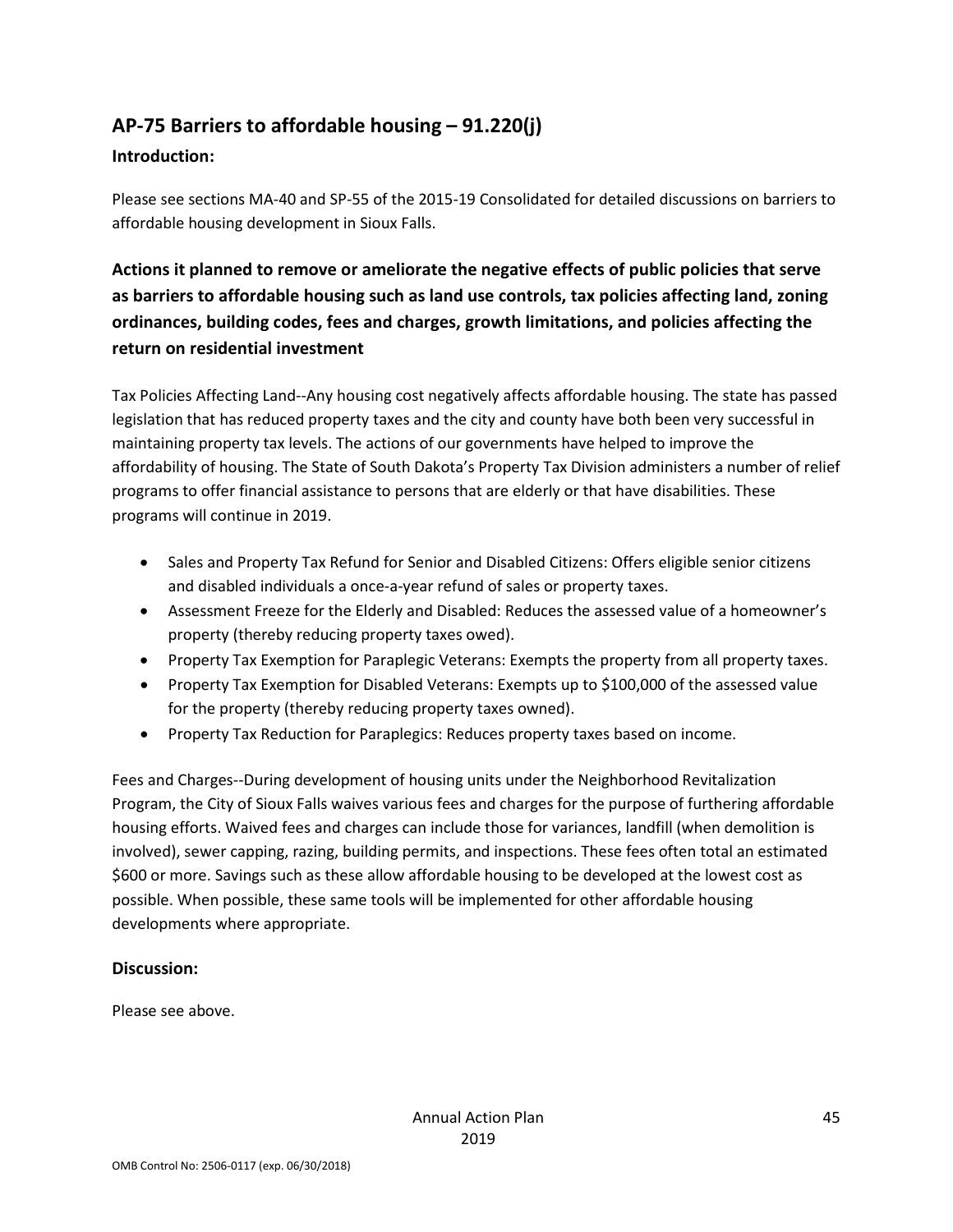# **AP-85 Other Actions – 91.220(k)**

#### **Introduction:**

Please see below.

#### **Actions planned to address obstacles to meeting underserved needs**

No obstacles were identified in meeting underserved needs; therefore, no specific actions will be taken. Sioux Falls Community Development is committed to soliciting greater involvement from traditionally underserved populations. This is done through notification of social service providers about the needs assessment hearings at the start of the planning process.

#### **Actions planned to foster and maintain affordable housing**

Please see AP-55.

#### **Actions planned to reduce lead-based paint hazards**

The Single-Family Housing Rehabilitation Program will continue in 2019. As part of rehabilitation projects, lead-based paint hazards are identified and remediated in compliance with federal lead-based paint requirements.

#### **Actions planned to reduce the number of poverty-level families**

The Bright Futures program will continue in 2019. The Affordable Housing Division will provide CDBG funds to Inter-Lakes Community Action Partnership to administer this program. The program is designed to improve the lives of low-income households by providing intense case management while each household receives rental assistance. The goal of this two-year program is that each participating household will have stabilized their living situation and freed themselves from governmental assistance of any kind. It is anticipated that this program will continue for the foreseeable future.

Community Development provides funding for down payment assistance for first-time home buyers. Referrals are made to Lutheran Social Service's Housing Resource Center and to Sioux Empire Housing Partnership. Both of these agencies provide education to potential home buyers. With the support of these programs and financial assistance, low-income households will find the resources to improve their financial position, work through financial problems, and will eventually be able to acquire equity through home ownership.

#### **Actions planned to develop institutional structure**

Sioux Falls is fortunate in that there are in excess of 35+ private non-profit agencies listed by Helpline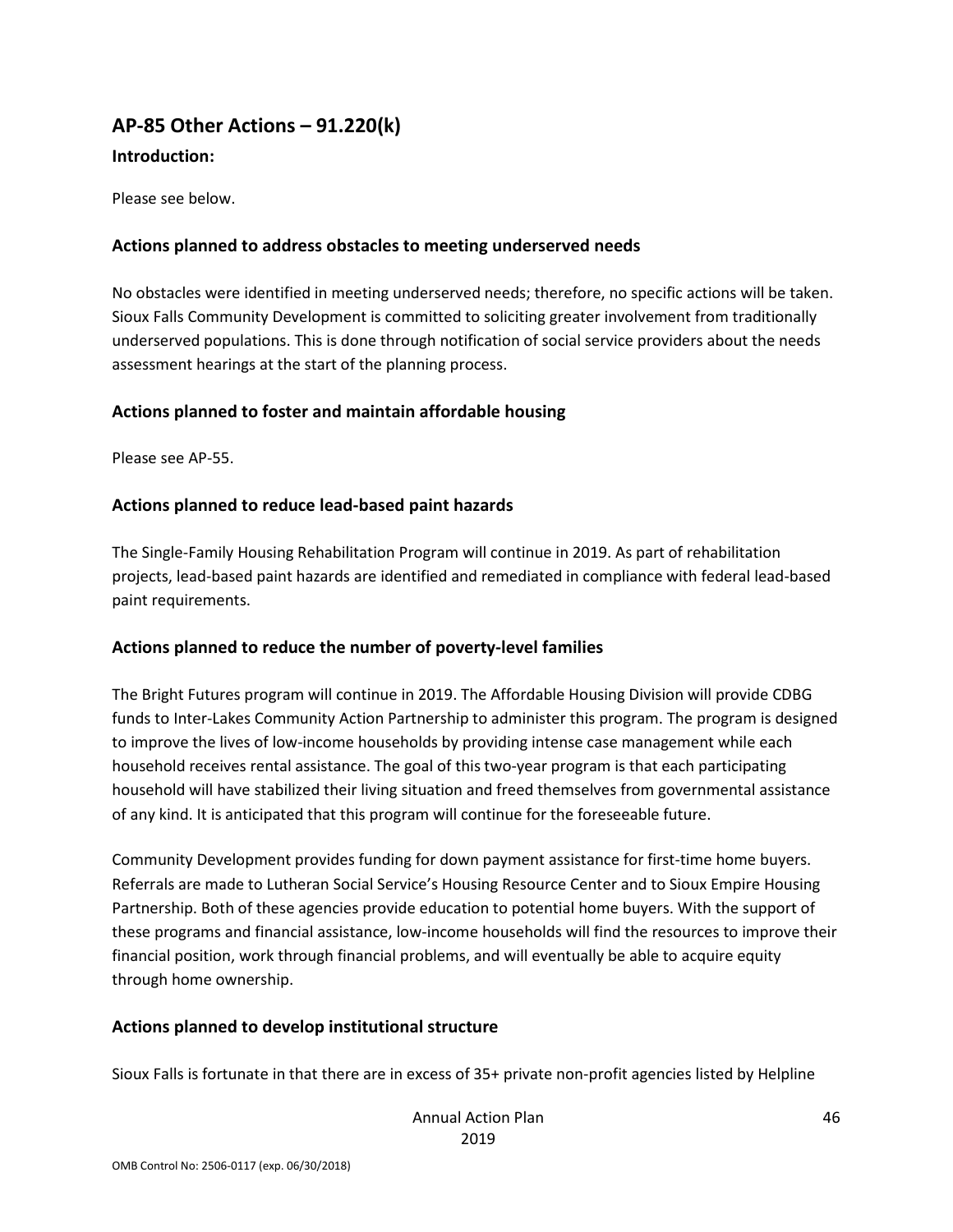Center, a local service referral agency, that play a role in the delivery of housing and housing related services to low-income households. With this significant number of players, all of whom have overhead and management support, structure, and expenses, there may be a need for better interagency communication, cooperation, and perhaps even consolidation of this myriad of agencies. There is no lack of concern for special needs populations and homeless people.

# **Actions planned to enhance coordination between public and private housing and social service agencies**

The City works to enhance coordination with many local housing and service providers. This office will continue to promote its programs when opportunities arise.

- The City has representation at service provider forums conducted by the Sioux Empire Homeless Coalition and South Dakota's Homeless Consortium, which administers the State's Continuum of Care funds. One of the main purposes of the Homeless Coalition is to facilitate interaction and communication between the various social service agencies in the City.
- Community Development staff presents information during neighborhood meetings regarding the programs it administers.
- The department has developed a PowerPoint explaining the services provided by Community Development. The presentation is made to service clubs as requested.
- Community Development will utilize earned media opportunities to share information about its programs as those opportunities arise.
- Community Development maintains http://siouxfalls.org/planningbuilding/planning/affordable-housing to provide current information on the programs it administers.
- Community Development staff meets annually with homebuyer education providers at Sioux Empire Housing Partnership and Lutheran Social Services' Housing Resource Center. These meetings provide an opportunity for the City to relay any program policy changes and for the education providers to provide information on their programs as well.

#### **Discussion:**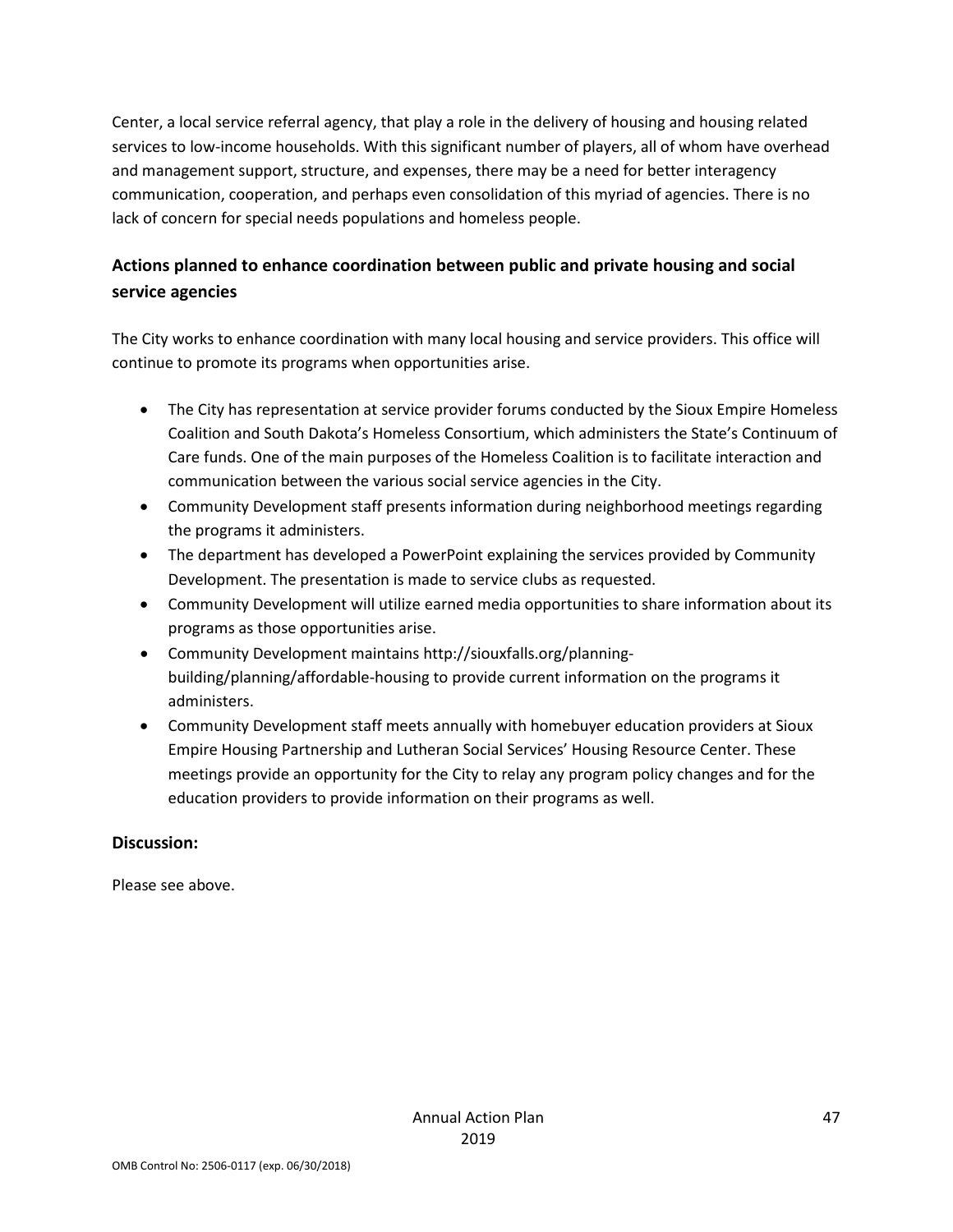# **Program Specific Requirements**

**AP-90 Program Specific Requirements – 91.220(l)(1,2,4)**

#### **Introduction:**

Please see below.

#### **Community Development Block Grant Program (CDBG) Reference 24 CFR 91.220(l)(1)**

Projects planned with all CDBG funds expected to be available during the year are identified in the Projects Table. The following identifies program income that is available for use that is included in projects to be carried out.

| 0 |
|---|
|   |
| 0 |
| 0 |
|   |
| 0 |
| 0 |
| 0 |
|   |

#### **Other CDBG Requirements**

1. The amount of urgent need activities 0

2. The estimated percentage of CDBG funds that will be used for activities that benefit persons of low and moderate income.Overall Benefit - A consecutive period of one, two or three years may be used to determine that a minimum overall benefit of 70% of CDBG funds is used to benefit persons of low and moderate income. Specify the years covered that include this Annual Action Plan. 100.00%

#### **HOME Investment Partnership Program (HOME) Reference 24 CFR 91.220(l)(2)**

1. A description of other forms of investment being used beyond those identified in Section 92.205 is as follows:

The City of Sioux Falls invests HOME funds consistent with 24 CFR §92.205(b). Forms of investment include interest-bearing loans, non-interest-bearing loans, deferred payment loans, and grants.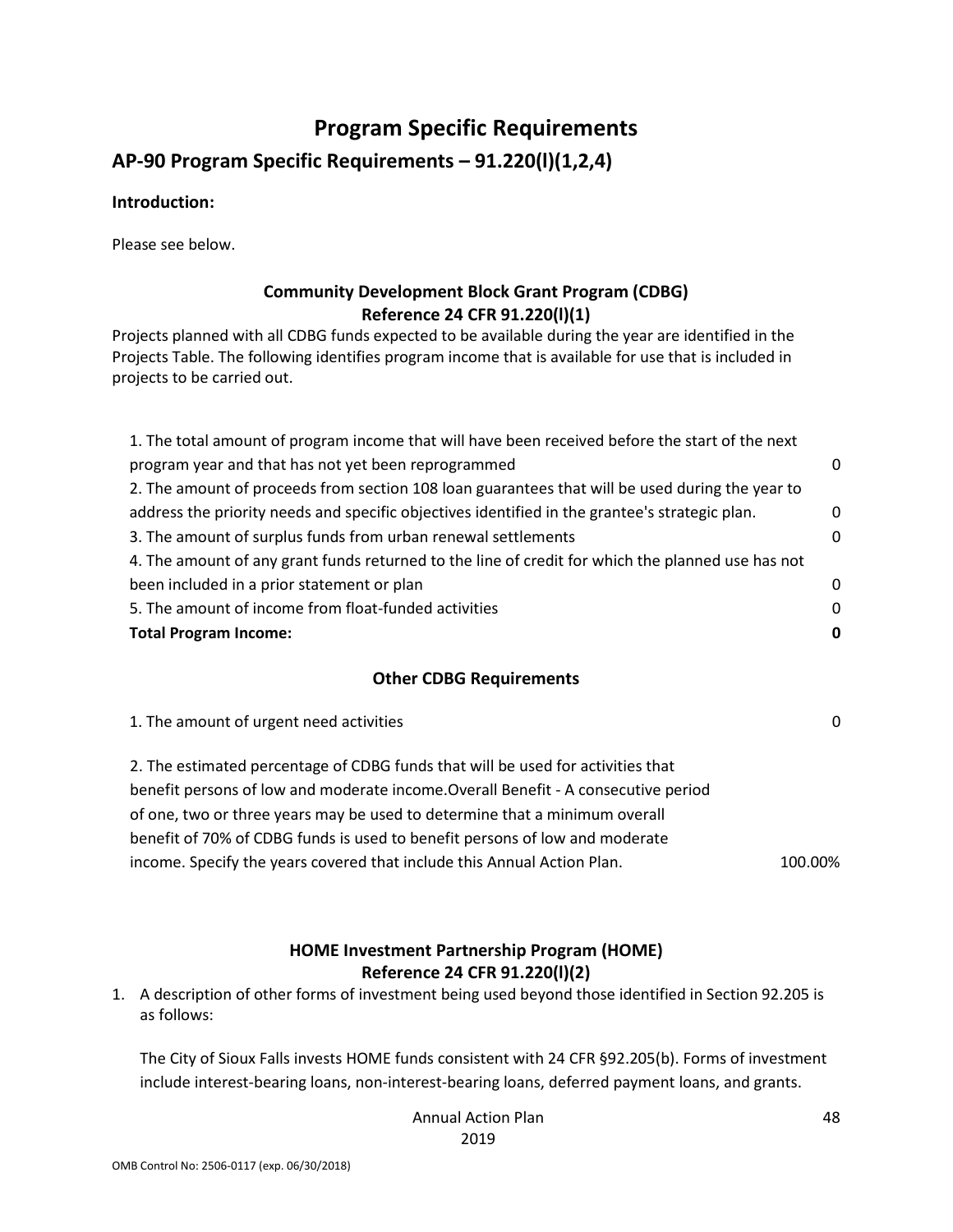HOME funds provided for homebuyers are provided as deferred payment loans. Forms of investment for other programs are determined on a case-by-case basis.

2. A description of the guidelines that will be used for resale or recapture of HOME funds when used for homebuyer activities as required in 92.254, is as follows:

The City of Sioux Falls has not used HOME funds for its homebuyer activities since May of 2013. We have used CDBG funds and City general fund dollars since that time and plan to do so for the foreseeable future. We have chosen to inlcude the following language regarding resale/recapture so that we could use HOME funds for the program if we decided to do so in the future--the language is already included to explain how we would comply with 92.254. We would only have to amend the funding part of the plan.

The City's Homebuyers Assistance Program imposes a recapture requirement consistent with §92.254(a)(5)(ii)(A)(1). The program is administered by City staff; no Homebuyers Assistance Program funds are routed through any subrecipient.

Households receiving funds under the Homebuyers Assistance Program (whether CDBG, HOME, City general fund, other, or any combination thereof) are subject to the requirements of §92.254(a)(4), which specify a five-year period of affordability. Each assisted household is required to repay the entire amount of assistance (with limitations set forth below) when they sell or discontinue occupancy of the property, whether that occurs during or after the five-year period of affordability. Each loan is secured by a mortgage filed against the property.

The City is subject to the limitation that when the recapture requirement is triggered by a sale (voluntary or involuntary) of the housing unit, and the net proceeds are insufficient to repay the full amount due, the City can only recapture the available net proceeds, if any. The net proceeds are the sales price minus superior loan repayment (other than assistance provided by the City) and any closing costs.

When the net proceeds are insufficient, the City shall recapture any available net proceeds from the selling homeowner. In order to accept less than full payment due under the terms of the loan, the City will require: (1) a seller's HUD-1 settlement statement to document that lack of available net proceeds to achieve payment in full, (2) the property must be listed for a minimum of 60 days at an amount that would generate enough net proceeds to repay the entire assistance by the City, and (3) the City shall require that the listing realtor accept a commission no greater than 5.5% of the sale price of the property.

3. A description of the guidelines for resale or recapture that ensures the affordability of units acquired